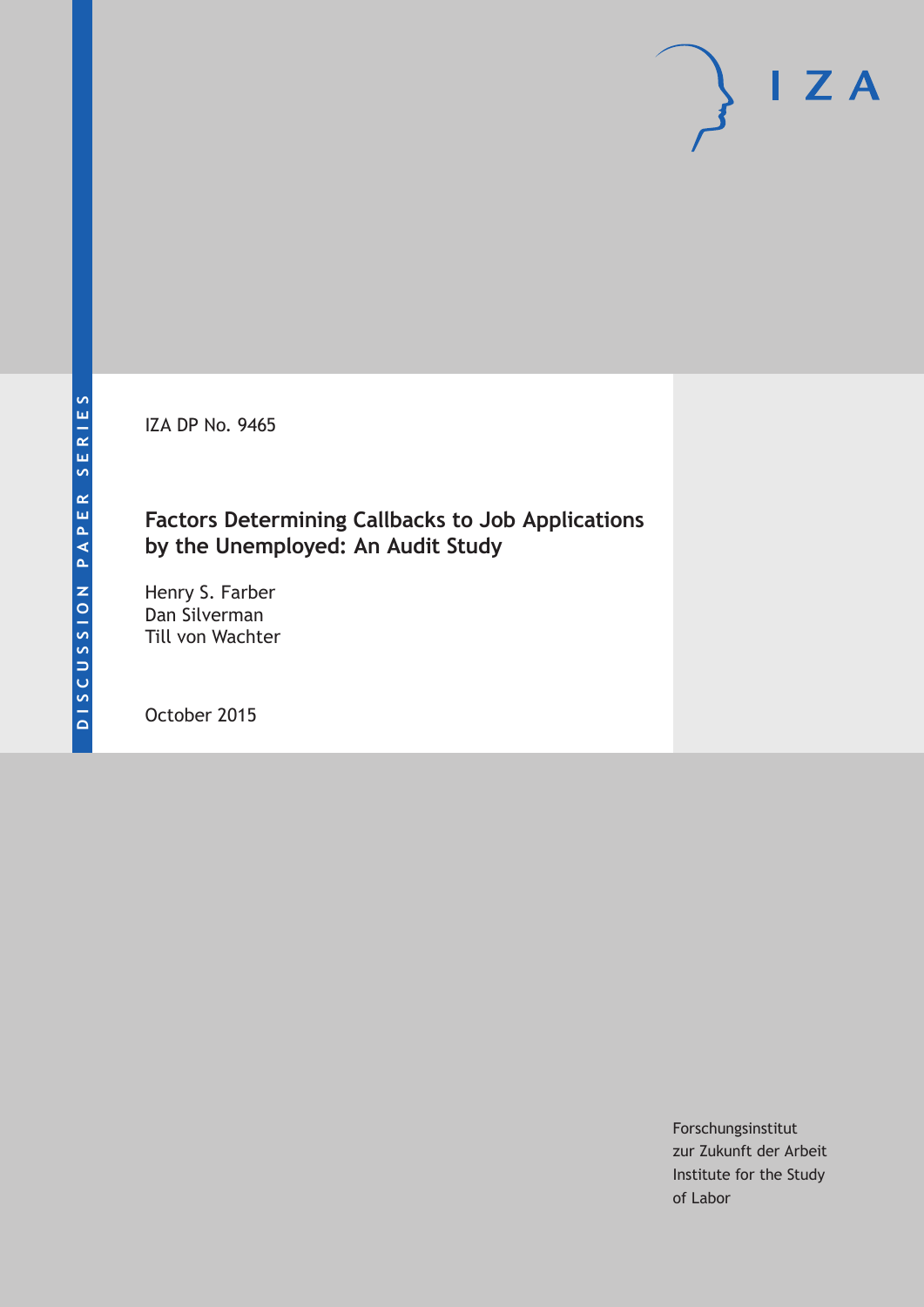# **Factors Determining Callbacks to Job Applications by the Unemployed: An Audit Study**

### **Henry S. Farber**

*Princeton University and IZA* 

### **Dan Silverman**

*Arizona State University* 

#### **Till von Wachter**

*University of California, Los Angeles and IZA*

### Discussion Paper No. 9465 October 2015

IZA

P.O. Box 7240 53072 Bonn **Germany** 

Phone: +49-228-3894-0 Fax: +49-228-3894-180 E-mail: iza@iza.org

Any opinions expressed here are those of the author(s) and not those of IZA. Research published in this series may include views on policy, but the institute itself takes no institutional policy positions. The IZA research network is committed to the IZA Guiding Principles of Research Integrity.

The Institute for the Study of Labor (IZA) in Bonn is a local and virtual international research center and a place of communication between science, politics and business. IZA is an independent nonprofit organization supported by Deutsche Post Foundation. The center is associated with the University of Bonn and offers a stimulating research environment through its international network, workshops and conferences, data service, project support, research visits and doctoral program. IZA engages in (i) original and internationally competitive research in all fields of labor economics, (ii) development of policy concepts, and (iii) dissemination of research results and concepts to the interested public.

IZA Discussion Papers often represent preliminary work and are circulated to encourage discussion. Citation of such a paper should account for its provisional character. A revised version may be available directly from the author.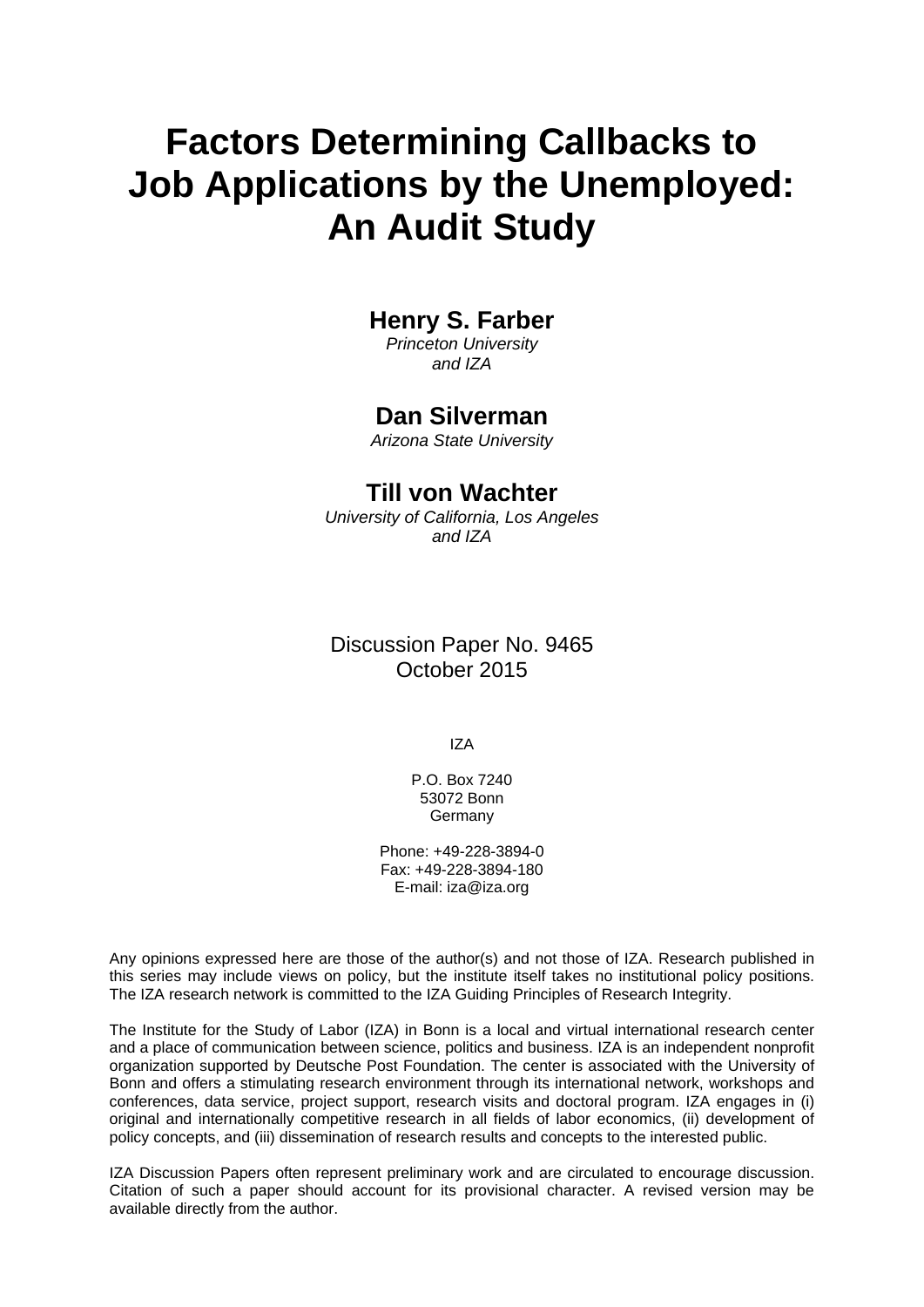IZA Discussion Paper No. 9465 October 2015

# **ABSTRACT**

## **Factors Determining Callbacks to Job Applications by the Unemployed: An Audit Study\***

We use an audit study approach to investigate how unemployment duration, age, and holding a low-level "interim" job affect the likelihood that experienced college- educated females applying for an administrative support job receive a callback from a potential employer. First, the results show no relationship between callback rates and the duration of unemployment. Second, workers age 50 and older are significantly less likely to receive a callback. Third, taking an interim job significantly reduces the likelihood of receiving a callback. Finally, employers who have higher callback rates respond less to observable differences across workers in determining whom to call back. We interpret these results in the context of a model of employer learning about applicant quality.

JEL Classification: J64

Keywords: audit study, unemployment duration, interim job, age discrimination

Corresponding author:

 $\overline{a}$ 

Till von Wachter Department of Economics University of California Los Angeles 8283 Bunche Hall MC 147703 Los Angeles, CA 90095 USA E-mail: tvwachter@econ.ucla.edu

<sup>\*</sup> The authors thank the Sloan Foundation for financial support. They also thank Joanna Lahey, Matthew Notowidigdo, and participants in workshops at CREST, Princeton University, Russell Sage Foundation, Sloan Foundation and UCLA for helpful commments and discussion.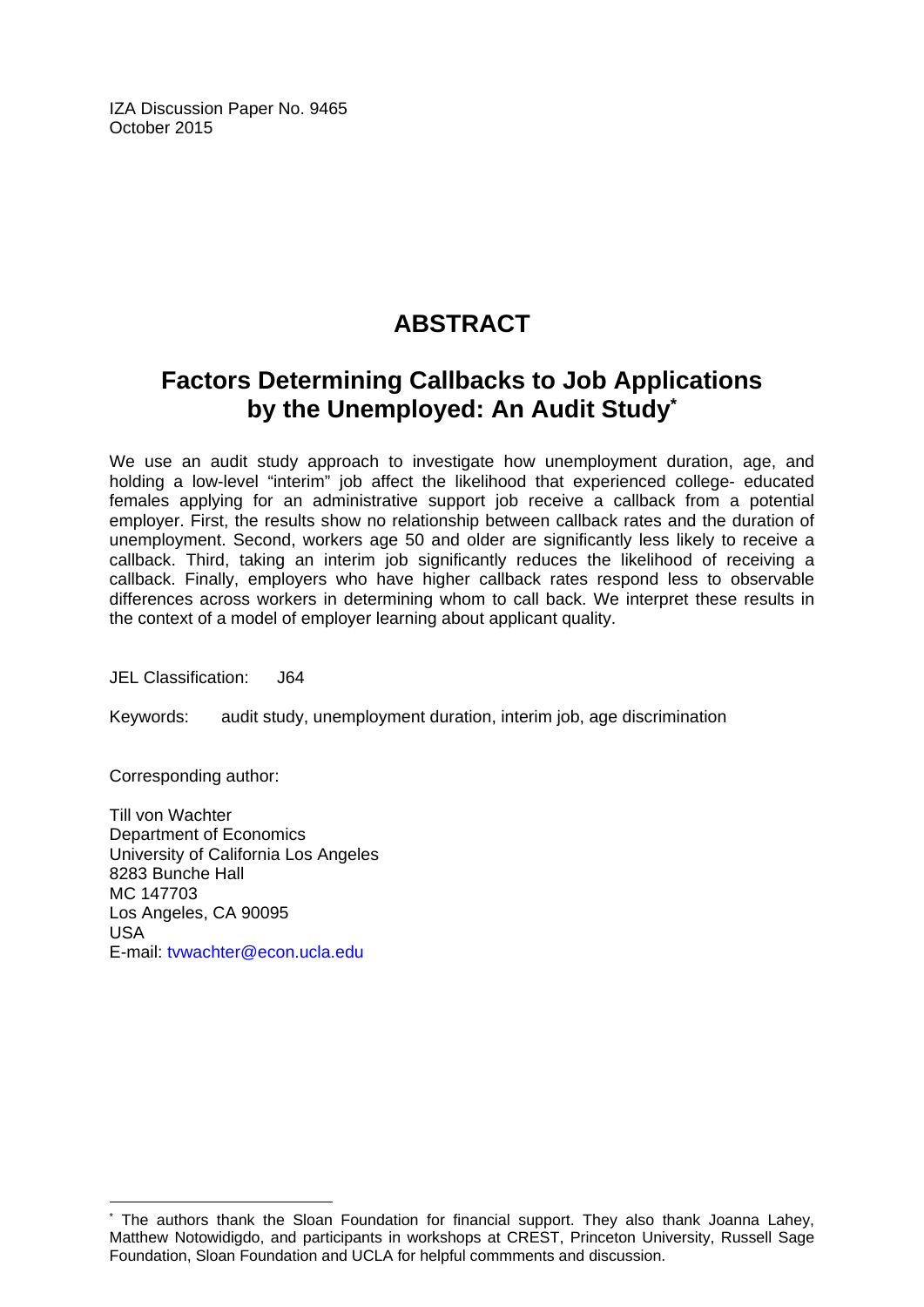

Figure 1: Mean and Median Duration of Unemployment Spells in Progress, by Quarter

### 1 Introduction

In this project, we use an audit study approach (e.g., Bertrand and Mullainathan, 2004), where we send carefully constructed fictitious job applications to posted job openings, in order to investigate how several characteristics of workers affect the likelihood they receive a callback when applying for a job. We focus on the recent employment history and age of applicants, paying special attention to the effects of unemployment duration and of taking a low-level, interim job. The study is motivated in part by the persistently long duration of unemployment spells experienced by workers in the Great Recession and its aftermath. This pattern is illustrated in Figure 1, which plots the mean and median duration of unemployment spells in progress by quarter from 1976 through 2014. Mean unemployment duration peaked in 2011 at almost 37 weeks and has exceeded 30 weeks in all quarters between 2010q1 and 2014q2. Both mean and median duration remain well above their levels at any point prior to 2008.

This shift toward longer unemployment spells underscores the importance of understanding whether workers who have been unemployed for a long period face more difficulty in finding a job. The labor force transition data suggests that this is the case. Figure 2 contains a plot of the monthly job finding rate (the probability of a U-E transition) by unemployment duration in months based on matched Current Population Survey (CPS) data from 2008-2014. This figure shows a sharp decline in the monthly job finding rate from about 25 percent early in unemployment spells to about 10 percent after one year. In order to study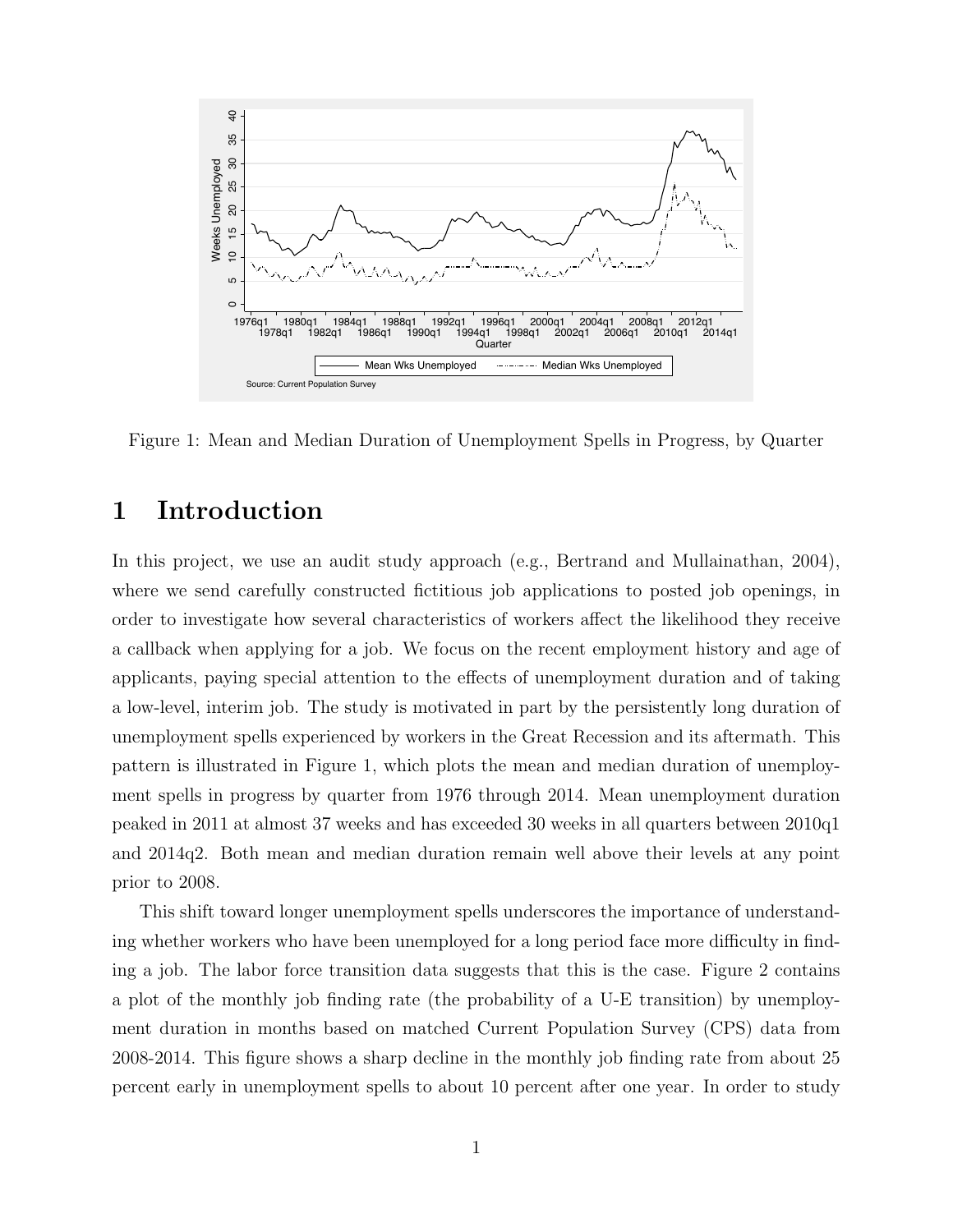

Figure 2: Monthly Job Finding Rate, by Duration of Unemployment, 2008-2014 DO BY AGE



Figure 3: Mean Duration of Unemployment Spells in Progress, by Age Category

the effect of unemployment duration on the likelihood of callback, we randomly varied the duration of the current unemployment spell across applications in our audit study.

The study is also motivated by an interest in the obstacles that older unemployed workers face in job seeking. Figure 3 highlights the fact the average duration of unemployment spells in progress have historically been substantially longer for older workers. For example, from 2014q1-2015q2, the average duration of an in-progress unemployment spell was 28 weeks those aged 25-34, 31 weeks for those aged 35-44, and 36 weeks for those aged 45-64. The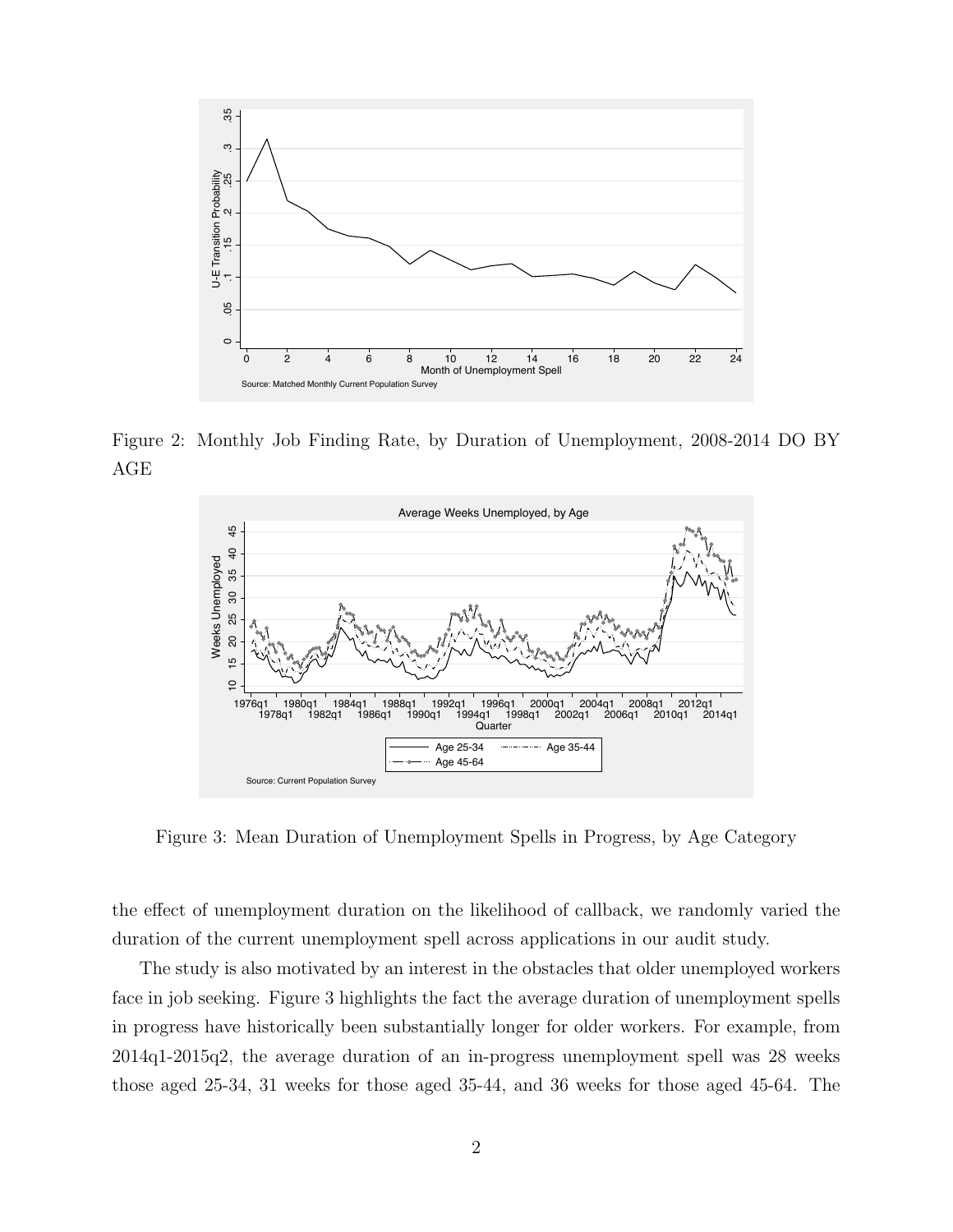

Figure 4: Unemployment Rate of Displaced Workers, by Age.

difficulty that older workers have finding jobs is further illustrated using data from the Displaced Workers Survey (DWS) from 1984-2014. Figure 4 illustrates that older job losers have historically had higher post-displacement unemployment rates (measured at the DWS survey date). Since the Great Recession period (job loss from 2007-2013), job losers 25- 44 years old had a 26.3 percent unemployment rate while the unemployment rate was 29.9 percent for 45-54 year old job losers and 35.1 percent 55-64 year old job losers. The difficulties faced by older unemployed individuals lead some to spend long stretches out of work, and some never return to employment (Song and von Wachter 2014). Given these patterns, it is important to understand the role of age in hiring and its interaction with work history such as unemployment duration and interim jobs.

Our interest in age affected our study design in two ways. In contrast to several recent audit studies of the effect of employment history on call back rates, our sample consists of mature and older workers, for whom job loss and long-term unemployment may be particularly costly. In addition, to address the question of how age itself affects the likelihood of callback, we randomly varied applicant's age on a subset of applications, and we measured differences in callback rates.

Finally, we were interested in whether ending a recent spell of unemployment with a short-term, lower-level interim job (e.g., in retail sales) is an effective strategy for improving call back rates. It is well documented that in the aftermath of a job loss the degree of mismatch and non-standard work histories increases, in particular during recessions (e.g., Farber, 1999; Elsby, Hobijn, and Şahin, 2010). How interim jobs can affect call back rates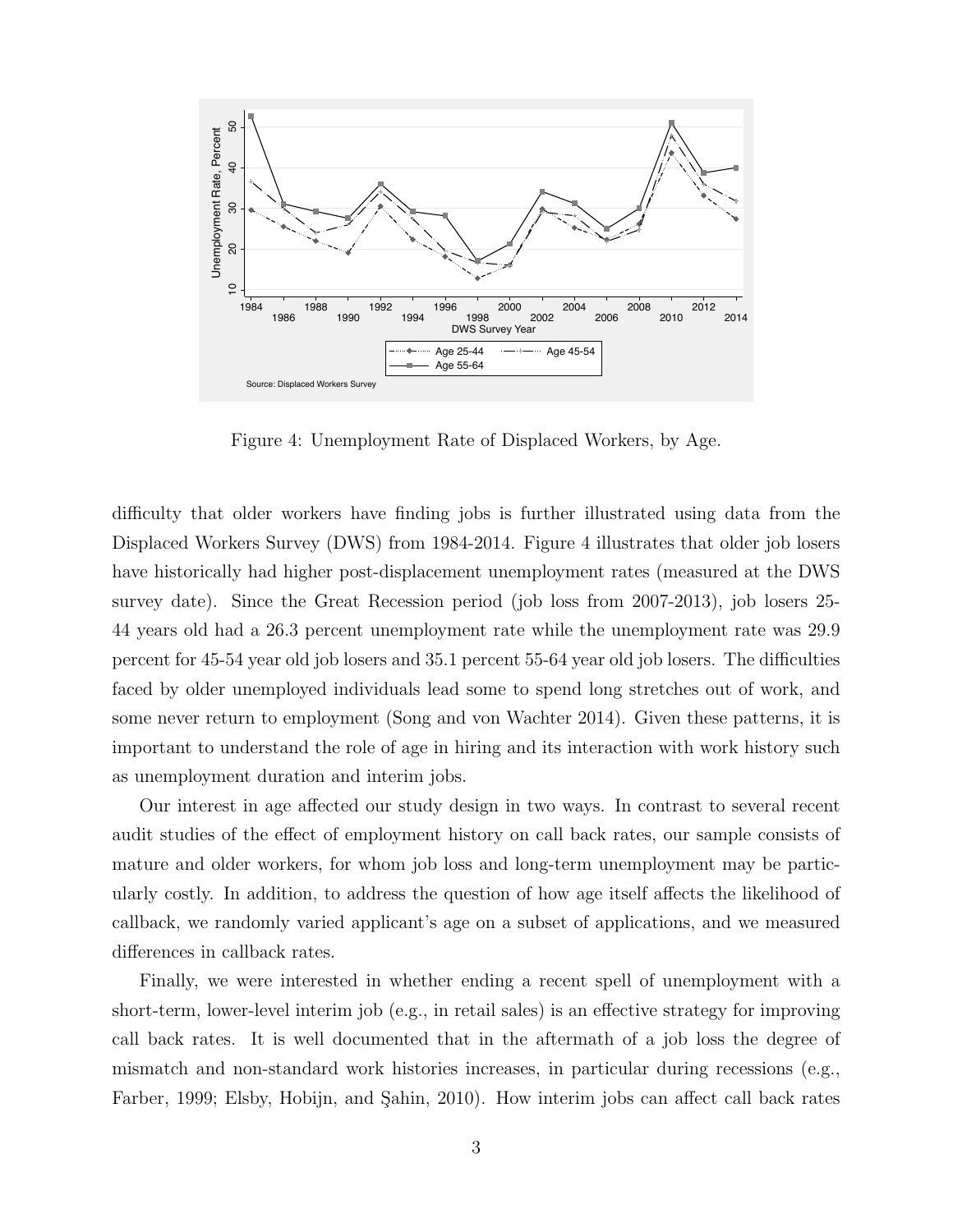has direct practical relevance for unemployed workers seeking to obtain a good job while making ends meet. Additionally, it is important to understand the extent to which a rise in the incidence in interim employment affects call back, job finding, and, hence, unemployment duration. Yet relatively little is known about the consequences of taking a low-level interim job. Simple theories suggest it could have countervailing effects on callbacks. It might be that holding a low-level interim job signals that the applicant is ambitious and hard working, increasing the likelihood of callback. Alternatively, it might be that holding a lowlevel interim job suggests to the employer than the applicant is not suitable for the job for which the application was submitted. This could be a conscious choice of employers or a mechanical reading of the resume that rules out applicants whose most recent job was not related to the job for which the application was submitted. To investigate the role of a low-level interim job on the likelihood of a callback, we included such an interim job on a random subset of some applications, and we measured differences in callback rates.

In order to focus efficiently on the three variables of interest, we limit the range of variation in other dimensions as is common in studies of this type. Specifically, we limit our applications to administrative support jobs and we restrict the applicants to all be female and to have a four-year college education. While this does limit any claims we might make regarding the workforce as a whole, the facts that motivated our analysis regarding the incidence of long-term unemployment and the relationship of age with long-term employment do hold for this subgroup of the labor force. Figure 5 shows average duration of unemployment spells in progress from the CPS since 2003 for college-educated females in administrative support occupations. While the samples are considerably smaller than for those for the entire unemployed sample from the CPS (figure 4), there is a sharp increase in the average duration of unemployment for these women since the Great Recession, and the average duration of unemployment is significantly longer for older women.<sup>1</sup> Thus, the facts we presented in the introduction to motivate our analysis are important for the particular jobs we study.

Our findings are clear with regard to the three variables of interest. First, we find no relationship between unemployment duration and the callback rate. This is different from the results in Kroft, Lange, and Notowidigdo (2013) (KLN) and Ghayad (2014) in the U.S. Those papers find a negative relationship between callback rates and duration of unemployment that is concentrated in the first six or seven months of an unemployment

<sup>&</sup>lt;sup>1</sup> Mean unemployment duration for college-educated females in administrative support occupations over the 2008-2014 period is 10.2 weeks longer for women aged 45-64 than for women aged 25-44 (p-value of difference less than  $10^{-18}$ ).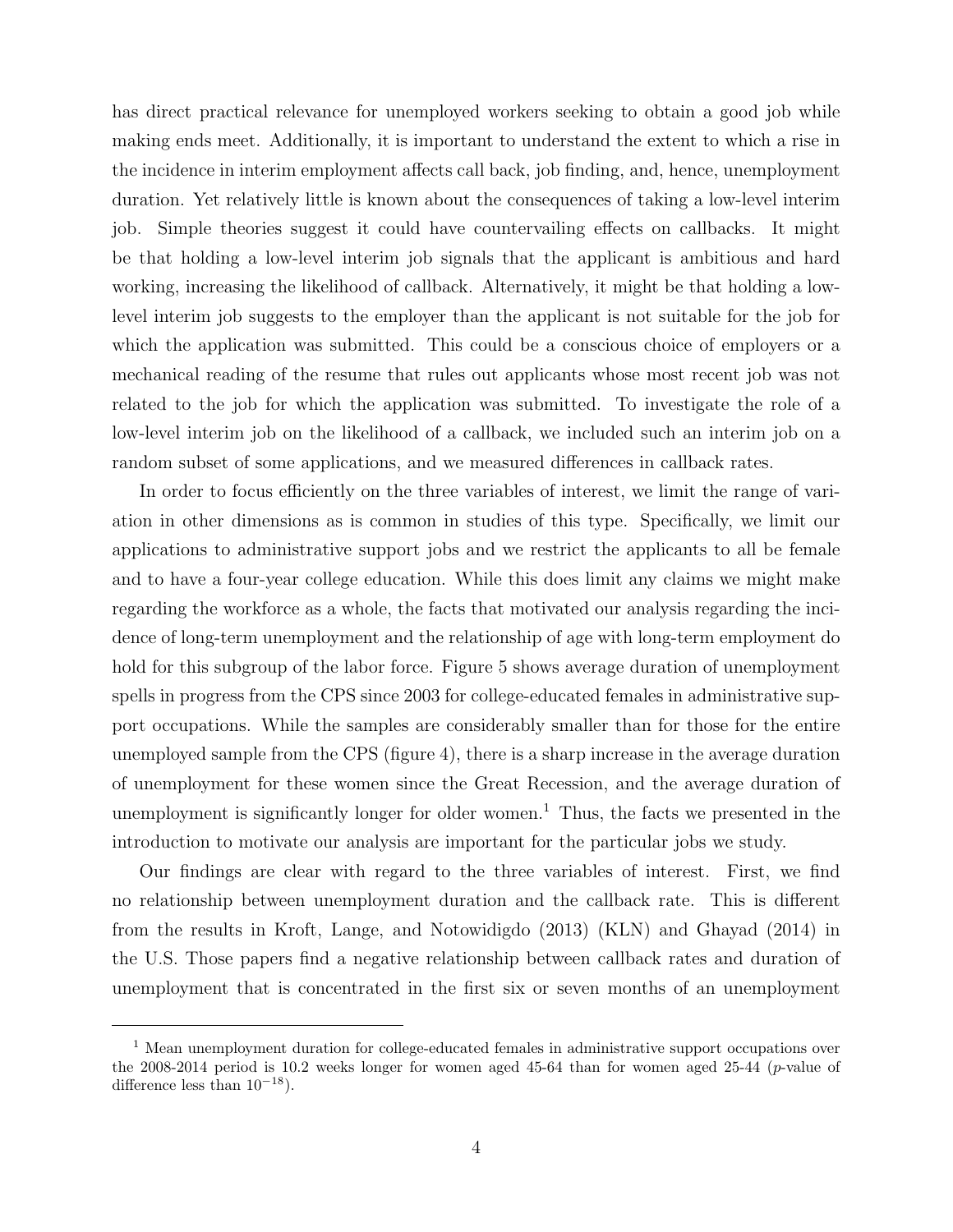

Figure 5: Mean Duration of Unemployment Spells in Progress, by Age. College-educated females in administrative support occupations.

spell. For longer spells, those papers estimate that the relationship between unemployment duration and the callback rate is flat. Our findings are closest to those in Nunley et al. (2014), who find no effect of unemployment duration, either past or present, on callbacks for relatively recent college graduates in the United States.<sup>2</sup> Eriksson and Rooth  $(2014)$ , whose study of the Swedish market also found no effect of unemployment duration on callback rates for jobs that require a university degree, additionally found no effects before 6 months for lower-skilled jobs. As we discuss in detail below, there are many potential reasons for the differences across studies in results with regard to unemployment duration and callbacks. We can explore some of them with existing data, but more data collection is necessary to understand fully what drives the differences.

Second, we find that older workers (in their fifties) are significantly less likely to receive a callback than workers in their thirties and forties. This is consistent with the results in Lahey (2008), who large negative effects of age on callbacks for women seeking entry-level positions in the U.S.

Third, we find that taking a low-level interim job significantly reduces the likelihood of receiving a callback. This last result is similar to that in Nunley et al. (2014). That paper found that relatively recent college graduates in the U.S. had substantially lower callbacks if they were currently employed in jobs that did not require a college education and were not

<sup>&</sup>lt;sup>2</sup> All of the fictitious applicants in our study had completed a four-year degree.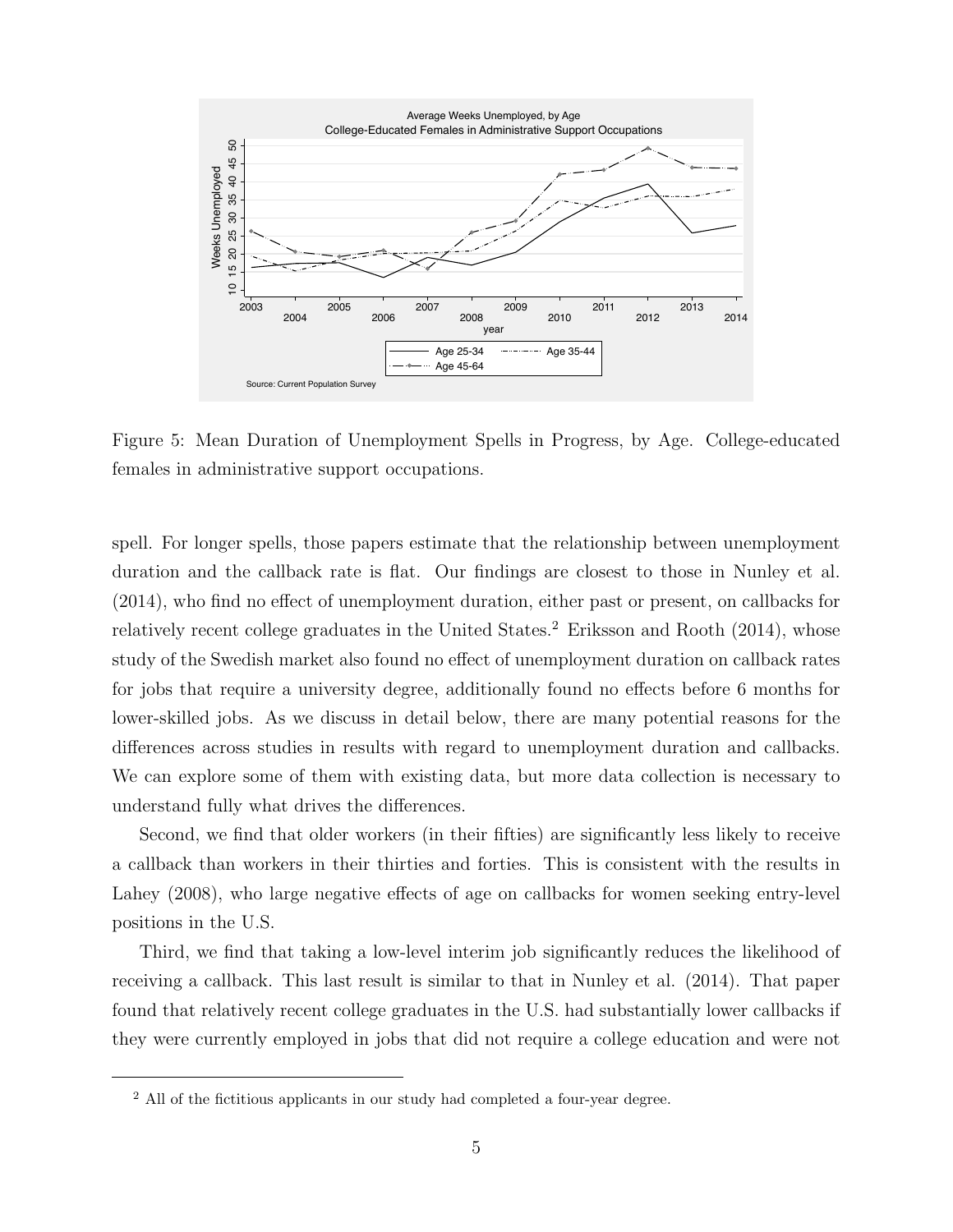suited to the job for which they were applying.

Our results have some important implications. First, our findings help to underscore that the effect of unemployment duration on call back rates found for younger workers in KLN (2013) do not hold universally in the labor market. For the more seasoned female clerical workers we focus on, long-term unemployment has no causal effect on call back rates. Together with the other mixed findings in the literature, our finding calls into question whether the well-known decline in the probability of job finding with unemployment duration is primarily driven by a causal effect of unemployment duration due to employer behavior rather than arising from some other source, such as negative selection or changes in workers' search behavior. Future work should seek to understand better the heterogeneity in treatment effects between studies and demographic groups. Second, our results strengthens Lahey's (2008) finding and underscores that age discrimination may be a relevant phenomenon in the U.S. labor market. Since we focus on workers with longer labor force histories, our findings suggest that even substantial relevant labor market experience on the resumes we use do not diminish the negative effect of age on call backs. Third, at a practical level, the fact that interim jobs negatively affect the incidence of call back implies that unemployed workers may be better advised remaining unemployed rather than compromising on job quality (or at least they should not to advertise an interim job on their resume). Finally, our findings on interim jobs implies that employers do you use information on the resumes to make inferences even about mature and older workers. Standard employer learning theory would suggest that the availability of many signals for these workers reduces the effect of any given signal (e.g., Farber and Gibbons 1996). This could rationalize our zero result on the effect of unemployment duration, but not the significant effects of interim jobs we find. It is an open question whether these latter finding implies presence of employer learning in the sense of the theory even for older workers, or whether it is due to mechanical screening of CVs by human resource departments that may, for example, eliminate 'bad matches' based on the last entry on the CV.

An additional finding is that, among jobs that received four applications, the negative effect of age and interim job on the incidence of callback is substantially weaker (the effect of unemployment duration remains zero) for those employers with high callback rates (e.g., 3 callbacks out of 4 vs. 1 callback out of 4). This finding can be interpreted as an indication that employers with a high demand for workers become less selective in deciding whether or not to call back. This is consistent with the idea that particular signals on the resume may matter less for the incidence of callback in a tighter labor market.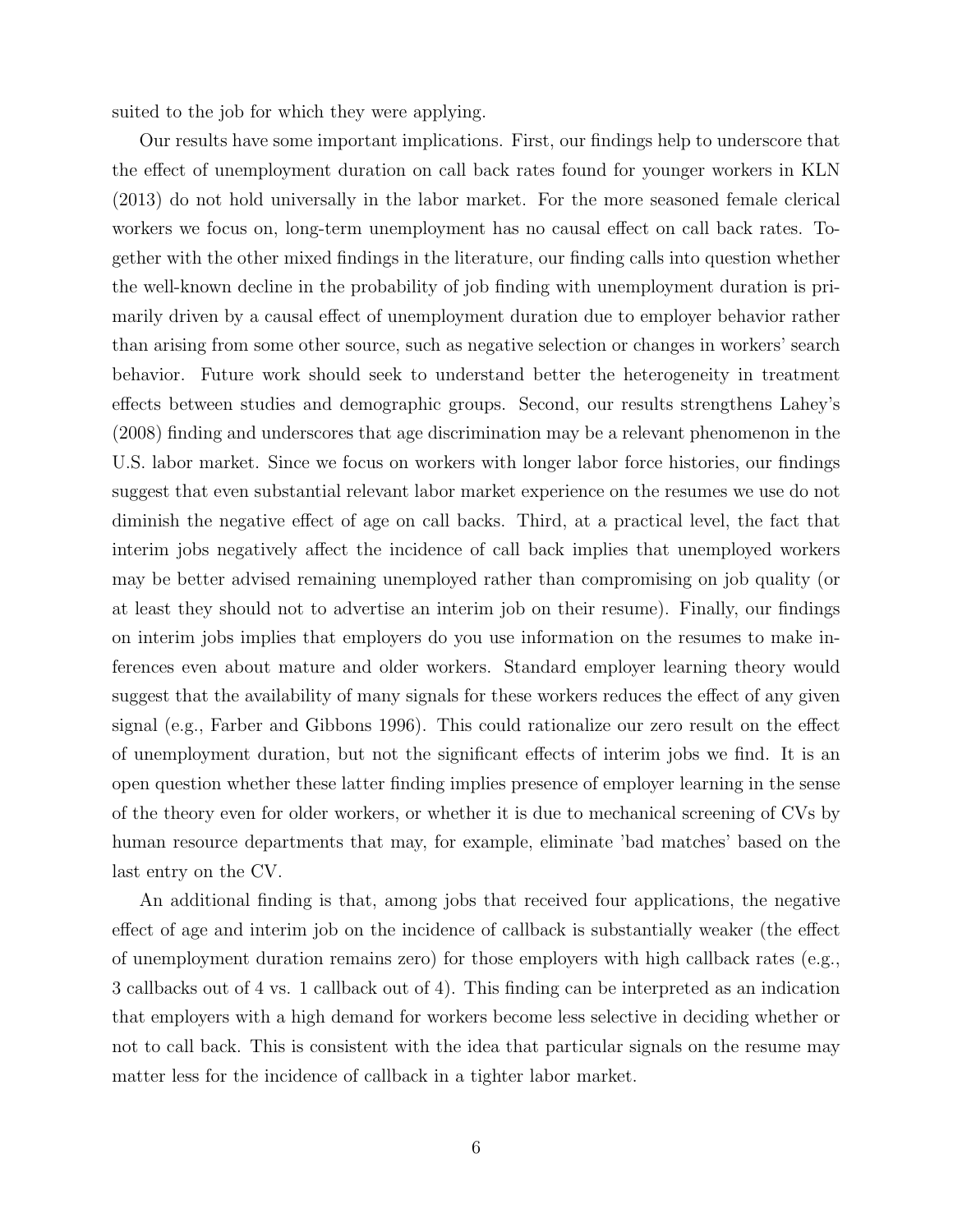The remainder of the paper proceeds as follows. Section 2 describes and motivates many details of the experimental design. Section 3 develops a model of employer learning to guide interpretation of results. Sections 4 presents the results of simple, univariate analyses of the experimental treatments on duration of unemployment, age, and interim job. Section 5 presents a multivariate analysis to gain additional precision of the estimates. Section 6 offers some analysis of the disparate findings in the literature, and Section 7 concludes.

### 2 Research Design

The design of our audit study reflects several considerations and constraints with implications for interpreting the results. Since as with any experiment in the social sciences, our design choices affect the internal and external validity of our results, we describe the design and setting of our study in detail.

An audit study consists in sending fake resumes to actual job postings and measuring the incidence of callback rates. The main estimates consists in differences in callback rates based on randomly assigned differences in resume characteristics, such as age, job characteristics, or employment dates. It is therefore paramount that the fake resumes and the variation in the informational content be constructed as realistic as possible.

To facilitate the tailoring of resumes and reduce idiosyncratic variation in callback rates by job type, we restricted both the type of jobs to which we sent our resumes and the demographic characteristics of the applicants. Applications were limited to white collar office jobs such as administrative or executive assistants, receptionists, secretaries, office associates, and the like. Because these jobs are disproportionately held by women, and gender differences are not our focus, all applicants had female names. Each applicant had a four-year bachelor's degree from a non-elite public university or college with a current admission rate higher than 65 percent. In contrast to previous studies, our fictitious applicants also had substantial work histories. The work histories consisted of three to six white collar office jobs, depending on age. Prior to the current spell, these work histories had no spells of unemployment longer than a month in the previous five years. Age or birth year were not listed in the resumes but could be inferred from year of college completion and work experience. There was no information included on the resumes regarding race, marital status or number of children.

The context of our audit study is nationwide in that we submitted job applications to openings in selected cities across the United States. To further be able to tailor our fictitious resumes to jobs and the local labor market, we selected eight cities. Because we also wanted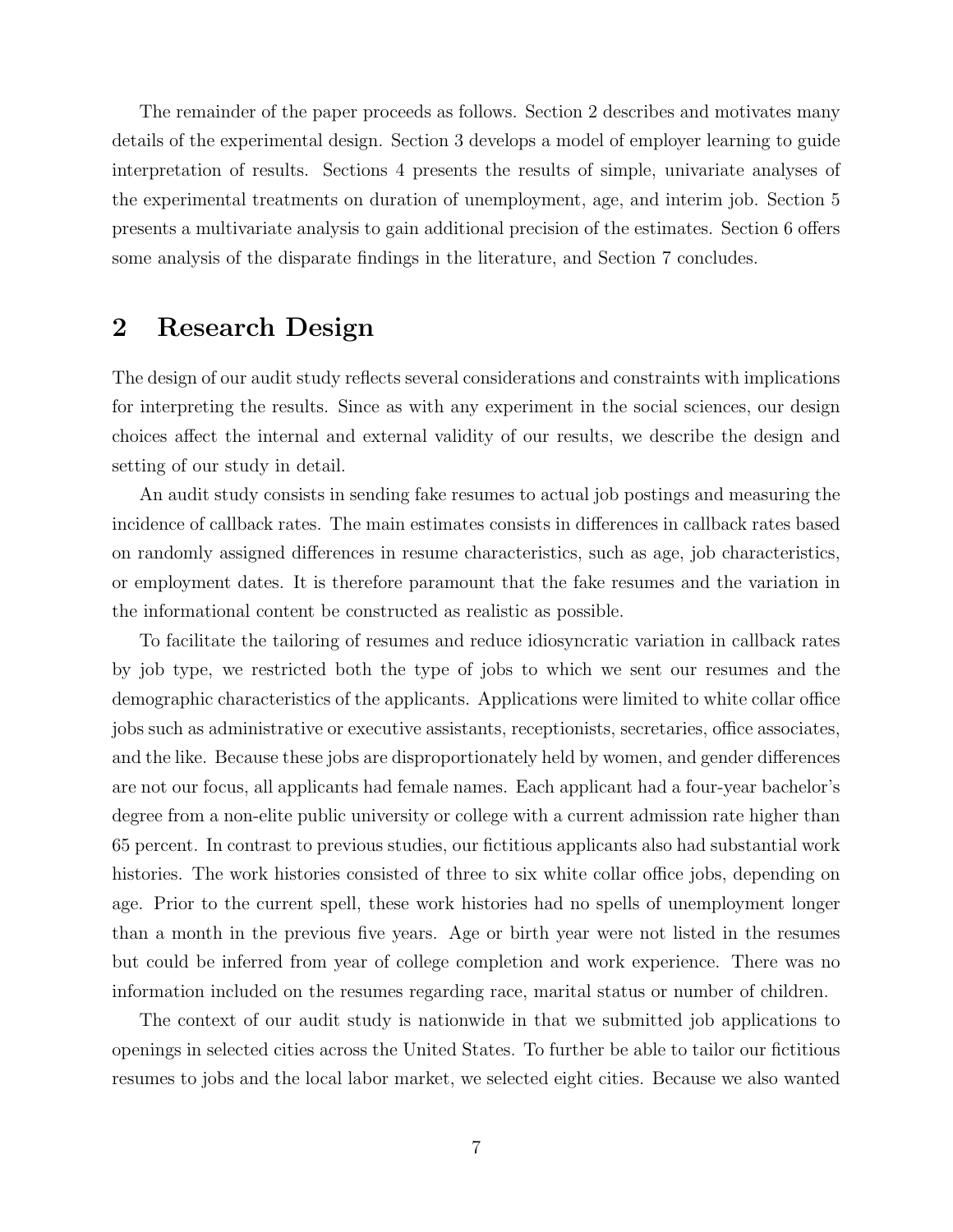|                |     |     | Low Unemployment $2012 \quad 2014$ High Unemployment $2012$ |      | - 2014 |
|----------------|-----|-----|-------------------------------------------------------------|------|--------|
| Dallas, TX     | 6.6 |     | $5.0$   Charlotte, NC                                       | 9.2  | 6.0    |
| Omaha, NE      | 4.4 |     | $3.7$   Chicago, IL                                         | 9.1  | 7.0    |
| Pittsburgh, PA | 7.2 |     | 5.6   Sacramento, CA                                        | 10.3 | 7.2    |
| Portland, ME   | 6.1 |     | $4.6$   Tampa, FL                                           | 8.3  | 6.1    |
| Average        | 6.1 | 4.7 | Average                                                     | 92   | 6.6    |

Table 1: Unemployment Rates, by City and Year

to allow for differences in treatment effects by local unemployment rates, four of the cities we chose had relatively low unemployment rates at the start of our study (Dallas TX, Omaha NE, Pittsburgh PA, and Portland ME) and four of which had relatively high unemployment rates in 2012 (Charlotte NC, Chicago IL, Sacramento CA, and Tampa FL). Table 1 contains city-level unemployment rates for the eight cities in 2012 (early in our study period) and 2014 (late in our study period). The table illustrates the general improvement in the labor market during the extended recovery from the Great Recession. Unemployment rates fell in both the low- and the high-unemployment cities, and the relatively ordering of cities by unemployment rate was preserved across groups.

To further enhance the external validity of the experiment, the resumes were crafted to be plausible and tailored to prospective employers in each of the eight cities we study. Plausibility was created, as in Bertrand and Mullainanthan (2004), by crafting the fictitious resumes from actual resumes posted on a site we did not use for submissions. These actual (source) resumes were posted for job openings in the occupations we study, but in a city that was not in the experiment. Each element of each source resume was migrated to each of the eight target cities in which the experiment was conducted. This migration was performed by finding residential addresses, employers, and institutions of post-secondary education in the target city that are similar to those listed on the source resume.<sup>3</sup> Names were not migrated but instead selected to be common, according to the Social Security Administration, among people of the relevant age cohort, but not hispanic in origin. The names selected are neutral with regard to race and ethnicity (e.g., not obviously Asian, African-American, or Hispanic).

<sup>&</sup>lt;sup>3</sup> Similarity for the address was defined by the (minimum) Mahalanobis distance between the source address and the target by census tract age, race, education, and income level. Similarity for employers was, for large businesses, achieved by replacing the source employer with its chief competitor in the target city. For small businesses, similarity was achieved by simple search for a target business in the same industry with approximately the same age and number of employees. For government work, the source employer was simply switched to that of the target jurisdiction. Similarity of the post-secondary schools was identified by simple search using national ranking, public/private status, size, and distance to the target city.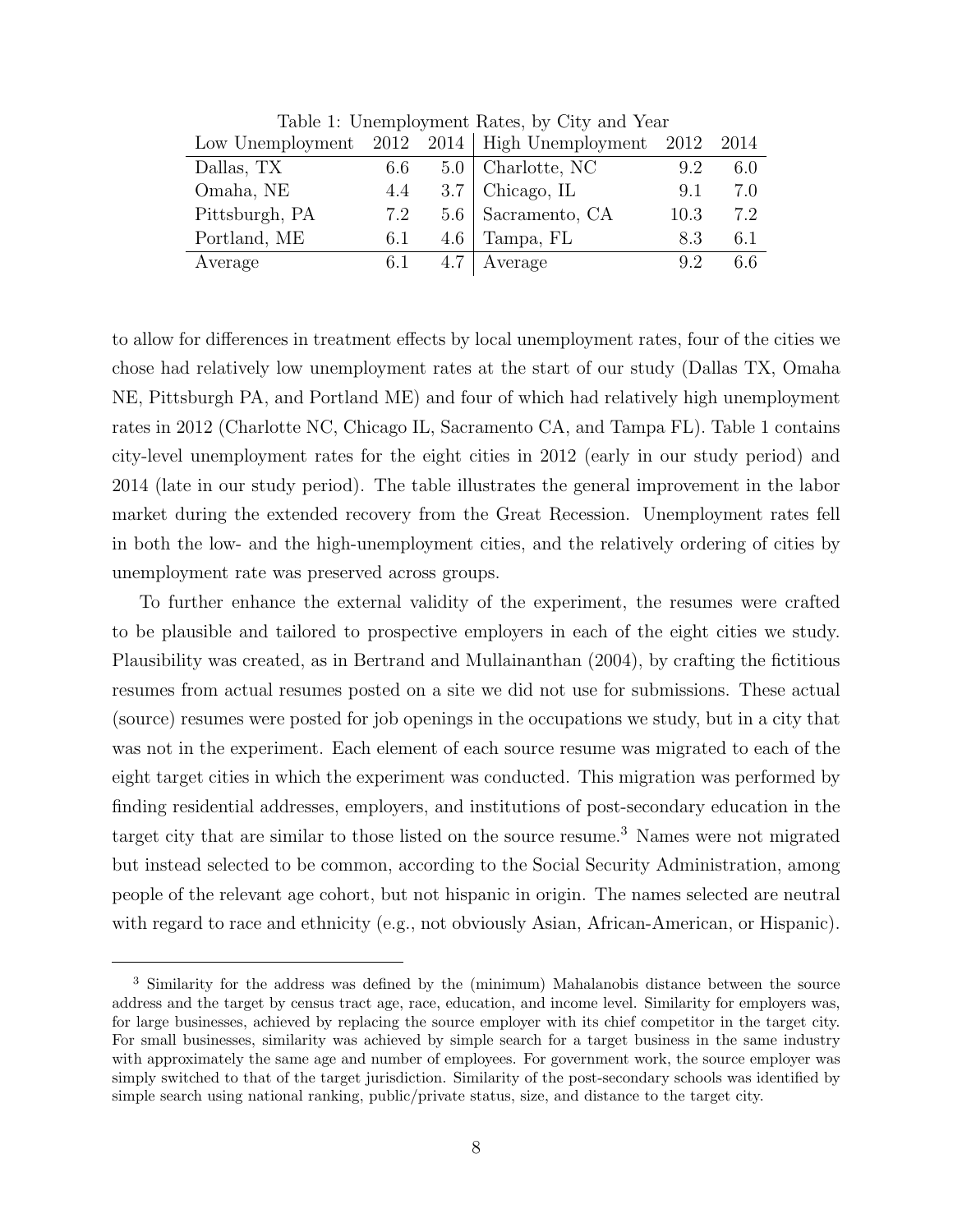The appendix includes a sample of four resumes that vary with regard to the characteristics of interest (unemployment duration, age, and interim job).

The basic structure of the actual experiment follows now standard methods for "correspondence studies;" see, e.g., Bertrand and Mullainathan (2004), Lahey (2008), and KLN (2013). Specifically, we sent our crafted fictitious resumes in matched pairs or quadruples to openings posted on two online job boards. The experiment proceeded in four rounds, which are explained in detail below. Round 1 only randomly assigns unemployment duration to one of two resumes sent to the same job posting. Round 2 differs from round 1 in that both resumes sent to the same job posting receive a random unemployment duration. Round 3 differed from round 2 in that also the presence of an interim job is randomly assigned (independently of unemployment duration). Round 4 differs from round 3 in that also the implied age of the resume is randomly assigned. Details by round are:

- 1. (2,054 applications, 1,027 jobs.) Conducted between March and May 2012, the first round involved submitting two applications (treatment and control) to each of 1,027 job openings spread across the 8 cities. In this and all other rounds, the number of applications was roughly proportional to city size. The control applicant to each job had always just entered unemployment, while the treatment applicant had been unemployed for a number of weeks drawn at random from the set  $\{4, 12, 24, 52\}$ . The beginning of the unemployment spell was indicated on the resume by the end date of the applicant's most recent job. Thus the control applicant's resume indicated that her most recent job had ended in the month just prior to month the application was made. The applicant's age varied (35, 40, 55, or 56) across applications, but age did not vary within the applicant pair for specific job postings. Age was identified by year of graduation from college and re-enforced by the employment history. Formatting of resumes was randomly varied to avoid detection of the experiment.
- 2. (2,430 applications, 1,215 jobs.) In the second round, conducted between July and September 2012, the experimental design was identical to the first round with one exception. In this second round, each applicant had been unemployed for a number of weeks drawn at random, without replacement, from the set  $\{0, 4, 12, 24, 52\}$ . This change in design allowed us to account for the possibility that the two applicants in a pair were being directly compared by an employer and the control applicant, newly unemployed, was being mistaken for someone currently employed.
- 3. (1,668 applications, 834 jobs.) The third round of the experiment, conducted between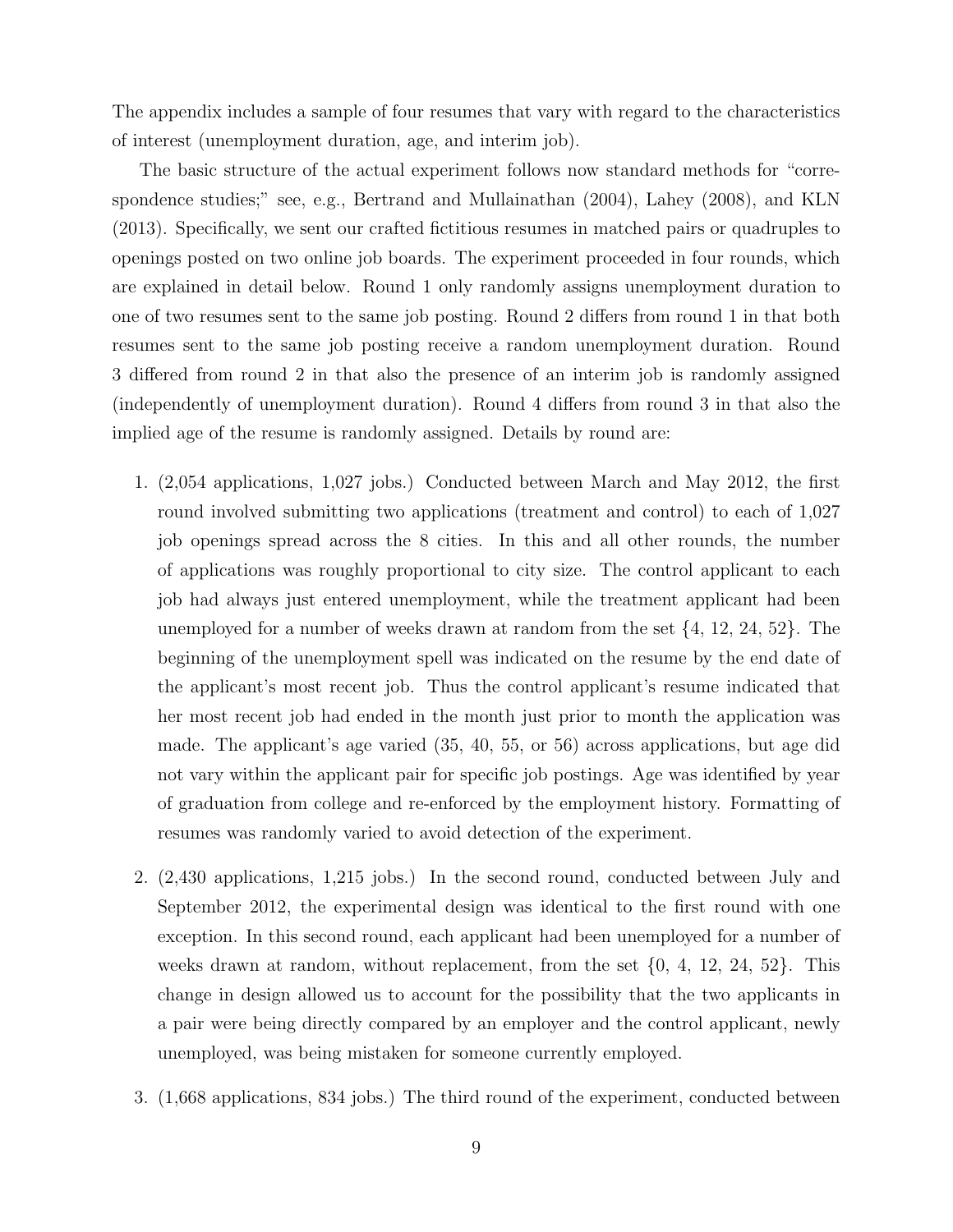November 2013 and April 2014 used the same methods as in round two to submit applications in matched pairs. $4$  In this round, however, we introduced the possibility that the applicant held an interim job. Applicants holding an interim job had just started work, the month prior to the month of the application, in a relatively lowskilled position at a chain restaurant, a big box retail store, or a grocery store. These interim jobs involved serving food, stocking shelves, or assisting customers at a register or on a retail floor, and were thus quite different from the career work on the rest of the resume. The randomization with respect to interim job was conducted at the application level, within matched pair. Thus, both the control and the treatment could be: employed in an interim job with some unemployment spell or unemployed with some other unemployment duration. We did not update the start dates of the resumes in this round, and the applicants therefore "aged." Applicant's age varied across job postings from the set {36, 37, 41, 42, 56, 57, 58}.

4. (6,072 applications, 1,518 jobs). In the fourth and final round, conducted between April and August 2014, we submitted 4 (rather than 2) applications to each of 1,581 openings spread across the eight cities. This increase in the number of applications per job was motivated by two interests. First, we wanted to speed data collection, which experience indicated could be done by without risking detection of the experiment by doubling the number of applications per job. Second, we wanted to produce experimental variation in age, within job. Thus, the four applications per job consisted of two each from two different groups. One pair consisted of younger applicants (37 or 42), and the other consisted of older applicants (57 or 58). Randomization with respect to holding an interim job and variation in unemployment duration was as in round three.

While gradually providing additional sources of variation, the fact that the experiment occurred in four stages does not affect our results. In the empirical work, we begin by analyzing the four rounds separately. We then show that the results that are comparable between the four rounds are sufficiently similar that we can analyze them together.

<sup>&</sup>lt;sup>4</sup> The delay between rounds two and three was unintentional, and the result of two of the authors (Silverman and von Wachter) moving their primary appointments to different universities. Additionally, data were inadvertently collected in Portland OR rather than Portland ME in round 3. Since the relevant resumes were tailored to Portland ME, we do not include the Portland OR applications in the analysis. Thus, there are only 7 cities in Round 3.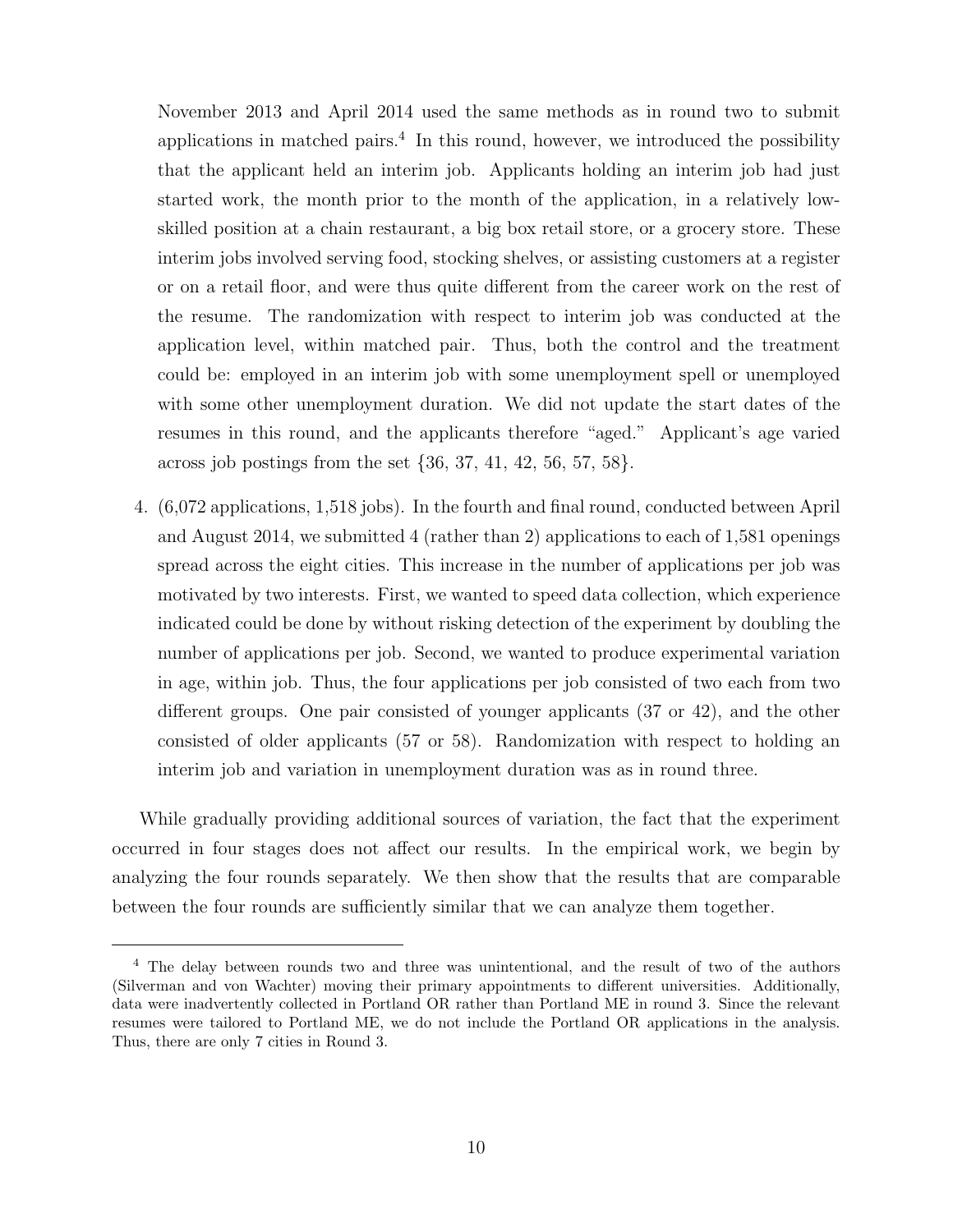### 3 A Model of Learning about Applicant Quality

When employers evaluate an applicant for a job, they have incomplete information about the quality of the worker. Employers use observable information available in the worker's application to form an expectation about the worker's quality. This information includes, among other things, worker demographics, education, work history, and unemployment experience. In this section, we develop a very simple model of employer learning about applicant quality in order to motivate the analysis and to provide clear predictions and a clear framework for interpreting the results of the audit study.

We assume a profit-maximizing, risk-neutral firm with a single worker. The output  $(Y)$ of the firm is equal to the quality of the worker  $(\mu)$ . We assume all potential workers will be paid the same wage so that the firm is interested in hiring the most able worker among applicants for its job opening.<sup>5</sup> Our model captures the employer's process of integrating available information to form an expectation of applicant quality.<sup>6</sup>

Consider applicant i. The firm has incomplete information about  $\mu_i$  and makes an inference based on a set of  $k$  noisy signals. For the purposes of our study, these signals include, among other background information, the applicant's unemployment experience, age, and whether the applicant holds an interim job. Let  $s_{ij}$  represent the  $j^{th}$  noisy signal of  $\mu_i$ . We assume this  $j^{th}$  signal satisfies

$$
s_{ij} = \frac{1}{\alpha_j} \mu_i + \gamma_{ij},\tag{1}
$$

where  $\gamma_{ij}$  is a normally distributed random variable with zero mean and variance  $\sigma_j^2$ . The parameters  $\alpha_i$  are normalizations that account for the fact that some signals are positive and some are negative as well as for differential scaling of the signals. For example, unemployment duration would have  $\alpha_j < 0$ , but interim job might have  $\alpha_j > 0$ . The employer's inference problem is to combine the available information on  $s_{ij}$ ,  $j = 1, ..., k$  optimally in order to derive an expected value for applicant quality  $(E(\mu_i|s_{i1},...,s_{ik}))$ .

Think of  $s_{ij}$  as prior information on applicant quality so that the posterior beliefs about applicant quality can be derived using a standard Bayesian procedure. Given the distributional assumption regarding the  $\gamma_{ij}$ , each signal  $s_{ij}$  about applicant quality is normally

<sup>5</sup> Note that the quality of applicants will likely depend on the offered wage.

<sup>6</sup> While we do not include sequential search in our model, such a model would clearly have the property that the employer will set a reservation worker quality level as part of the search process and call back those applicants whose expected quality exceeds this threshold. Thus, applicants with higher expected quality will be more likely to receive a callback.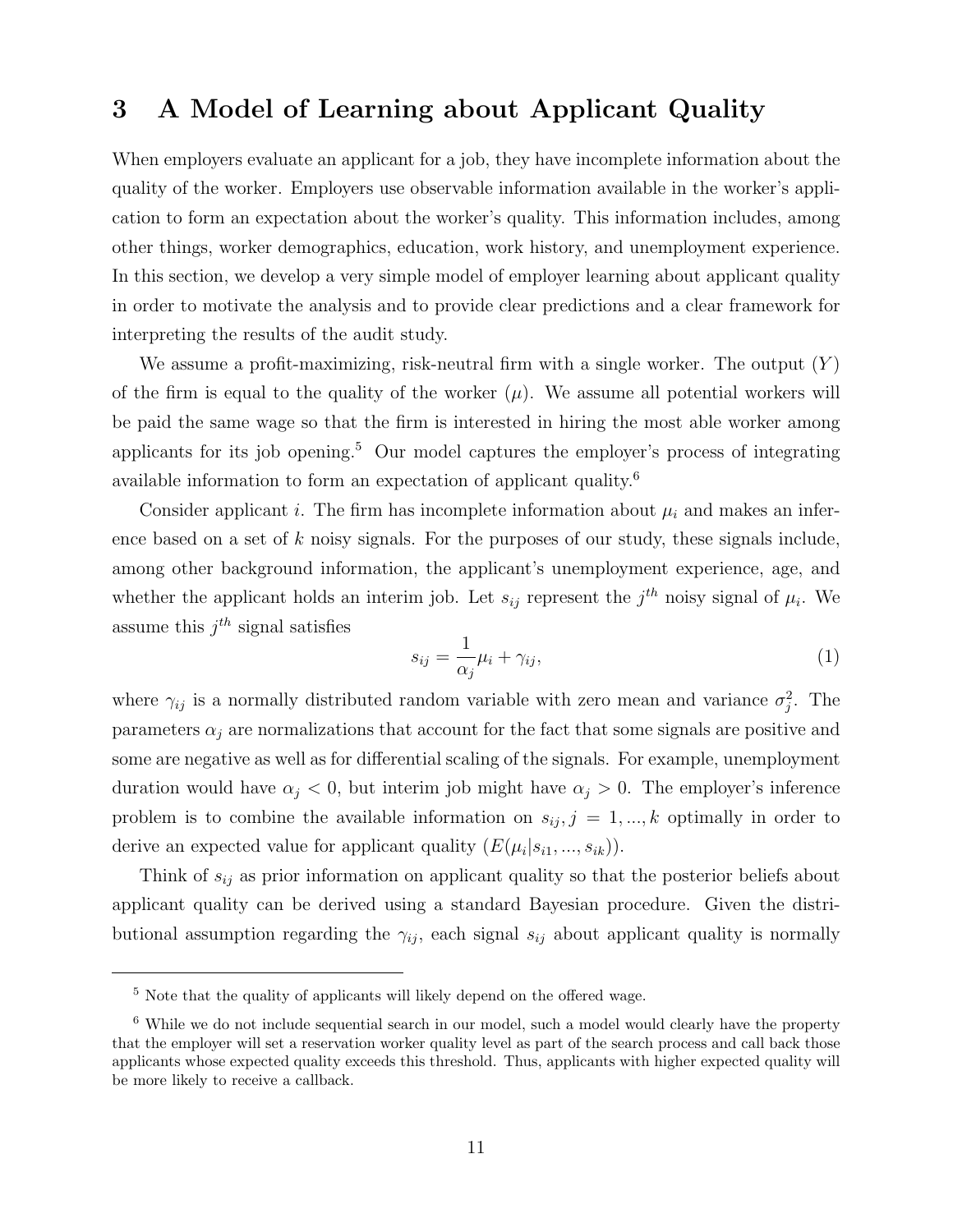distributed with mean  $\mu_i/\alpha_j$  and variance  $\sigma_j^2$ . In describing how information about  $s_{ij}$  is combined to form the employer's posterior distribution on applicant quality, it is convenient to use the precisions of the random variables rather than the variances. The precision  $(h)$  of a random variable is the inverse of the variance, so that  $s_{ij}$  with variance  $\sigma_j^2$  has precision  $h_j \equiv 1/\sigma_j^2$ . In this Normal Bayesian updating model, the posterior distribution of the employer's beliefs about  $\mu_i$  is normal with a mean that is a precision-weighted average of the k signals. The posterior expectation is

$$
E(\mu_i|s_{i1},...,s_{ik}) = \frac{\sum_{j=1}^k h_j \alpha_j s_{ij}}{\sum_{j=1}^k h_j}.
$$
\n(2)

Consider the implication of the model for the effect of signal  $m$  on the likelihood of callback. The marginal effect of a change in  $s_{im}$  is

$$
\frac{\partial E(\mu_i)}{\partial s_{im}} = \alpha_m \left[ \frac{h_m}{\sum_{j=1}^k h_j} \right]
$$
\n(3)

which takes the sign of  $\alpha_m$ . If signal m is unemployment duration then, presumably,  $\alpha_m \leq 0$ , and the marginal effect of unemployment duration is negative. Thus, workers with longer unemployment duration have lower posterior mean worker quality. This makes their posterior expected quality less likely to exceed the necessary threshold and reduces the likelihood of callback. Analogously, if signal  $m$  is age and age is a negative signal of worker quality, then  $\alpha_m \leq 0$  and older workers have lower posterior mean worker quality. Again, this makes their posterior expected quality less likely to exceed the necessary threshold and reduces the likelihood of callback. Given the opposing predictions regarding the value of holding a low-level interim job, the sign of  $\alpha_m$  in this case is unknown, and we have no clear prediction on how the likelihood of callback varies with the holding of a low-level interim job.

There are at least two second-order predictions of the model. First, related to unemployment duration, it is likely that there is more information about applicant quality in the duration of unemployment when the labor market is tighter (lower unemployment rate). In terms of the model, the precision associated with the unemployment duration signal is higher where the local unemployment rate is lower so that there is relatively more updating based on unemployment duration. Formally,

$$
\frac{\partial^2 E(\mu_i)}{\partial s_{im} \partial h_m} = \alpha_m \left[ \frac{1}{\sum_{j=1}^k h_j} \right] \left[ 1 - \frac{h_m}{\sum_{j=1}^k h_j} \right]
$$
(4)

which has the sign of  $\alpha_m$ . Because  $\alpha_m \leq 0$  where  $s_m$  represents unemployment duration, the negative marginal effect of unemployment duration on the likelihood of callback (equation 3)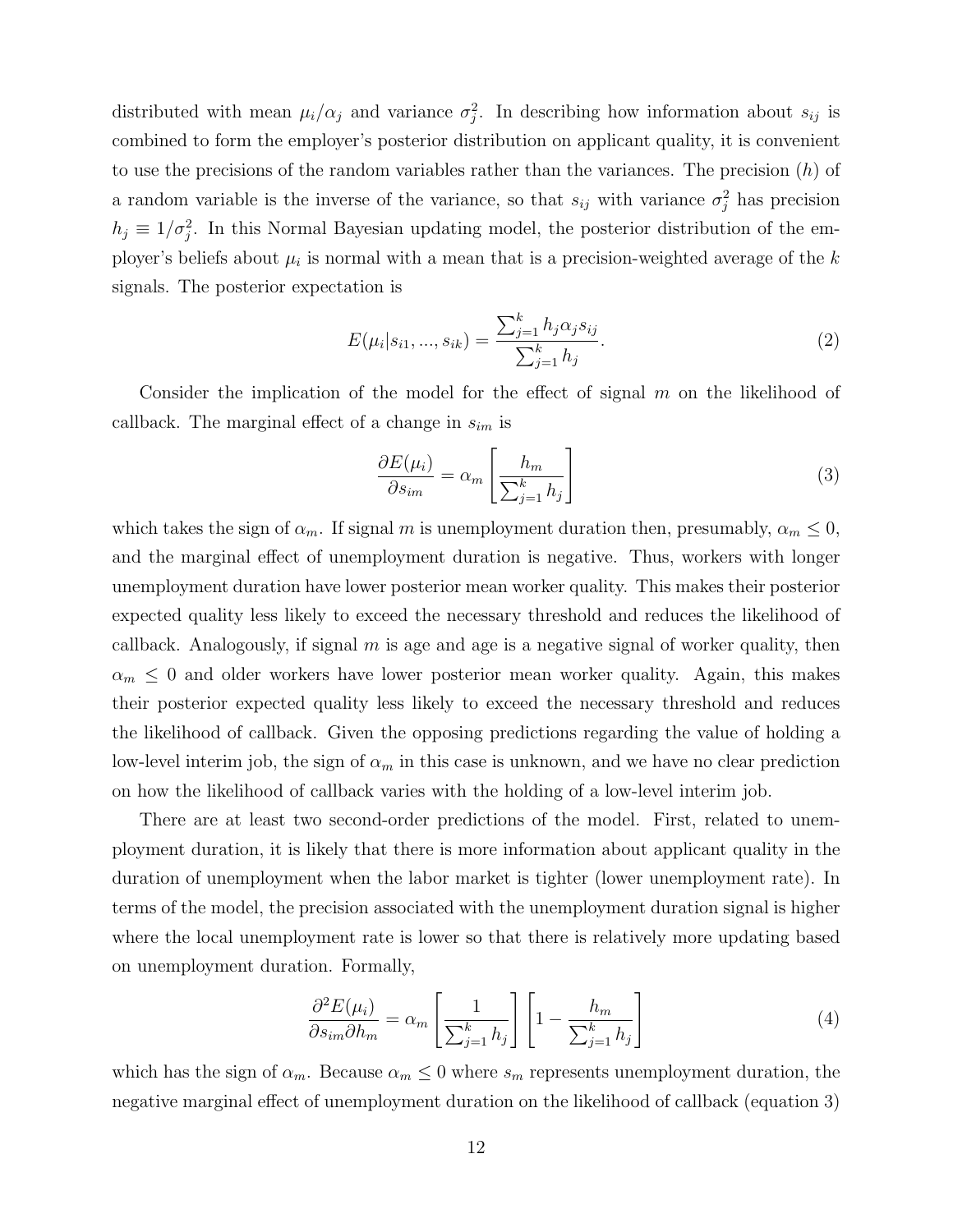is larger in absolute value in tighter labor markets (equation 4). In other words, the negative marginal effect of unemployment duration on the callback rate will be more substantial in stronger labor markets.<sup>7</sup>

The other second-order prediction of the model is that where there are more signals of worker quality, the marginal effect of any one signal will be smaller in absolute value. This is relevant when thinking about the role of applicant age. An older worker has more prior work experience. This comes in the form of more and perhaps longer prior jobs. In the context of the model, longer experience and more information increase the number of signals  $(k)$ . The marginal effect of a particular signal is given in equation 3. On inspection of this relationship, an increase in  $k$  simply increases the denominator in the term in brackets. The result is a reduction in the absolute value of the marginal effect any particular existing signal. This predicts, for example, that the marginal effect of unemployment duration will be smaller for older workers. Intuitively, older workers have a longer employment history that will dilute the effect of recent unemployment on the likelihood of callback.

A final prediction is not based strictly on the updating model. If an employer has a great need for workers as indicated by a higher callback rate for applicants to the particular job, then the employer may not be as selective. The result will be that the threshold posterior mean worker quality necessary for a callback will be lower where demand is high. A clear implication of this is that the marginal effect of particular worker attributes (unemployment duration, age, and the holding of a low-level interim job in case) on the likelihood of callback will be lower for less selective employers.

The foregoing model presents only one way in which employers may use resume information to draw inferences about applicant suitability for the job. Other approaches may include mechanical screening of resumes to filter out workers that are an obvious mismatch. Another approach would be screening based on tastes for particular worker attributes, such as age. We will not be able to test between alternative approaches, but keep those in mind when interpreting our findings.

### 4 Descriptive Analysis

We begin by separately analyzing the effect of our three main factors, duration of unemployment, worker age, and presence of interim job, separately. In the next section, we analyze

<sup>7</sup> This is a result found by Kroft, Lange, and Notowidigdo (2013).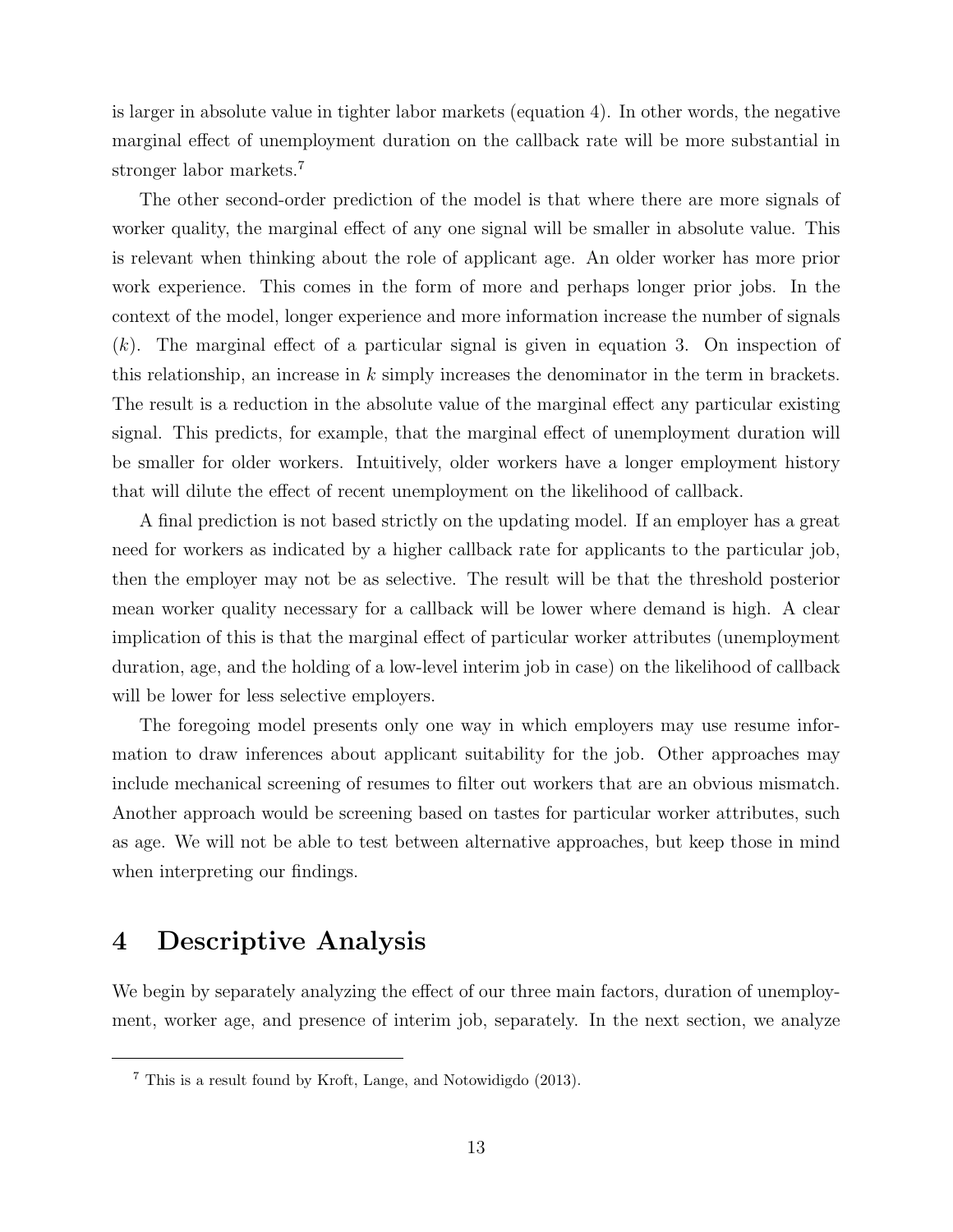the effect of these characteristics jointly. To set the stage, note that our mean callback rate across all rounds is 10.4 percent. One plausibility check that our resumes work as intended, is that the callback rate was significantly higher (12.2 percent) in our low-unemployment cities than in our high-unemployment cities  $(8.9 \text{ percent})$  with a p-value of the difference  $< 0.0005$ .

#### 4.1 Duration of Unemployment

A primary focus of this study is to examine the effect of unemployment duration on the likelihood of an employer callback to a job application. All four rounds incorporated variation in weeks of unemployment including base values of 0 weeks, 4 weeks, 12 weeks, 24 weeks, and 52 weeks.<sup>8</sup> Table 2 contains mean callback rates overall and by round for each of the five baseline values for unemployment duration. There is no systematic relationship (positive or negative) between the probability of callback and the duration of unemployment. The hypothesis that the callback rates are equal across unemployment duration treatments cannot be rejected (*p*-value  $= 0.53$  overall).<sup>9</sup>

The variation in unemployment duration treatment *within* job posting in each round offers the opportunity to examine within-posting variation in callback rates by unemployment treatment. The fixed-effect conditional logit analysis due to Chamberlain (1980) is a natural way to estimate this within-posting effect. Intuitively, the fixed-effect conditional logit conditions on the number of successes (callbacks) within each job posting and asks whether the applicants with longer unemployment durations were less likely to be among those who received the fixed number of callbacks. This approach ignores the job postings for which there was no variation in the outcome. In the 3076 job postings in rounds 1-3, for which there were 2 applications per job posting, 2591 postings had no callbacks and 229 postings had 2 callbacks. This leaves 256 postings with 1 callback. In the 1518 job postings in round 4, where there were 4 applications per job posting, 1215 postings had no callbacks and 30 postings had 4 callbacks. This leaves 150 postings with 1 callback, 85 postings with 2 callbacks, and 38 postings with 3 callbacks.

<sup>8</sup> These are the weeks of unemployment implicit in the applications at fixed dates. Since the applications were submitted over a period of time following that date, the actual durations seen by potential employers are somewhat longer. Actual unemployment duration exceed each base value by about 4 weeks on average (standard deviation of about 1.1 weeks for each base value).

<sup>&</sup>lt;sup>9</sup> The hypothesis of equality of callback rates across unemployment duration treatments cannot be rejected within any of the four rounds, with p-values ranging from  $0.23$  in round 1 to 0.71 in round 3.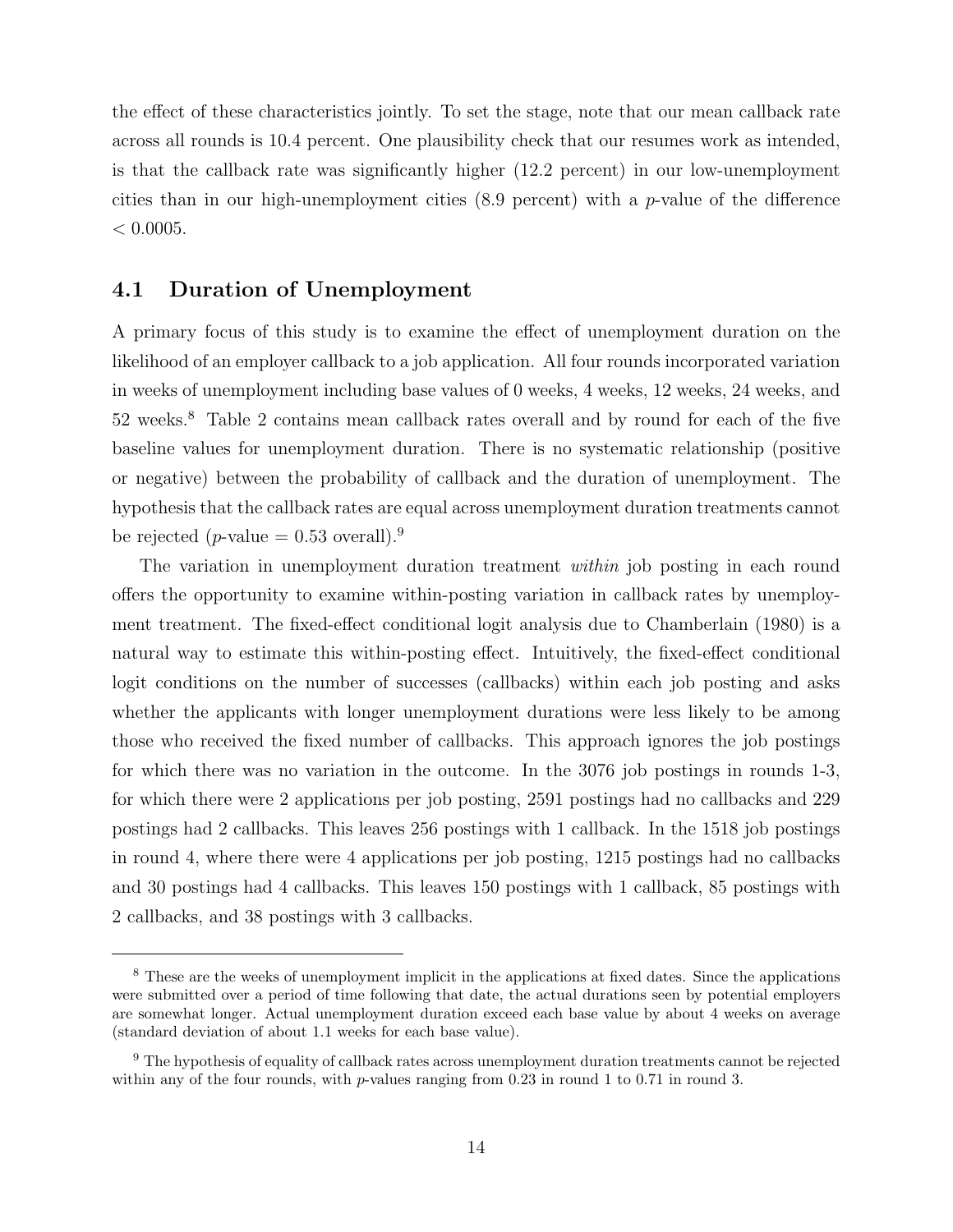| Weeks U        | Rnds 1-4                                                          | Round 1 | Round 2 | Round 3 | Round 4 |  |
|----------------|-------------------------------------------------------------------|---------|---------|---------|---------|--|
| $\overline{0}$ | 0.101                                                             | 0.103   | 0.150   | 0.085   | 0.082   |  |
|                | (0.006)                                                           | (0.010) | (0.016) | (0.016) | (0.009) |  |
| $\overline{4}$ | 0.099                                                             | 0.121   | 0.124   | 0.081   | 0.089   |  |
|                | (0.007)                                                           | (0.021) | (0.015) | (0.015) | (0.009) |  |
| 12             | 0.111                                                             | 0.122   | 0.163   | 0.094   | 0.096   |  |
|                | (0.007)                                                           | (0.021) | (0.017) | (0.016) | (0.010) |  |
| 24             | 0.108                                                             | 0.085   | 0.144   | 0.105   | 0.010   |  |
|                | (0.007)                                                           | (0.016) | (0.016) | (0.017) | (0.010) |  |
| 52             | 0.100                                                             | 0.074   | 0.141   | 0.100   | 0.089   |  |
|                | (0.007)                                                           | (0.016) | (0.016) | (0.017) | (0.009) |  |
| All            | 0.104                                                             | 0.101   | 0.144   | 0.093   | 0.091   |  |
|                | (0.004)                                                           | (0.008) | (0.009) | (0.009) | (0.005) |  |
| N Postings     | 4594                                                              | 1027    | 1215    | 834     | 1518    |  |
| N Applications | 12224                                                             | 2054    | 2430    | 1668    | 6072    |  |
|                | Nota: Numbers percriticses are standard emers clustered by ich id |         |         |         |         |  |

Table 2: Average Callback Rate, by Base Unemployment and Round

Note: Numbers parentheses are standard errors clustered by job id.

We postpone estimation of the full Chamberlain fixed-effect logit model until Section 5 and, for now, present just estimates of the average callback rates by unemployment treatment conditional on the number of callbacks received for the job posting. Table 3 contains these callback rates conditional on the number of callbacks received. Column 1 of the table contains average callback rates by unemployment treatment for job postings in rounds 1-3 with a single callback. There is no obvious relationship between the callback rate and the unemployment treatment, and the hypothesis that callback rates are equal across treatments cannot be rejected (*p*-value  $= 0.85$ ). Column 2 shows average callback rates in round 4 for job postings with 1-3 callbacks for each treatment. These appear to show, counter to expectations, that callback rates are higher where a longer unemployment spell is indicated on the application. However, once again the hypothesis that callback rates are equal across treatments cannot be rejected (*p*-value  $= 0.46$ ). The last three columns of table 3 shows average callback rates in round 4 for job postings with 1, 2, and 3 callbacks respectively for each treatment. In no case can the hypothesis that callback rates are equal across treatments be rejected  $(p$ -values  $= 0.78, 0.32,$  and 0.91 respectively).

Overall, while we will revisit this question in more detail later, the simple comparison of means suggests that the length of unemployment spell indicated on a job application does not affect the probability of receiving a callback for the type of job we are considering (white-collar office support jobs).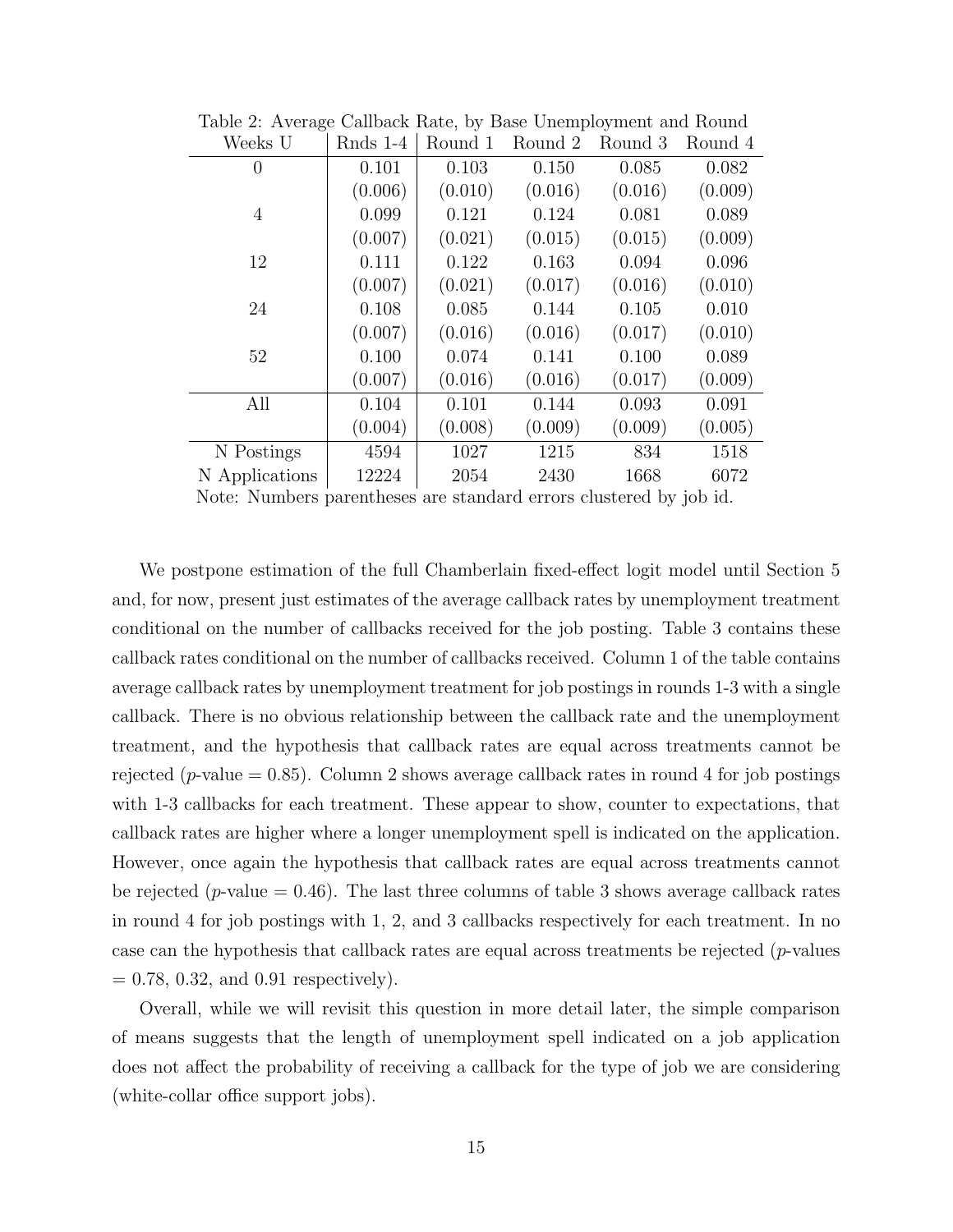|                | (1)        | (2)           | (3)        | (4)         | (5)         |
|----------------|------------|---------------|------------|-------------|-------------|
|                | Rounds 1-3 | Round 4       | Round 4    | Round 4     | Round 4     |
| Weeks U        | 1 Callback | 1-3 Callbacks | 1 Callback | 2 Callbacks | 3 Callbacks |
| $\overline{0}$ | 0.493      | 0.354         | 0.250      | 0.397       | 0.690       |
|                | (0.041)    | (0.030)       | (0.034)    | (0.055)     | (0.081)     |
| $\overline{4}$ | 0.457      | 0.376         | 0.204      | 0.493       | 0.741       |
|                | (0.052)    | (0.033)       | (0.037)    | (0.050)     | (0.081)     |
| 14             | 0.548      | 0.432         | 0.267      | 0.524       | 0.795       |
|                | (0.054)    | (0.033)       | (0.036)    | (0.063)     | (0.057)     |
| 24             | 0.505      | 0.402         | 0.271      | 0.500       | 0.774       |
|                | (0.052)    | (0.031)       | (0.034)    | (0.056)     | (0.071)     |
| 52             | 0.505      | 0.421         | 0.250      | 0.577       | 0.731       |
|                | (0.053)    | (0.032)       | (0.036)    | (0.054)     | (0.081)     |
| N Postings     | 256        | 273           | 150        | 85          | 38          |

Table 3: Average Callback Rate, by Unemployment and Number of Callbacks

Note: By construction, the average callback rate is 0.5 for postings with 1 callback in rounds 1-3. In round 4, the callback rate is 0.25 for postings with 1 callback, 0.5 for postings with 2 callbacks, and 0.75 for postings with 3 callbacks. Numbers parentheses are standard errors clustered by job id.

The theory outlined in Section 3 implied that the marginal effect of unemployment duration will be larger in tighter labor markets. This suggests that there might be a relationship between unemployment duration and the probability of callback in the low unemployment cities but not in the high unemployment cities. While we do not show the results here, we repeated our analysis separately in the low- and high unemployment cities. No perceptible relationship between unemployment duration and the callback rate was found in either group of cities.

#### 4.2 Age

Figure 4 showed that older job losers are more likely to be unemployed at a fixed date subsequent to a job loss. It has been a long-standing question in labor economics whether the stark differences by age shown in the figure may partly reflect a reluctance by employers to hire older job applicants. More generally, age may be an important factor for employers when selecting new employees. This motivated the random variation of age of applicant in the resumes we submitted as part of our audit study, and, in this section, we present our estimates of callback rates as a function of applicant age.

Two applications were submitted to each of 3076 job postings in rounds 1-3, and each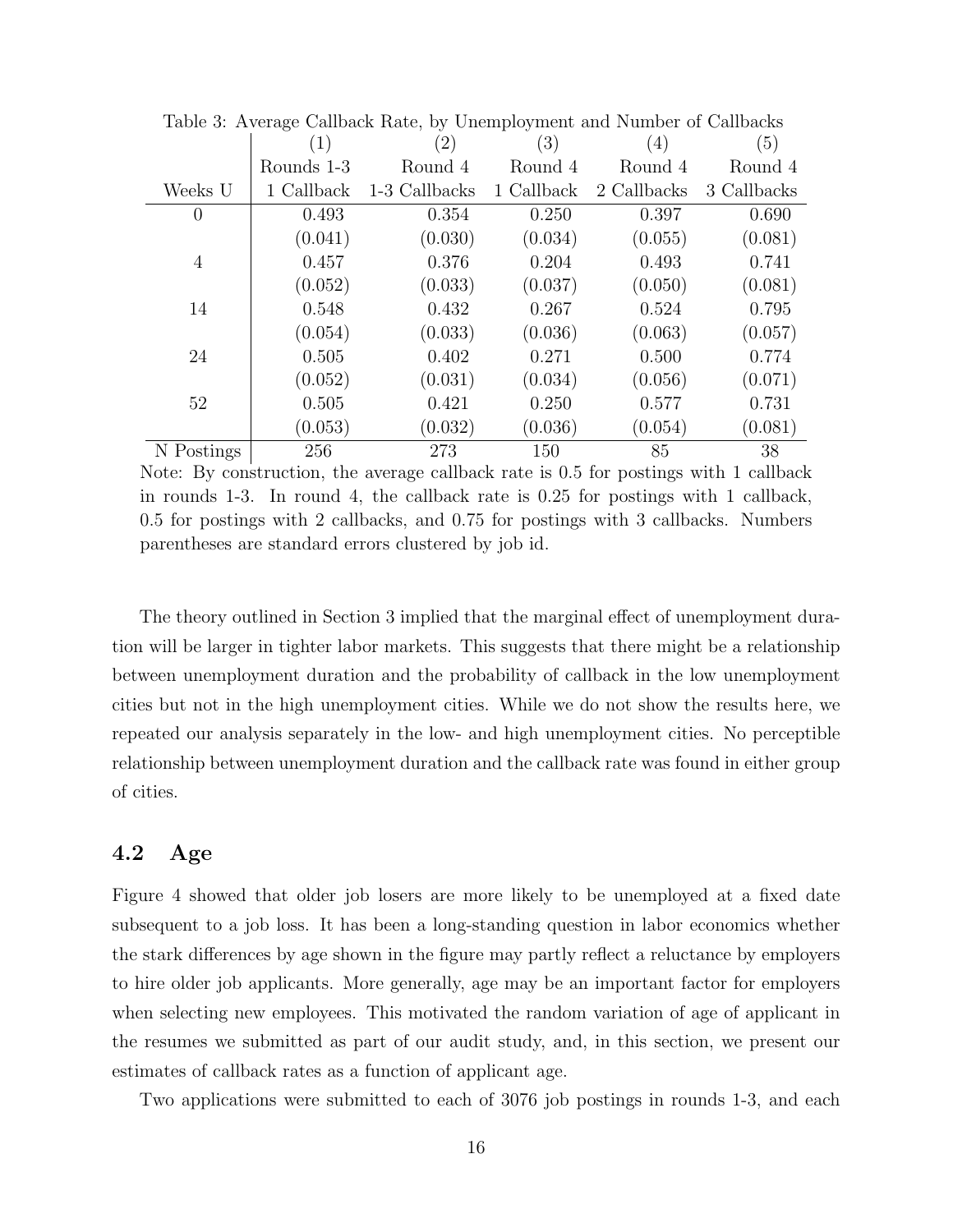|         |                                                                 |                                                                     |                                                                     | Round 4                                                             |
|---------|-----------------------------------------------------------------|---------------------------------------------------------------------|---------------------------------------------------------------------|---------------------------------------------------------------------|
|         |                                                                 |                                                                     |                                                                     | 0.103                                                               |
|         |                                                                 |                                                                     |                                                                     | (0.009)                                                             |
|         |                                                                 |                                                                     |                                                                     | 0.111                                                               |
|         |                                                                 |                                                                     |                                                                     |                                                                     |
|         |                                                                 |                                                                     |                                                                     | (0.010)                                                             |
|         |                                                                 |                                                                     |                                                                     | 0.076                                                               |
|         |                                                                 |                                                                     |                                                                     | (0.006)                                                             |
| 0.104   | 0.101                                                           | 0.144                                                               | 0.093                                                               | 0.091                                                               |
| (0.004) | (0.008)                                                         | (0.009)                                                             | (0.009)                                                             | (0.005)                                                             |
| 4594    | 1027                                                            | 1215                                                                | 834                                                                 | 1518                                                                |
| 12224   | 2054                                                            | 2430                                                                | 1668                                                                | 6072                                                                |
|         | All<br>0.110<br>(0.006)<br>0.119<br>(0.007)<br>0.089<br>(0.005) | Round 1<br>0.092<br>(0.014)<br>0.112<br>(0.015)<br>0.099<br>(0.014) | Round 2<br>0.147<br>(0.016)<br>0.150<br>(0.016)<br>0.136<br>(0.016) | Round 3<br>0.092<br>(0.016)<br>0.103<br>(0.016)<br>0.084<br>(0.014) |

Table 4: Average Callback Rate, by Age and Round

Note: Numbers parentheses are standard errors clustered by job id.

job posting was randomly assigned to an age category. Both applications to each job posting listed the same birth date as implied by the year of graduation from college.<sup>10</sup> Approximately one-third of the job postings were randomly assigned in each age category (32.5 percent aged 35-37. 33.5 percent aged 40-42, and 34.0 percent aged 55-58). Four applications were submitted to each of 1518 job postings in round 4. Two applications per posting were randomly assigned to be in the oldest age category (55-58) and the remaining two applications were assigned to be in a younger category. The result is that in round 4, roughly one-quarter of the applicants are 35-37 years of age, one-quarter of the applicants are 40-42 years of age, and half of the applicants are 55-58 years old.

The first column of table 4 contains the callback rates for all four rounds, both overall (last row) and by age group. The overall callback rate is 10.4 percent. There is not a significant difference between the callback rates for applicants aged 35-37 and applicants aged 40-42 (*p*-value of difference  $= 0.97$ ). However, the callback rate for applicants aged 55-58 is substantially and significantly lower (by about 2 percentage points) than the callback rate for younger workers (*p*-values of differences  $< 0.01$ ).

The remaining columns of table 4 contain the callback rates separately by round. While mean callback rates for workers age 55-58 are lower than the average callback rates for 35-42 year olds, these differences are not statistically significant from zero in the first three rounds. However, there is a substantial difference by age in round 4. In round 4, applicants aged

<sup>&</sup>lt;sup>10</sup> In fact, the actual ages of the two applications for a posting could differ by one year given that age is determined by birth date and the applications were sometimes submitted on different dates.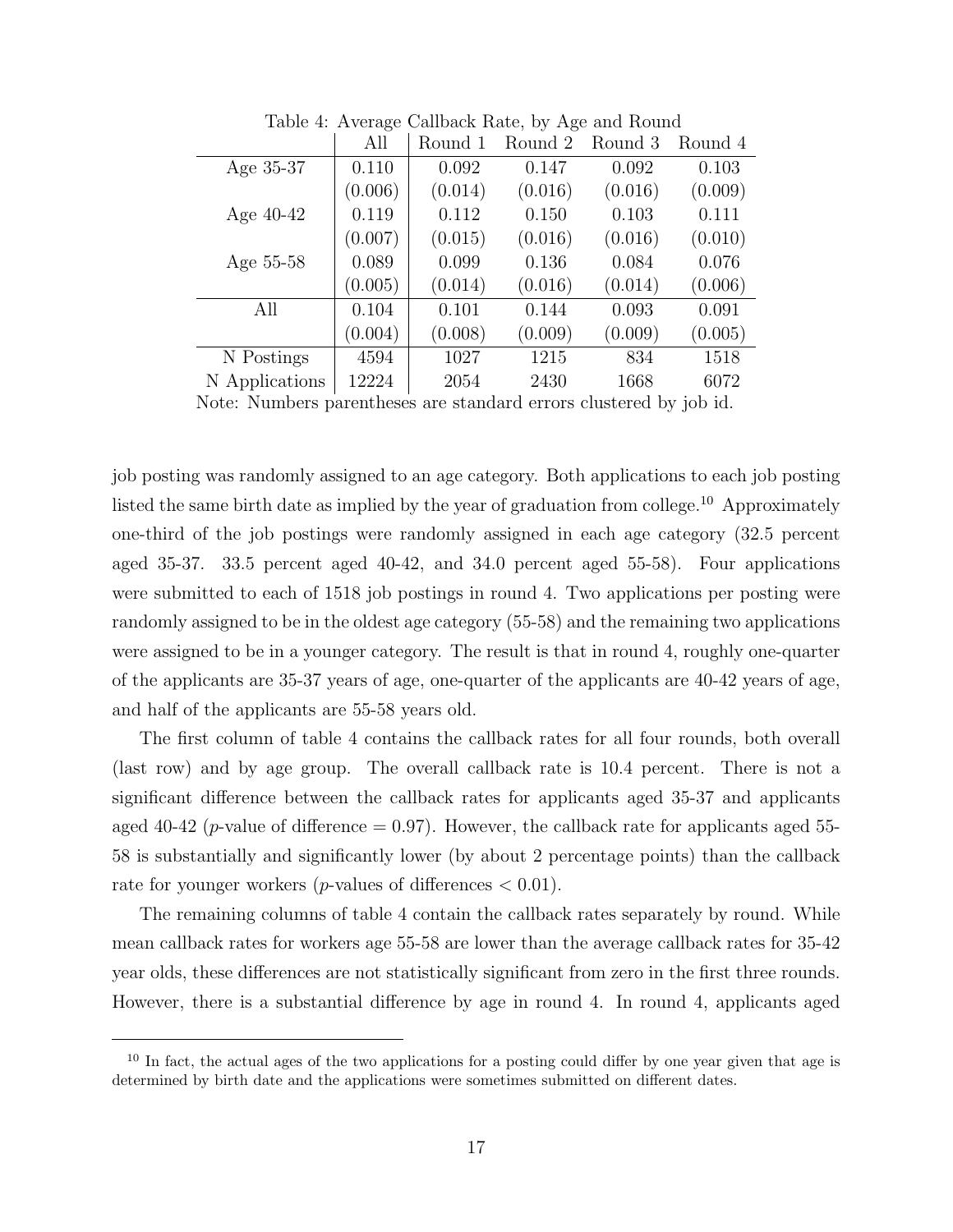|             | 1-3 Callbacks | 1 Callback | 2 Callbacks | 3 Callbacks |
|-------------|---------------|------------|-------------|-------------|
| Age 35-37   | 0.457         | 0.346      | 0.536       | 0.737       |
|             | (0.029)       | (0.026)    | (0.067)     | (0.058)     |
| Age $40-42$ | 0.511         | 0.326      | 0.709       | 0.763       |
|             | (0.029)       | (0.028)    | (0.050)     | (0.058)     |
| Age 55-58   | 0.311         | 0.163      | 0.376       | 0.750       |
|             | (0.022)       | (0.019)    | (0.043)     | (0.041)     |
| N Postings  | 273           | 150        | 85          | 38          |

Table 5: Average Callback Rate, Round 4, by Age and Number of Callbacks

Note: By construction, the average callback rate is 0.25 for postings with 1 callback, 0.5 for postings with 2 callbacks, and 0.75 for postings with 3 callbacks. Numbers parentheses are standard errors clustered by job id.

55-58 have a 7.6 percent callback rate compared with callback rates in the 10 to 11 percent range for younger applicants (*p*-values of differences  $< 0.005$ ).

The variation in age of applicant within job posting in round 4 offers the opportunity to examine within-posting variation in callback rates by age. As we did earlier with respect to the unemployment treatment, we focus on the job postings for which there was variation in the outcome. We ignore the job postings for which there was no variation in the outcome (The 1215 of 1518 postings with no callbacks and the 30 of 1518 postings with 4 callbacks). This leaves 150 postings with 1 callback, 85 postings with 2 callbacks, and 38 postings with 3 callbacks). While we do not estimate Chamberlain fixed-effect logit model directly at this point, we do present estimates of the average callback rates by age group conditional on the number of callbacks received for the job posting.

Table 5 contains mean callback rates in round 4 for postings that received 1 to 3 callbacks. The evidence is clear. Applicants in the oldest age groups received callbacks at a significantly lower rate than applicants in either of the two younger groups. For the 150 postings in which one of four applications received callbacks (for an aggregate callback rate of 25 percent), applicants in their 50s received callbacks at a rate 16 percentage points less than applicants their 30s or 40s (about a 50 percent lower callback rate). For the 85 postings postings in which two of four applications received callbacks (for an aggregate callback rate of 50 percent), applicants in their 50s received callbacks at a rate that is 16 percentage points less than applicants in their 30s (about a 30 percent lower callback rate) and 30.3 percentage points less than applicants in their 40s (about a 47 percent lower callback rate). There is no difference in callback rates by age for the 38 postings in which three of the four applications received callbacks. Applicants in each of the three age groups had callback rates very close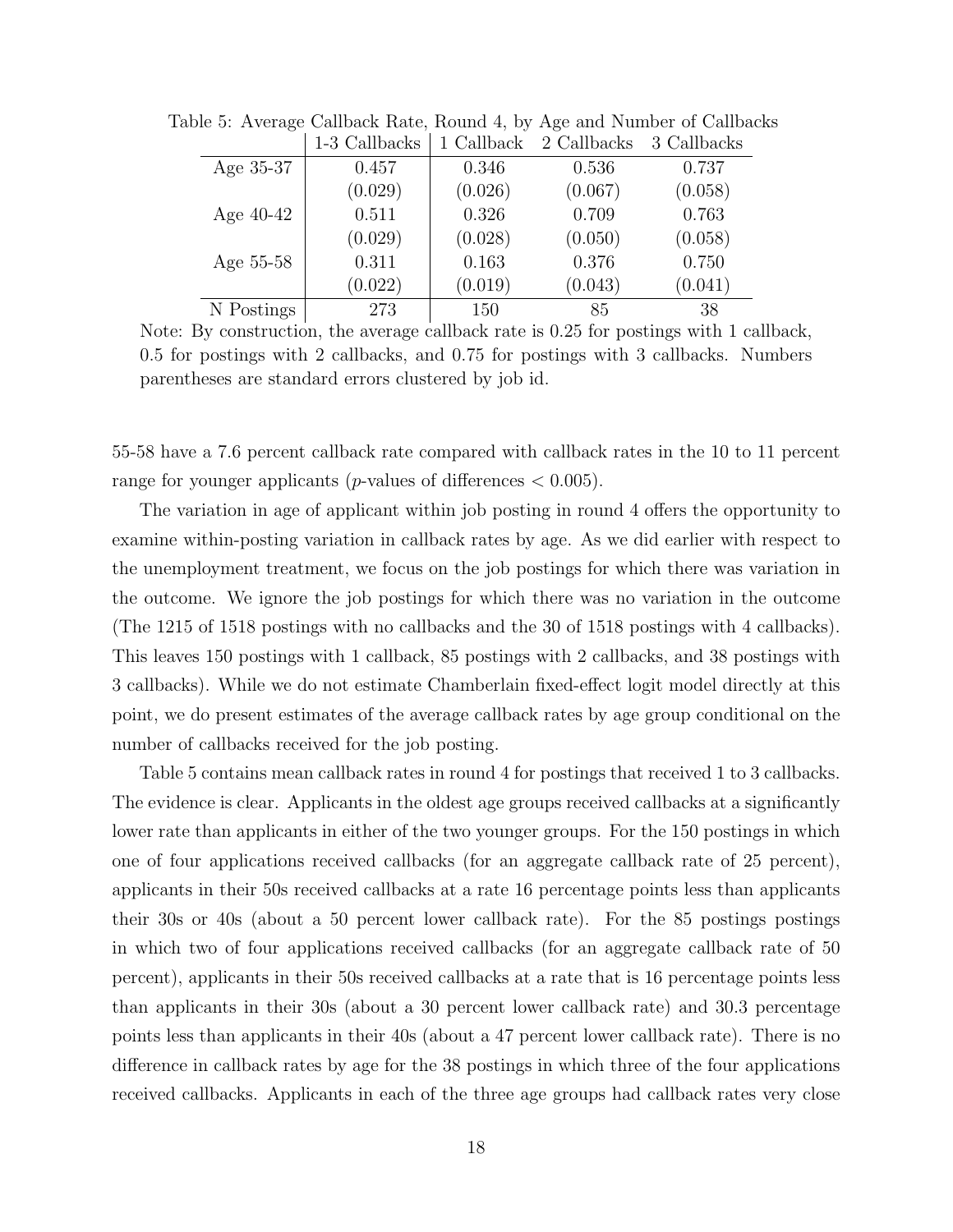to the 75 percent overall rate.

Overall, Table 5 confirms the negative effect of age on callback even holding the jobspecific callback rate constant. In addition, the finding of no difference in callback rates by age category for job postings with three callbacks is consistent with our hypothesis that worker characteristics are less important when employers are less selective, as indicated in this case by callbacks to 3 of 4 applicants. The high callback rate may reflect a need by the employers to fill a large number of jobs quickly. In this case the employer would accept most of the applicants and be less sensitive to individual characteristics. This implies that these employers should be less sensitive to other worker characteristics as well, and we examine this directly below. However, the overall pattern is clear. Employers are generally substantially less like to call back older job applicants.

#### 4.3 Interim Jobs

An important decision facing an unemployed worker is whether to take an interim job at a lower level than, and not directly relevant to, the job the worker is seeking. The obvious positive aspect of taking such a job is that it provides income to the unemployed worker, particularly if the worker is not receiving unemployment compensation. Another possible advantage is that potential employers may infer from the fact that the worker has taken such a job that he/she is hardworking and strongly motivated to stay employed. However, it is possible that potential employers will infer that the worker is not of appropriate quality precisely because the he/she has been working in a lower level job. In some cases, this may be the result of the employer using some kind of automated or cursory screening of job applications that rejects applications if their most recent job is not relevant to the job for which the applicant is applying.

Which of these potential mechanisms is at work or which dominates is an empirical question that we address. Beginning in round 3, we introduced a treatment to interrupt a spell of unemployment with work at a low-level interim job. We defined an interim job as one with low wages and for which the candidate appeared ill-matched (in terms of education and previous experience). For example, the interim jobs included sales associate or cashier at a big box or grocery store, and restaurant server. The resumes with such jobs indicate that the job was currently held by the new applicants and started in the month just prior to the application. These jobs interrupted an unemployment spell of varying duration identical to those unemployment spells we investigate directly (0, 4, 12, 24, or 52 weeks). The randomization with respect to interim job was conducted at the application level, within job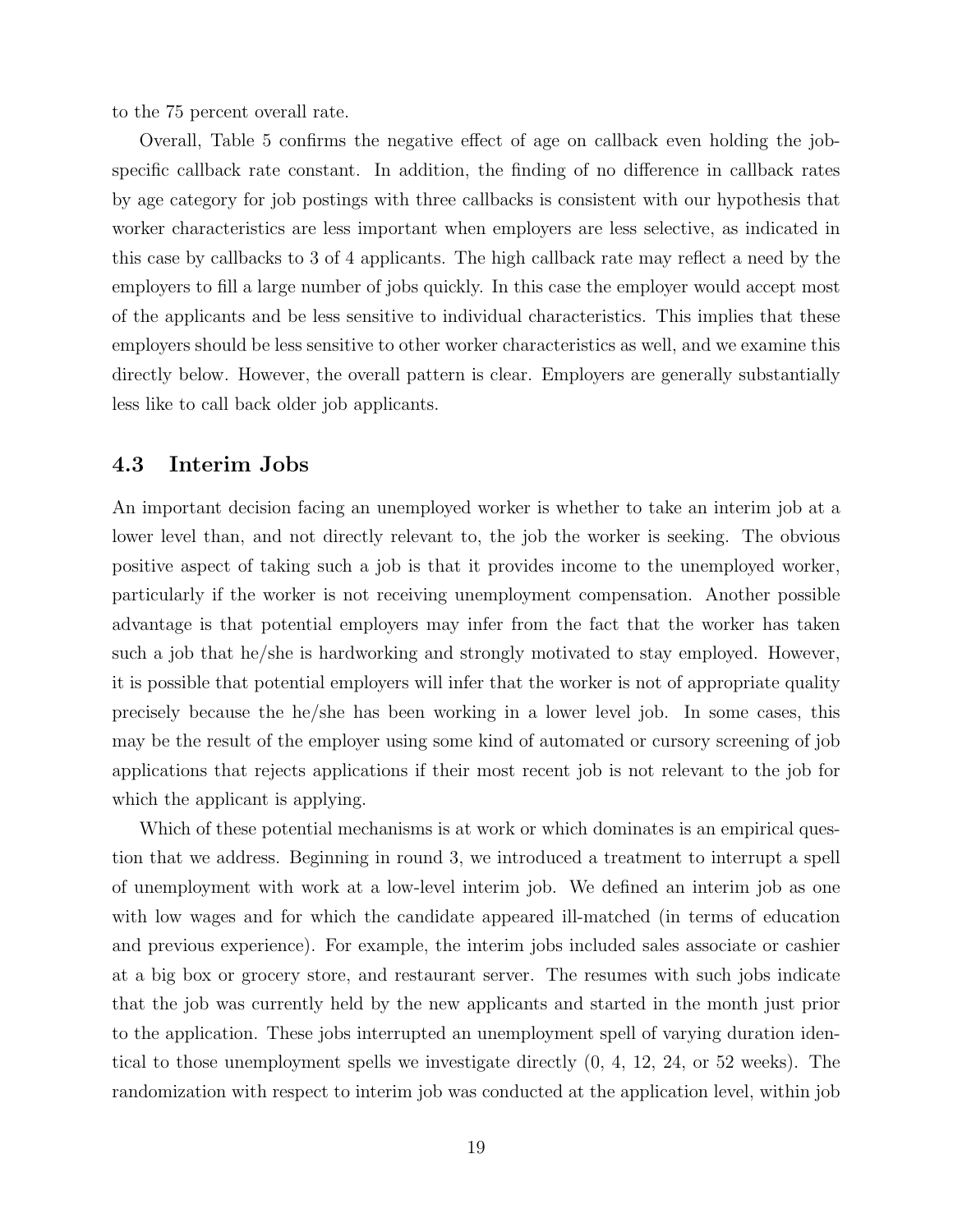|                | All       | Round 3   | Round 4   |
|----------------|-----------|-----------|-----------|
| All            | 0.0916    | 0.0929    | 0.0912    |
|                | (0.0047)  | (0.0089)  | (0.0055)  |
| No Interim Job | 0.0982    | 0.0965    | 0.0986    |
|                | (0.0058)  | (0.0116)  | (0.0067)  |
| Interim Job    | 0.0849    | 0.0894    | 0.0837    |
|                | (0.0056)  | (0.0109)  | (0.0064)  |
| Difference     | $-0.0132$ | $-0.0071$ | $-0.0149$ |
|                | (0.0063)  | (0.0136)  | (0.0072)  |

Table 6: Average Callback Rate, by Interim Job and Round

Note: Numbers parentheses are standard errors clustered by job id.

posting. Interim jobs appeared on an application with probability 0.5. In round three, with two applications per job posting, there could be 0, 1, 2 applications with an interim job. In round four, with four applications per job posting, there could be 0, 1, 2, 3, or 4 applications with an interim job.

Of the 834 job postings analyzed in round 3, for 219 (26.3 percent) neither of the applications indicated an interim job, for 391 (46.9 percent) one of the two indicated an interim job, and for 224 (26.9 percent) both applications indicated an interim job. Of the 1518 job postings analyzed in round 4, for 77 (5.1 percent) none of the applications included an interim job, for 438 (28.9 percent) one of the applications included an interim job, for 516 (34.0 percent) two of the applications included an interim job, for 419 (27.6 percent) three of the applications included an interim job, and for 68 (4.5 percent) all four applications included an interim job.

The applications in rounds three and four varied randomly in unemployment duration and age, and this variation is independent of the variation in interim job. We account for these other dimensions of variation in the multivariate analysis below.

Table 6 contains mean callback rates for rounds 3 and 4 by whether or not an interim job was indicated on the application. The overall callback rate in rounds 3 and 4 was 9.2 percent. The call back rate was 9.8 percent where there was no interim job versus 8.5 percent where there was an interim job. This difference of 1.3 percentage points (15 percent) is statistically significant (*p*-value  $= 0.038$ ). When analyzed separately by round, there is no difference in round 3 and a larger statistically significant difference in round 4 (9.9 percent with no interim job versus 8.4 percent with an interim job).

Given the within-job randomization of the existence of an interim job, we once again examine how callbacks vary with an interim job within job posting. Again, this analysis is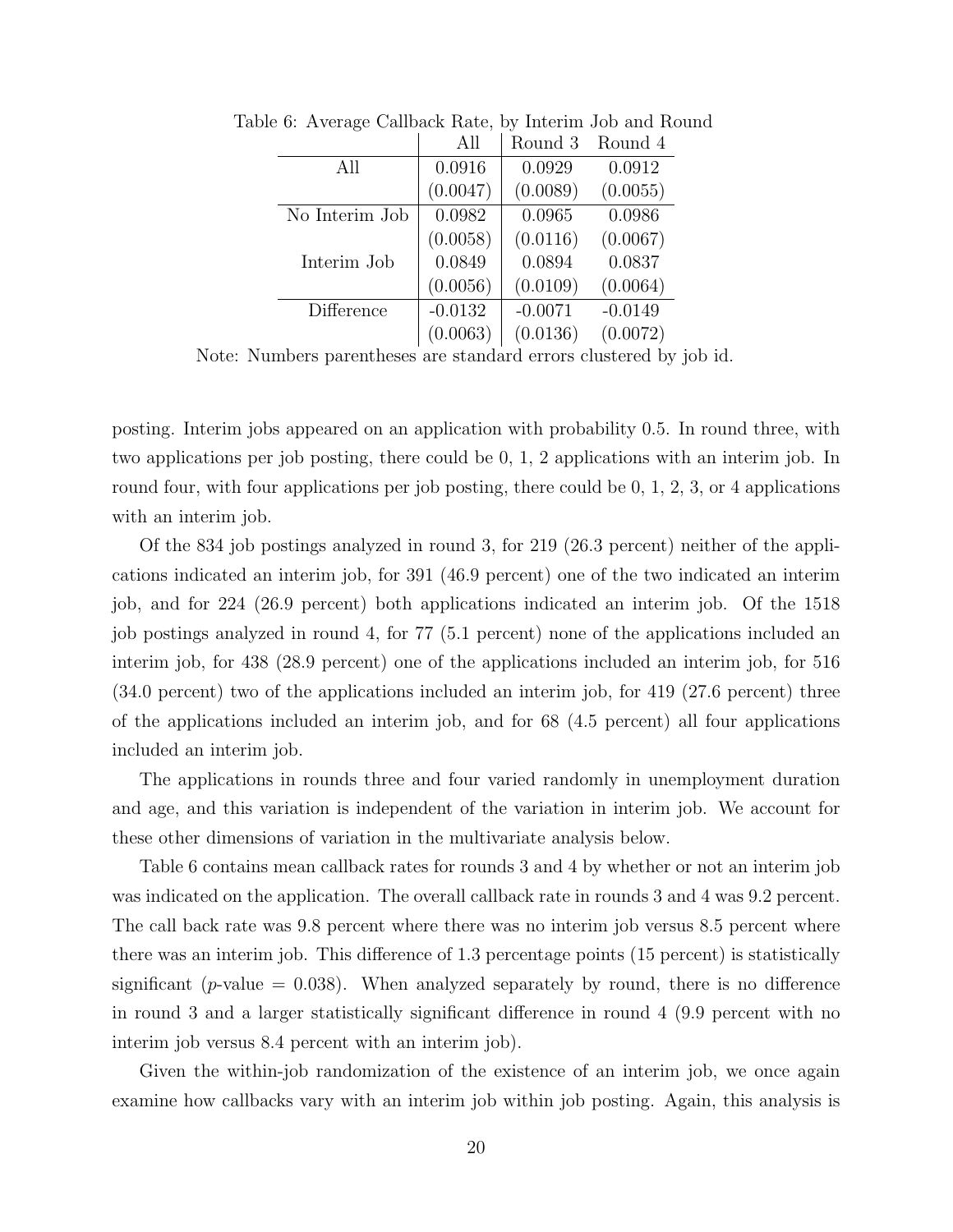|                | 1 Callback | 1-3 Callbacks | 1 Callback | 2 Callbacks | 3 Callbacks |
|----------------|------------|---------------|------------|-------------|-------------|
|                | Round 3    | Round 4       | Round 4    | Round 4     | Round 4     |
| No Interim Job | 0.556      | 0.432         | 0.314      | 0.515       | 0.718       |
|                | (0.049)    | (0.017)       | (0.018)    | (0.025)     | (0.035)     |
| Interim Job    | 0.453      | 0.361         | 0.184      | 0.485       | 0.784       |
|                | (0.042)    | (0.020)       | (0.018)    | (0.025)     | (0.037)     |
| Difference     | $-0.102$   | $-0.071$      | $-0.130$   | $-0.029$    | 0.066       |
|                | (0.090)    | (0.029)       | (0.035)    | (0.050)     | (0.071)     |
| N Postings     | 59         | 273           | 150        | 85          | 38          |

Table 7: Average Callback Rate, Rounds 3 and 4, by Interim Job and Number of Callbacks

Note: By construction, the average callback rate in round 3 is 0.5 for postings with 1 callback. Similarly, the average callback rate in round 4 is 0.25 for postings with 1 callback, 0.5 for postings with 2 callbacks, and 0.75 for postings with 3 callbacks. Numbers parentheses are standard errors clustered by job id.

restricted to applications to job postings for which there was variation in callback. Table 7 contains mean callback rates for postings in round 3 that received 1 callback and in round 4 for postings that received 1 to 3 callbacks. Although the point estimate of the difference in call-back rates for single-callback postings in round 3 is negative and substantial in magnitude, this difference is not statistically significant given the small number of postings (59) that meet the sample criteria. The difference in call-back rates for postings with one to three callbacks in round 4 is a statistically significant 7.1 percentage points ( $p$ -value=0.015). This difference is driven by a large negative difference in callbacks by interim job status (13.0 percentage points) for the 150 postings that received a one call-back ( $p$ -value  $< 0.0005$ ). The differences in callback rates by interim job status for postings with 2 or 3 callbacks are not statistically significant.

The overall pattern of results suggests that holding a job that is lower skill and irrelevant to the job for which the individual is applying reduces the likelihood of a callback, at least for selective employers. It appears that an unemployed worker is better off remaining unemployed and searching for work rather than being employed in a low-level job while searching. Alternatively, if an applicant has taken a low-level interim job, they may be better off not listing this job on their resume.

In addition, again the finding of a significant difference in callback rates by interim job status in round 4 only for job with one callback and not for jobs with more callbacks is (as with age) is consistent with our hypothesis that worker characteristics are more important when employers are more selective, as indicated in this case by callbacks to a single applicant.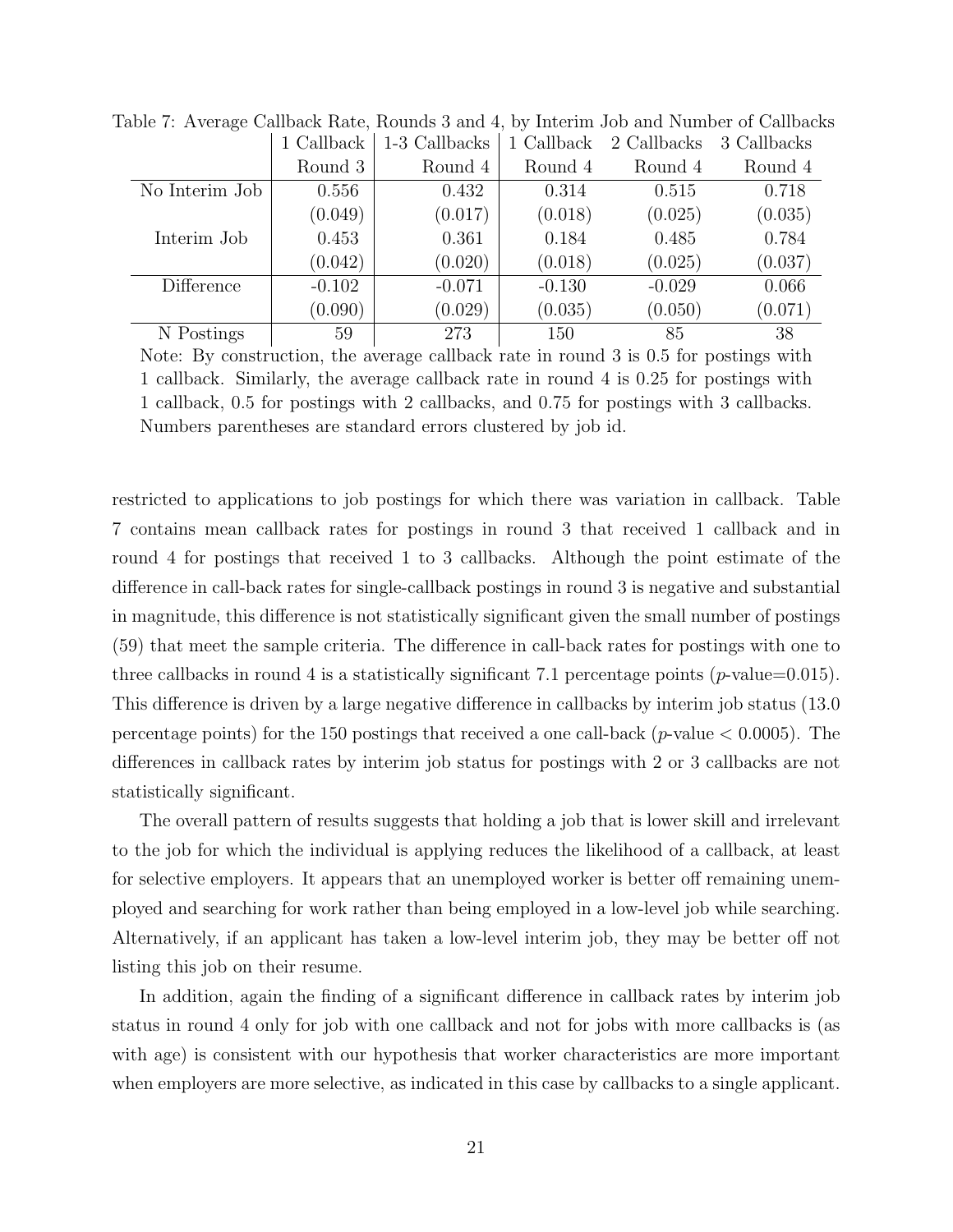### 5 Multivariate Analysis

We now turn to a multivariate analysis that models the probability of call-back as a function of unemployment duration, age, and interim job. This analysis first uses both within- and between-posting variation in application characteristics. We choose the logit model for several reasons. In principle, it should provide a better approximation of the funcational form for binary choice probabilities with a relative low incidence.<sup>11</sup> Given the canonical sample design of recent audit studies that provide random variation within, a particular advantage of the logit model is that it provides a consistent approach that allows us to obtain estimates for that rely on within-posting variation via the Chamberlain fixed-effect logit model. Finally, the logit model allow us to contrast the fixed-effect estimater with a random effects logit, our preferred specification.

The random effects model accounts for the fact that job postings are randomly drawn from the underlying population and may differ in their mean callback rate. This model is appropriate (yields consistent estimates) where the baseline variation across job postings in their callback rates is uncorrelated with the observed applicant characteristics of interest. Given our approach in sending resumes to job listings with key characteristics varying randomly, we would not expect the job-specific callback rate to be correlated with resume characteristics so that estimates derived using the random effects model should be consistent. More generally, since the three treatments were assigned independently to resumes, there is no reason to expect that the multivariate analysis in general, and the conditional logit in particular, will affect our main results.

Table 8 presents the main results of our multivariate analysis. We report our findings in terms of odds ratios, which for small probabilities are approximately the ratio of probabilities of callback given a treatment vs. no treatment.<sup>12</sup> Age enters as a dummy variable for whether a worker is 55-58 years of age (rather than 35-42). The first three columns present results for the logit, random effects logit, and fixed-effects logit, respectively, pooling four rounds.

Recall that there is 1) within opening variation in unemployment duration in all rounds, 2) within opening variation in age only in round 4, and 3) within opening variation (or any

<sup>&</sup>lt;sup>11</sup> We have reproduced these findings with linear probability and probit models, and the results are not affected by the choice of functional form.

<sup>&</sup>lt;sup>12</sup> Let  $p(1) \equiv Pr\{Callback = 1|X, D = 1\}$  and  $p(0) \equiv Pr\{Callback = 1|X, D = 0\}$ , where D represents one of our right hand side dummy variables, and X represents the remaining variables in the model. Then the odds ratio R is defined as  $R = \frac{p(1)/(1-p(1))}{p(0)/(1-p(0))} = exp{\{\beta_D\}}$ , where  $\beta_D$  is the coefficient on D. Where the probabilities involved are small, the odds ratio is approximately the ratio of probabilities  $\left(\frac{p(1)}{p(0)}\right)$ .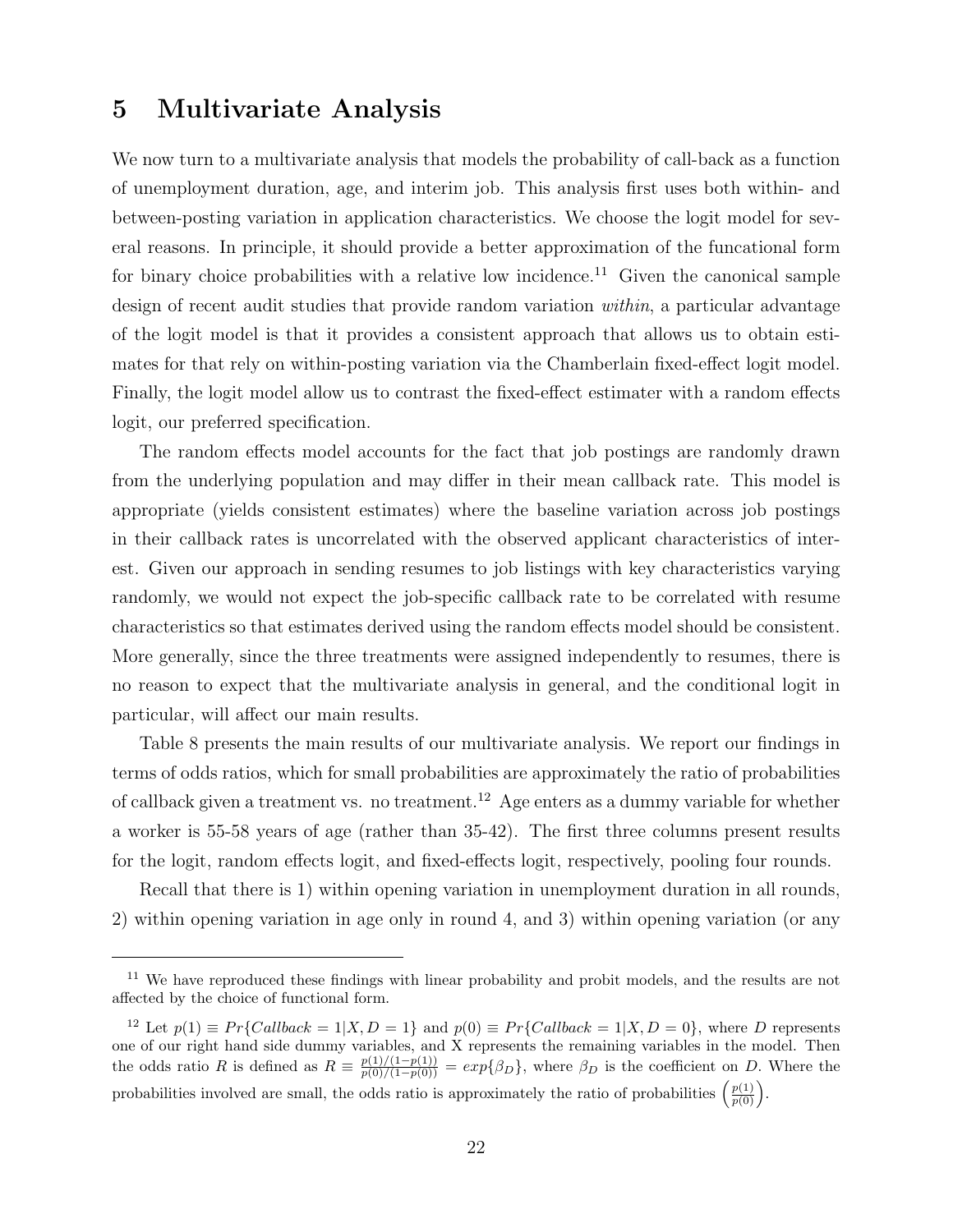variation for that matter) in interim job holding only in rounds 3 and 4. The simple logit and random-effect logit models (columns 1 and 2) use all available variation for all factors, even if they were not randomly assigned within jobs. The between-job variation yields valid estimates, since the pairing of resumes with jobs was effectively random with respect to job and resume characteristics. To make sure our our results are not affected by the inclusion of variation between jobs, we then implement the fixed-effects logit model, which relies only on within opening variation. The within variation for unemployment duration is coming from all four rounds; it is coming from round 4 for age; it is coming from rounds 3 and 4 for interim job. To examine a specification where all three factors are treated symmetrically, we then restrict the analysis to round 4, where there are four applications per opening and within-opening variation in all three factors. The logit, random-effects logit, and fixed-effects logit for data from round 4 only is shown in in columns 4 to 6 of Table 8.

Given we have purposefully chosen to work with a homogeneous groups of workers, the only control variable (other than dummies for rounds in columns 1 and 2) is a dummy for whether the city was initially classified as one of our low unemployment cities (Dallas, Omaha, Pittsburgh, Portland ME) or as one of our high unemployment cities (Charlotte, Chicago, Sacramento, Tampa). This effect is identified only from between job-opening variation.

Overall and as expected, the results in Table 8 confirm our three main findings from the previous section. There is no detectable effect of unemployment duration on callback rates. The  $\chi^2$  test statistic and corresponding p-value we present are for the null hypothesis that the four coefficients on the unemployment duration dummies are jointly equal to zero. In none of our models can we reject this null hypothesis. Again, we find there is a precisely estimated negative effect (an estimated odds ratio less than one) of age on the callback rate. Finally, there is a substantial negative effect of reporting holding an interim job on the callback rate.

The first column of table 8 shows basic logit estimates pooling all four rounds, clustering standard errors at the job level. The second column adds random effects. As expected, controlling for random variation in the callback rates across openings improves the fit of the model substantially (as indicated by the improvement in the log-likelihood value) and reduces standard errors slightly. The odds ratio on age drops from 0.8 to 0.57. We have no economic explanation for this, since the random effects are not correlated with the independent variable. However, their presence change the interpretation of the coefficient. Whereas the coefficients of the logit model can be interpreted as the average effect in the population,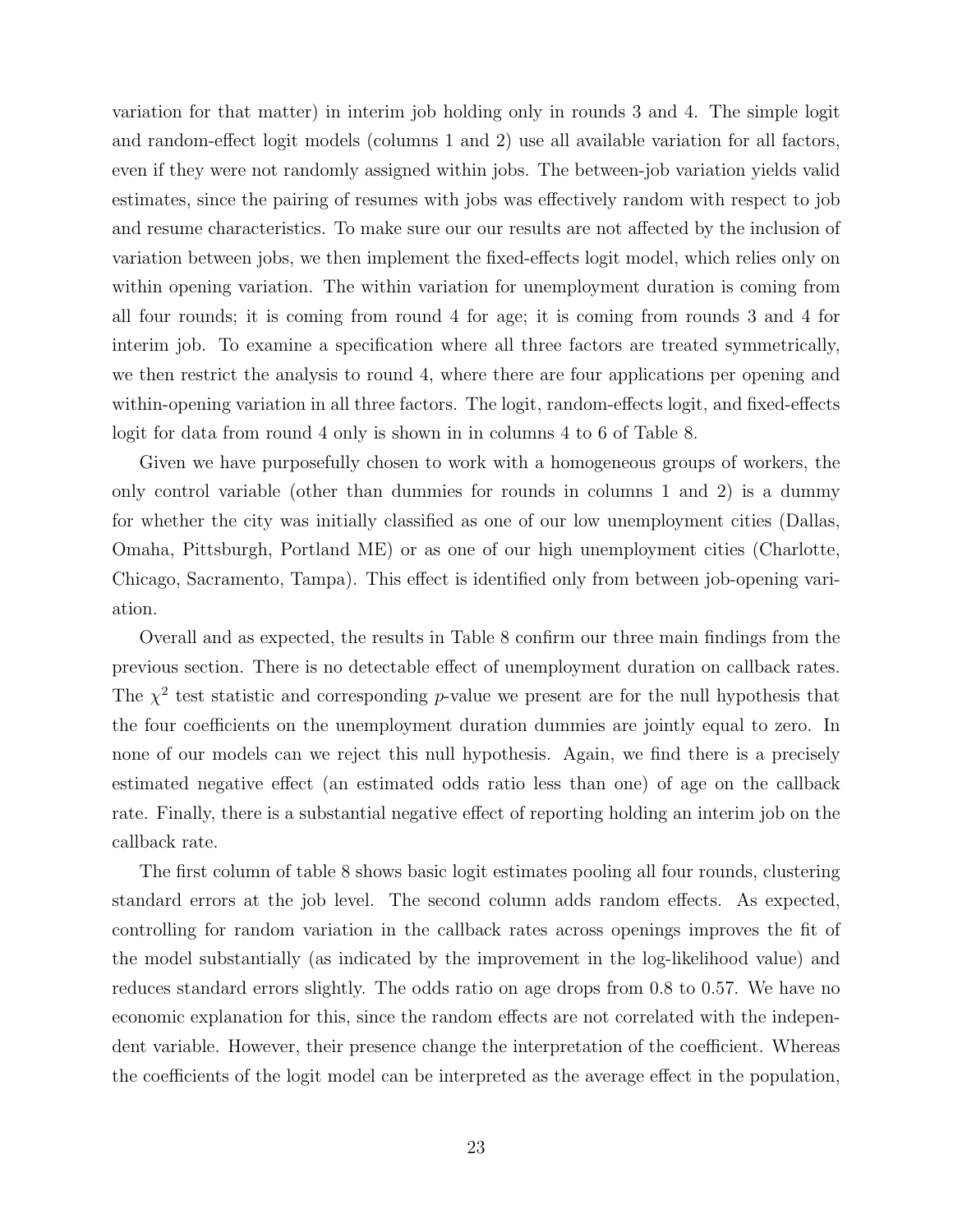|                    | Table 0. Logic, Random Encers Logic, and Conditional Logic Louinaces. Outs Ratios |            |            |           |           |          |
|--------------------|-----------------------------------------------------------------------------------|------------|------------|-----------|-----------|----------|
|                    | (1)                                                                               | (2)        | (3)        | (4)       | (5)       | (6)      |
|                    | Logit                                                                             | RE Logit   | FE Logit   | Logit     | RE Logit  | FE Logit |
| Variable           | All Rounds                                                                        | All Rounds | All Rounds | Round 4   | Round 4   | Round 4  |
| 4 Weeks U          | 0.973                                                                             | 0.948      | 0.951      | 1.092     | 1.103     | 1.053    |
|                    | (0.084)                                                                           | (0.139)    | (0.151)    | (0.152)   | (0.235)   | (0.235)  |
| 12 Weeks U         | 1.140                                                                             | 1.260      | 1.278      | 1.206     | 1.388     | 1.413    |
|                    | (0.100)                                                                           | (0.181)    | (0.203)    | (0.181)   | (0.289)   | (0.312)  |
| $24$ Weeks $\rm U$ | 1.084                                                                             | 1.158      | 1.170      | 1.243     | 1.388     | 1.350    |
|                    | (0.092)                                                                           | (0.164)    | (0.182)    | (0.174)   | (0.285)   | (0.290)  |
| $52$ Weeks $\rm U$ | 0.990                                                                             | 1.111      | 1.178      | 1.092     | 1.310     | 1.353    |
|                    | (0.086)                                                                           | (0.163)    | (0.188)    | (0.154)   | (0.278)   | (0.301)  |
| Age 55-58          | 0.791                                                                             | 0.566      | 0.531      | 0.687     | 0.528     | 0.529    |
|                    | (0.055)                                                                           | (0.059)    | (0.063)    | (0.056)   | (0.063)   | (0.063)  |
| Interim Job        | 0.850                                                                             | 0.725      | 0.715      | 0.839     | 0.735     | 0.728    |
|                    | (0.065)                                                                           | (0.088)    | (0.092)    | (0.073)   | (0.095)   | (0.100)  |
| Low Local U        | 1.430                                                                             | 2.003      |            | 1.161     | 1.285     |          |
|                    | (0.117)                                                                           | (0.292)    |            | (0.155)   | (0.281)   |          |
| $\hat{\rho}$       |                                                                                   | 0.780      |            |           | 0.704     |          |
|                    |                                                                                   | (0.011)    |            |           | (0.024)   |          |
| Log L              | $-4018.4$                                                                         | $-3551.2$  | $-569.9$   | $-1840.8$ | $-1515.2$ | $-393.1$ |
| $\chi^2$           | 4.14                                                                              | 4.52       | 4.42       | 2.86      | 4.02      | 4.20     |
| P-Value            | 0.39                                                                              | 0.34       | 0.35       | 0.58      | 0.40      | 0.38     |
| Sample Size        | 12224                                                                             | 12224      | 1604       | 6072      | 6072      | 1092     |

Table 8: Logit, Random Effects Logit, and Conditional Logit Estimates: Odds Ratios

Note: The  $\chi^2$  and P-value refer to the test statistic for the null hypothesis that the four coefficients on unemployment duration are jointly zero. Columns 1 and 2 include indicators for round of the experiment. Numbers in parentheses are standard errors. Standard errors in columns 1 and 4 are clustered at the job level.

coefficients of the random effects model are the effects holding constant the within-opening callback propensity. Third column contains estimates of the Chamberlain fixed-effect logit model, which uses only those job openings for which there was variation in callback rates (one callback in rounds 1-3 and one to three callbacks in round 4). As expected given the random assignment of characteristics to resumes, the fixed-effect estimates are virtually identical to the random-effect estimates in column 2. In order to formally compare the random and fixed effects models, we performed a Hausman test. The value of the  $\chi^2$ -test statistic (6 degrees of freedom) is 2.69 with p-value of 0.85, implying we cannot reject the hypothesis that the fixed effects are uncorrelated with the factors included in the model.

Columns 4-6 show the results of repeating the analysis using only data from round 4,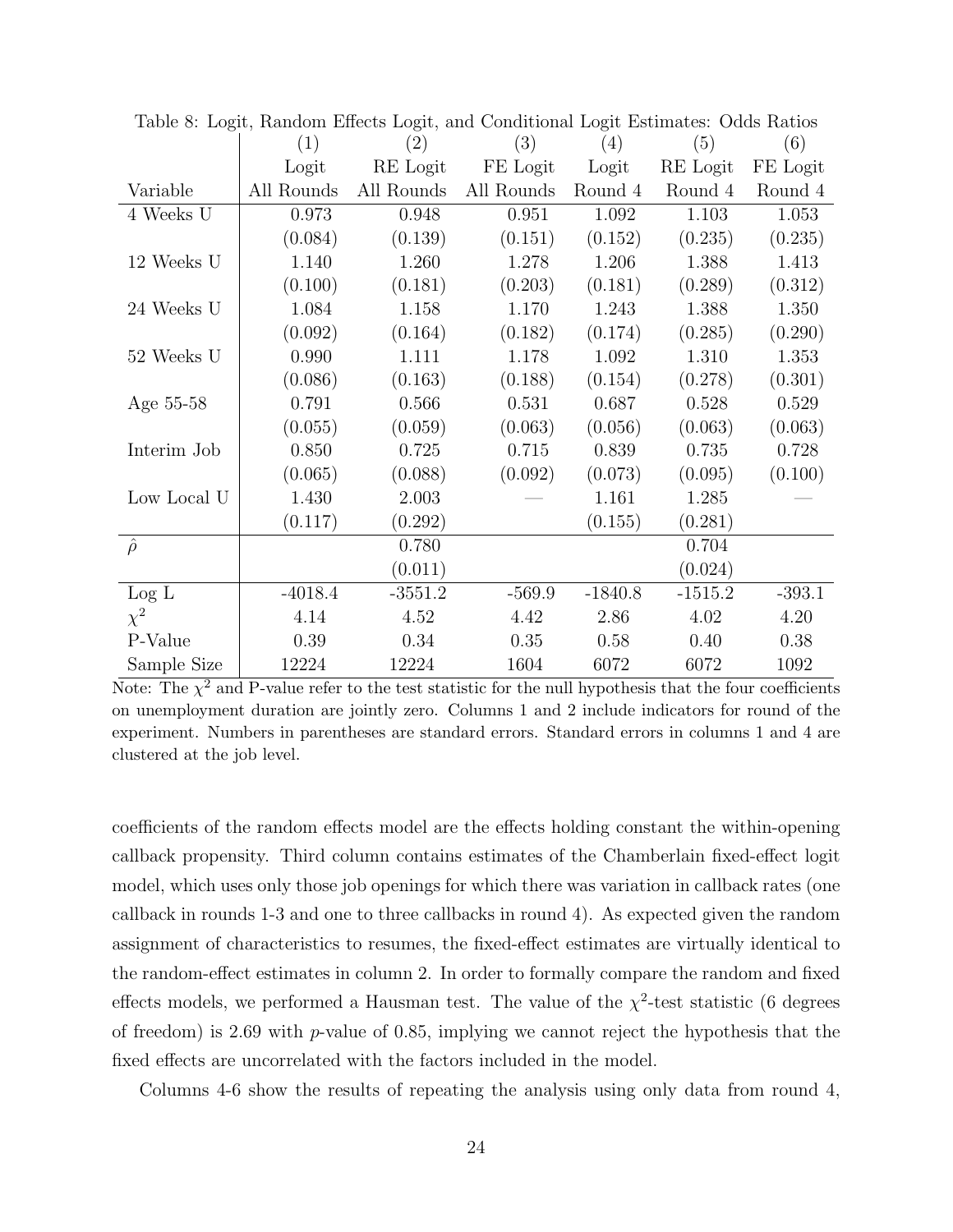where there are four applications per opening and within-opening random variation in all three factors. The results are very similar compared to the model pooling all rounds. The only notable difference is that the coefficient on the dummy for a low local unemployment rate in columns 4 and 5 is not statistically significant (odds-ratio not significantly different from 1) anymore. Note, however, that round 4 was fielded substantially later than the earlier rounds, and, while differences in unemployment rates across labor markets persisted, they are smaller in 2014 (when round 4 was fielded) than earlier.

Column 6 then presents findings for the fixed-effect logit model for round 4. As we noted, the model is identified only from qudruplets of job applications in which callback varies (1- 3 callbacks to 4 applications). Dropping the 1215 job postings for which we received no callbacks and the 30 job postings for which all four applications received callbacks leaves leaves 1092 observations for 273 job postings, a reduction of over 80% with respect to the full round 4 model in columns 4 and 5 (6072 observations for 1518 job postings). Nevertheless, the results in column 6 are very similar to those from the random effects logit in column 5, particularly with regard to the effect of age and interim job. Once again, we performed a Hausman test of the hypothesis that the fixed effects are uncorrelated with the factors included in the model. The value of the  $\chi^2$ -test statistic is 1.63 with p-value of 0.95, implying, as with the estimates for all four rounds, that we cannot reject the hypothesis that the fixed effects are uncorrelated with the factors included in the model.

Overall, the results in Table 8 confirm our main findings using the full power of the pooled sample. We tried various alternative specifications, none of which yielded additional statistically meaningful findings. In particular, we tried to assess whether the effects of unemployment duration, age, and interim jobs vary with the local unemployment rate. This is particularly interesting, because a key result of KLN's analysis was that the effect of unemployment duration on callback rates is lower in markets with higher unemployment rates. Not surprisingly, our finding, that unemployment duration on the resume does not affect the callback rate, does not vary with the local unemployment rate. We also do not find that the effect of age or interim jobs varies by the state of the local labor market.

Again mirroring our univariate analysis, in Table 9 we replicate the main logit model using observations only from round 4 separately for jobs with different numbers of callbacks. Column 1 from the table simply replicates column 4 from Table 8. Column 2 then shows the results when we drop jobs for which either all or none of the resumes we sent received a callback. Our results on age and interim jobs are unchanged, with older applicants and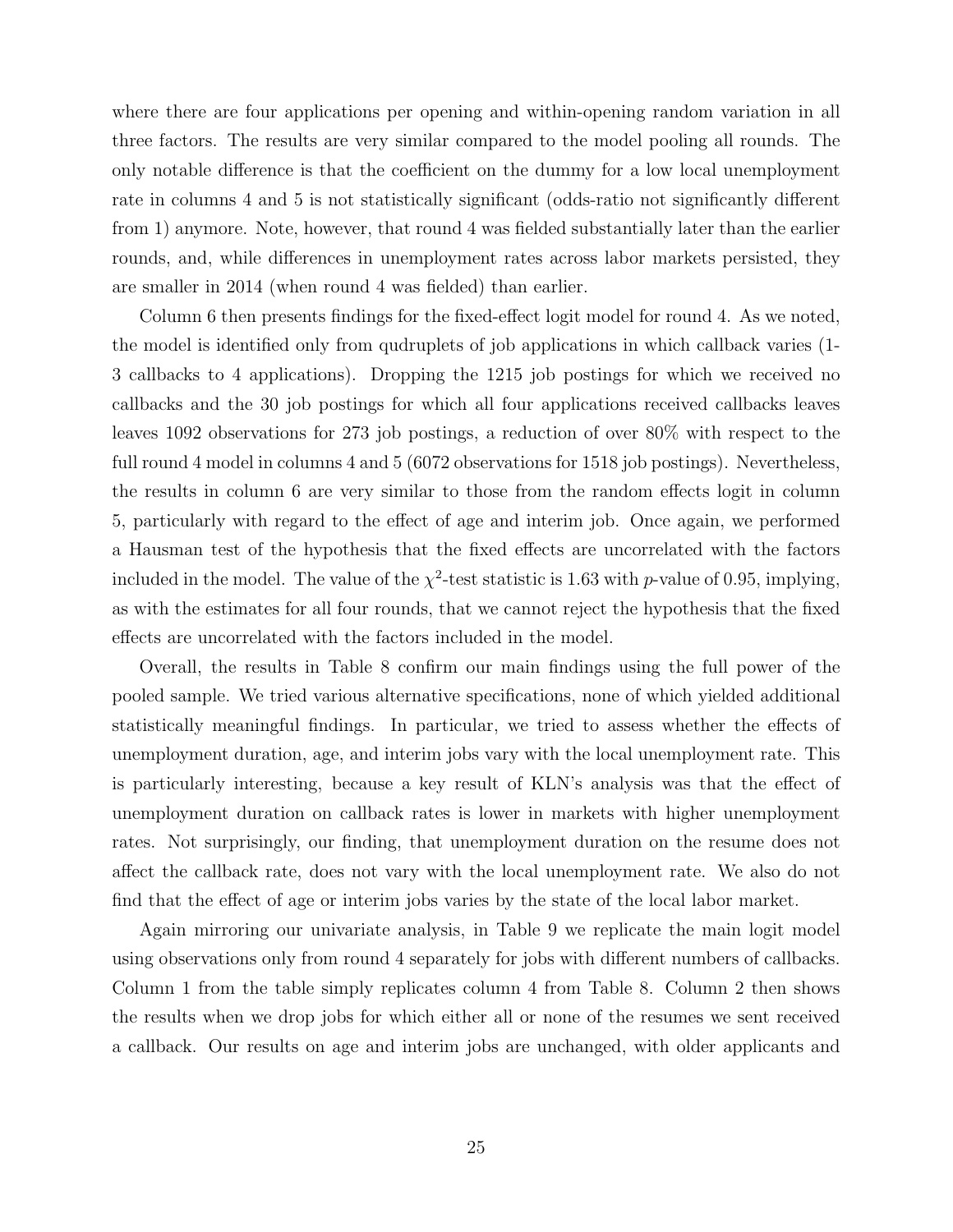|                    | (1)          | (2)           | (3)        | (4)         | (5)         |
|--------------------|--------------|---------------|------------|-------------|-------------|
| Variable           | Any Callback | 1-3 Callbacks | 1 Callback | 2 Callbacks | 3 Callbacks |
| 4 Week U           | 1.092        | 1.119         | 0.761      | 1.470       | 1.400       |
|                    | (0.152)      | (0.225)       | (0.248)    | (0.524)     | (0.850)     |
| $12$ Weeks $\rm U$ | 1.206        | 1.450         | 1.113      | 1.702       | 1.692       |
|                    | (0.181)      | (0.306)       | (0.326)    | (0.732)     | (1.058)     |
| 24 Weeks U         | 1.243        | 1.287         | 1.227      | 1.525       | 1.564       |
|                    | (0.174)      | (0.253)       | (0.363)    | (0.561)     | (1.004)     |
| 52 Weeks U         | 1.092        | 1.314         | 0.925      | 2.081       | 1.179       |
|                    | (0.154)      | (0.261)       | (0.283)    | (0.783)     | (0.698)     |
| Age 55-58          | 0.687        | 0.481         | 0.373      | 0.363       | 0.965       |
|                    | (0.056)      | (0.076)       | (0.086)    | (0.132)     | (0.447)     |
| Interim Job        | 0.839        | 0.758         | 0.476      | 1.016       | 1.423       |
|                    | (0.073)      | (0.096)       | (0.098)    | (0.217)     | (0.575)     |
| Low Local U        | 1.161        | 0.963         | 1.072      | 0.991       | 0.941       |
|                    | (0.155)      | (0.091)       | (0.048)    | (0.037)     | (0.087)     |
| Constant           | 0.107        | 0.889         | 0.686      | 1.085       | 1.955       |
|                    | (0.015)      | (0.150)       | (0.158)    | (0.350)     | (0.866)     |
| Log L              | $-1840.8$    | $-712.1$      | $-326.9$   | $-223.0$    | $-84.5$     |
| $\chi^2$           | 2.86         | 3.82          | 2.33       | 3.83        | 0.85        |
| P-Value            | 0.58         | 0.43          | 0.67       | 0.43        | 0.93        |
| Sample Size        | 6072         | 1092          | 600        | 340         | 152         |

Table 9: Logit Estimates for Round 4 by Number of Callbacks: Odds Ratios

Note: The  $\chi^2$  and P-value refer to the test statistic for the null hypothesis that the four coefficients on unemployment duration are jointly zero. Numbers in parentheses are standard errors clustered by job id.

applicants who report holding an interim job substantially less likely to receive a callback.<sup>13</sup> Columns 3 to 5 in Table 9 then show the results for different number of callbacks per application. Consistent with the findings in our univariate analysis, the effect of age is present for only applications to jobs with one or two callbacks. There is no significant difference in callback rates by age for jobs with three callbacks. The effect of reporting the holding of an interim job is present only for applications to jobs with one callback. There is no significant difference in callback rates by interim jobs for jobs with two or three callbacks. Consistent with the earlier results, there is no relationship between the likelihood of callback and unemployment duration for any group we study.

<sup>&</sup>lt;sup>13</sup> Note that column 2 in Table 9 uses the same sample as column 6 in Table 8, and the results are very similar.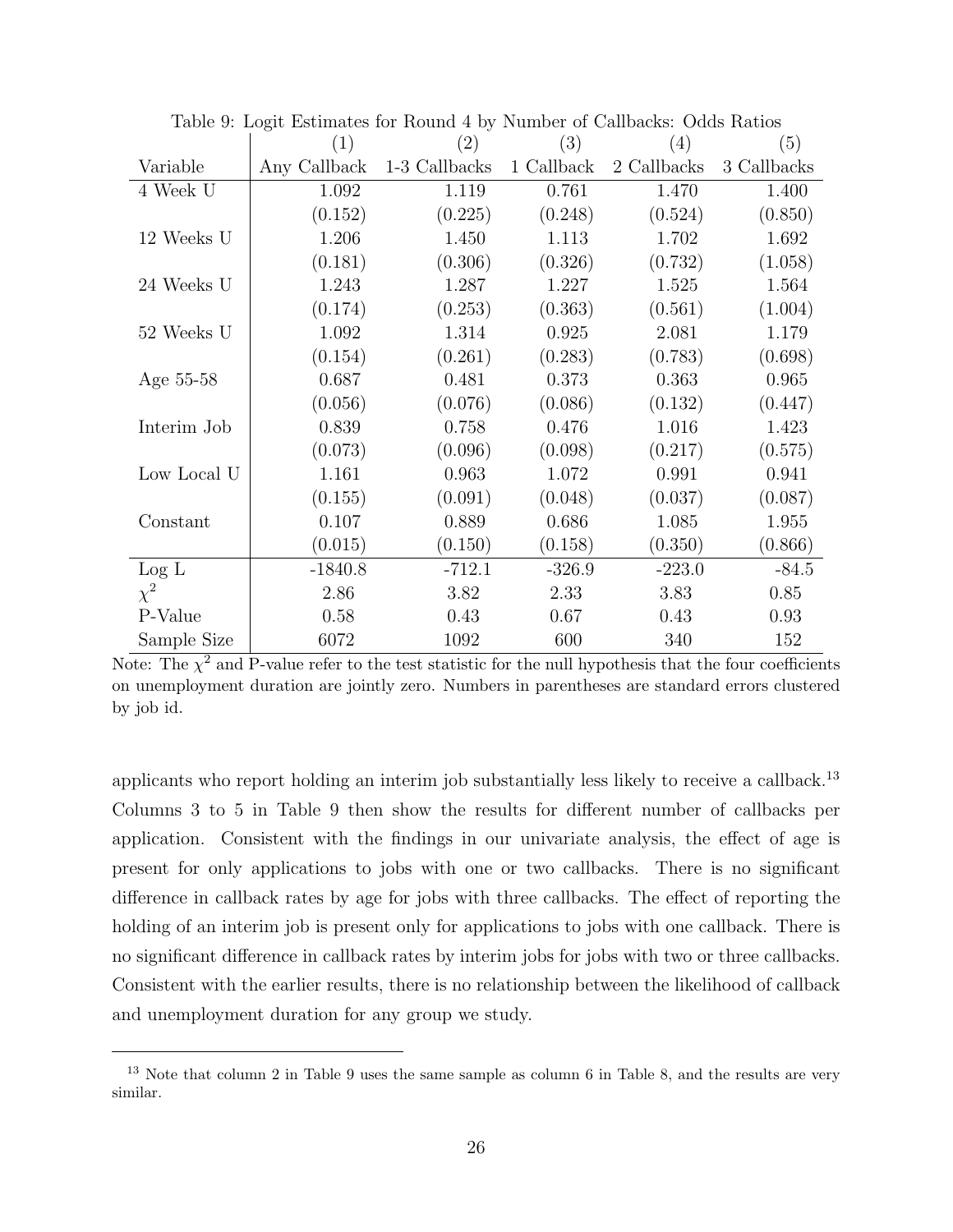The pattern of results in Table 9 confirms our finding from the descriptive analysis in Section 4 that employers who are eager to hire – and hence have a higher callback rate for their job posting – are less choosy, i.e., resume characteristics appear to matter less in determining callback. When employers are "hungry" for workers, they are less selective. This supports the view that a strong labor market can play an important role in reducing the disadvantage of particular types of applicants (e.g., older applicants) in searching for jobs.

### 6 Reconciliation with Earlier Work

Our finding of no relationship between the duration of unemployment and the likelihood of a callback for mature and older workers is consistent with some prior audit studies and at odds with others. The closest parallel studies that find important effects of unemployment duration is that of Kroft, Lange, and Notowidigdo (2013) and Ghayad (2014). Those studies finds that in the U.S. in 2011-2012 shorter unemployment spells reduced callback significantly for younger workers. In contrast, Nunley et al (forthcoming) finds that for relatively recent U.S. college graduates unemployment duration has no effect on callbacks. The results of a Swedish audit study of Eriksson and Rooth (2014) also pertain to younger workers, and imply no effect of shorter ongoing unemployment spells or past unemployment spells on the callback rate, but a negative effect of long current unemployment spells on callback.

While these studies follow a comparable basic blueprint, it is important to recognize that there are subtle and not-so-subtle differences in the implementation that could affect the results. In particular, our study is narrowly targeted at one type of worker in one type of job. By focusing on female administrative support workers with a 4-year college education, we have a relatively clean design without having to control for confounding variables. But this is at the cost of potentially limited external validity. Additionally, while we cover a fairly wide age range, we do not include the very young workers who are the focus of some of the earlier studies.

In this section, we explore differences among the studies that could account for the difference in results. We focus particularly on the Kroft, Lange and Notowidigdo analysis because 1) like ours, it is U.S. based in the post-Great-Recession period and encompasses most of our cities; 2) many of the jobs in their analysis are of the same type as ours, allowing for a direct comparison in callback rates; 3) the data are publicly available, allowing us to comparable models on their data and our data; 4) the paper has already been highly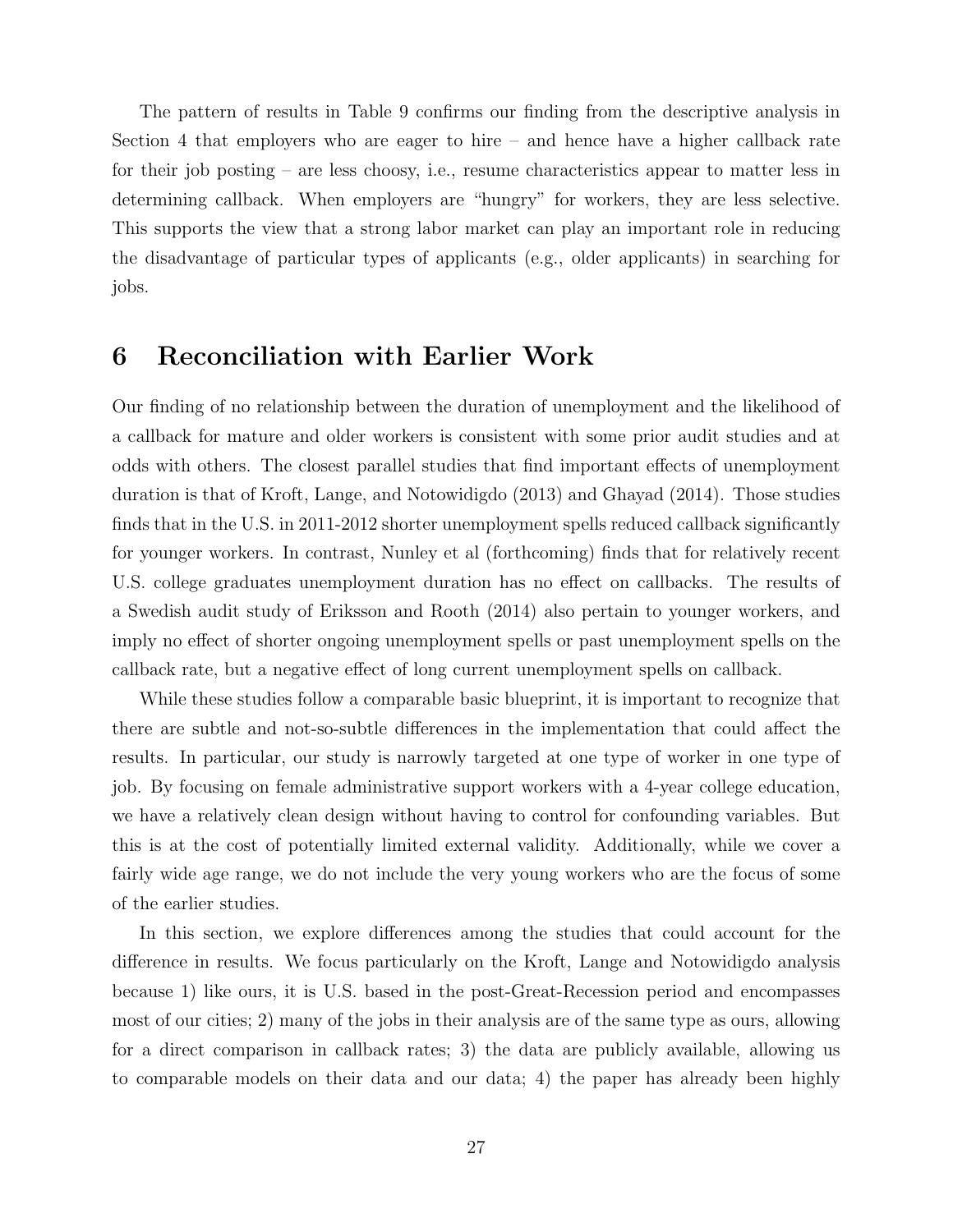influential. All of this provides strong motivation to carefully assess the extent to which their approach is comparable to ours.<sup>14</sup> For ease of exposition, we refer to this study as "KLN" and to our study as "FSvW".

In the following we focus on five key differences in the design and implementation of the KLN and FSvW studies that could account for the difference in results: 1) outcome measure, 2) type of job for which applications are submitted, 3) time period, 4) choice of cities, 5) education level, and 6) age range of the applicants. We consider each of these in turn.

#### 6.1 The Outcome Measure

The KLN analysis focuses on callbacks that include a request for an interview while our study and those of Ghayad (2014) and Eriksson and Rooth (2013) focus on all callbacks, regardless of whether or not there was an interview request. This is reflected in a difference in reported callback rates. Our callback rate was 10.4 percent while the KLN callback-w/interview rate was 4.7 percent. Using data supplied by KLN, we calculate that the overall callback rate in KLN was 12.1 percent, comparable in magnitude to the callback rate we found.

The key question here is whether the KLN overall callback rate is negatively related to the length of unemployment spell. In order to address this question, we obtained a copy of the data KLN used. Using both these data and the data from our study, we estimate a simple model of the effect of unemployment duration on the probability of callback. The model we use is a simple logit model with only a constant and the duration of unemployment in months. Table 10 contains the results of this analysis. The first row of this table contains the estimate of the marginal effect of unemployment duration on the callback rate for the overall FSvW sample, and it confirms the finding of no significant relationship in our sample. The second and third rows of this table contain estimates of the marginal effect of unemployment duration on the callback rate for the overall KLN sample for the two definitions of callback. The estimate in row 2 uses KLN's preferred callback/interview measure and confirms their finding of a significant negative effect of unemployment duration. Our reanalysis of the KLN overall callback measure in row 3 shows an even stronger negative relationship between the duration of unemployment and the probability of callback. Thus the difference in outcome

<sup>14</sup> Ghayad (2014) collected data in the U.S. in 2012 for 3 broad occupations (administrative, sales, and professional) in four broad industries. Eriksson and Rooth (2014) collected data in Sweden in 2007 for 7 occupations (business sales assistant, cleaner, construction worker, machine operator, motor-vehicle driver, restaurant worker, and shop sales assistant). In contrast, our data were collected from 2012-2014 for a single broad occupation (white collar office jobs such as administrative or executive assistants, receptionists, secretaries, and office associates).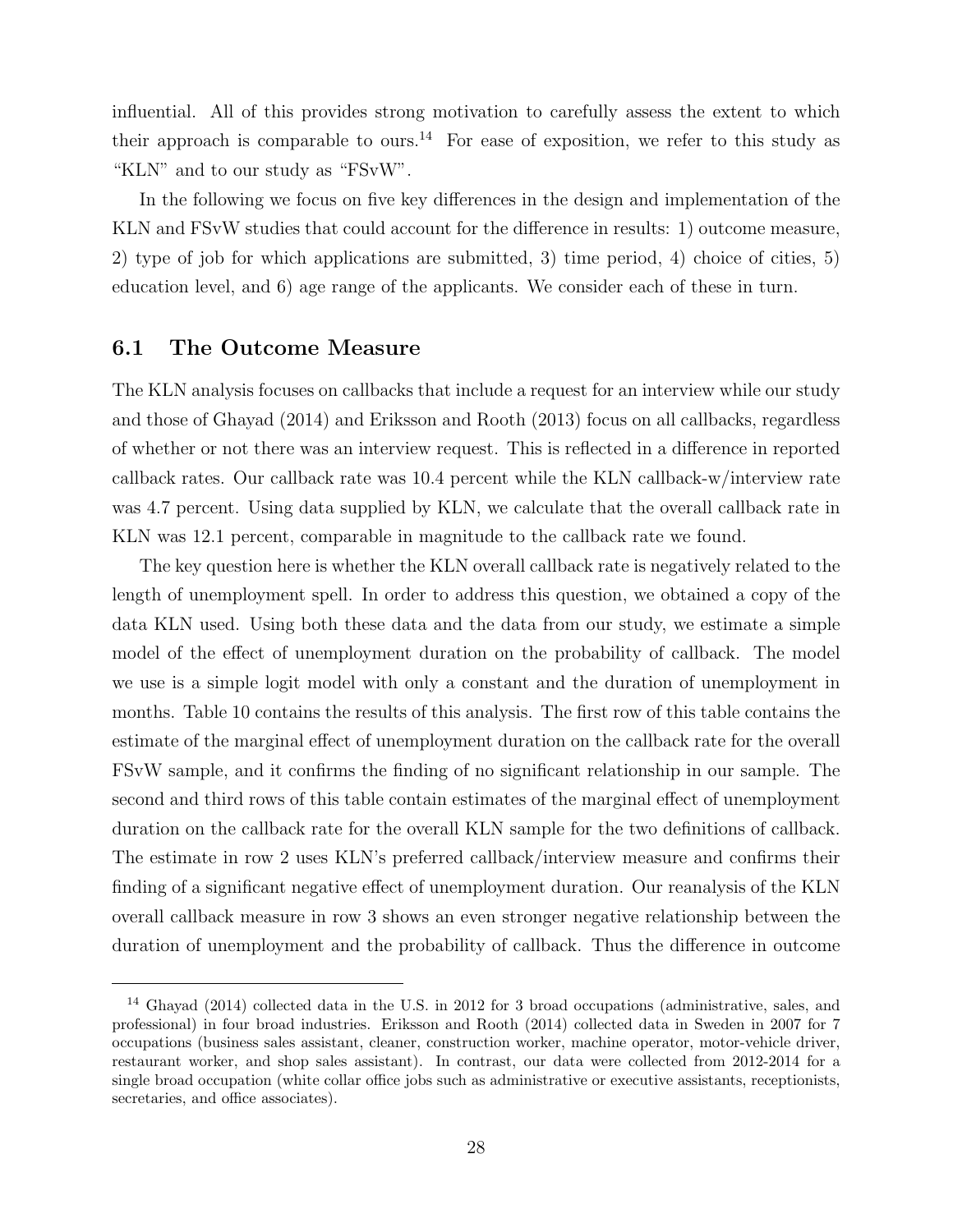| Sample                     | N     | Callback | Marginal Effect |
|----------------------------|-------|----------|-----------------|
|                            | Apps  | Rate     | U months        |
| $(1)$ FSvW Data            | 12224 | 10.37    | 0.00001         |
|                            |       |          | (0.00061)       |
| (2) KLN Callback/Interview | 9236  | 4.54     | $-0.00086$      |
|                            |       |          | (0.00024)       |
| (3) KLN All Callback       | 9236  | 12.05    | $-0.00141$      |
|                            |       |          | (0.00024)       |
| (4) KLN Admin/Cler Jobs    | 2690  | 3.61     | $-0.00079$      |
|                            |       |          | (0.00037)       |
| (5) KLN 4-Year College     | 3519  | 12.56    | $-0.00202$      |
|                            |       |          | (0.00053)       |
| $(6)$ KLN FSvW cities      | 1130  | 12.12    | $-0.00192$      |
|                            |       |          | (0.00094)       |
| (7) KLN Non-FSvW Cities    | 8106  | 12.04    | $-0.00133$      |
|                            |       |          | (0.00037)       |
| $(8)$ KLN 19-22 Years Old  | 674   | 10.68    | $-0.00515$      |
|                            |       |          | (0.00186)       |
| $(9)$ KLN 23-26 Years Old  | 3840  | 11.59    | $-0.00078$      |
|                            |       |          | (0.00054)       |
| $(10)$ KLN 27-30 Years Old | 3622  | 12.78    | $-0.00197$      |
|                            |       |          | (0.00055)       |
| $(11)$ KLN 31-39 Years Old | 1100  | 12.09    | $-0.00268$      |
|                            |       |          | (0.00099)       |

Table 10: Analysis of the KLN Applications in the FSvW Cities

Note: Marginal effects on the probability of callback calculated from logit model of callback. Robust standard errors clustered by job id in parentheses.

measure is not a factor that can explain the difference in findings. The point estimate in row 3 of the table implies a reduction in the probability of callback of about 0.8 percentage points per month of unemployment. This is a reduction of about 7 percent at the mean of 12.05 percent, a substantial effect!

In order to maintain comparability with our analysis, our reanalysis of the KLN data continues using the measure of the overall callback rate rather than the callback/interview measure.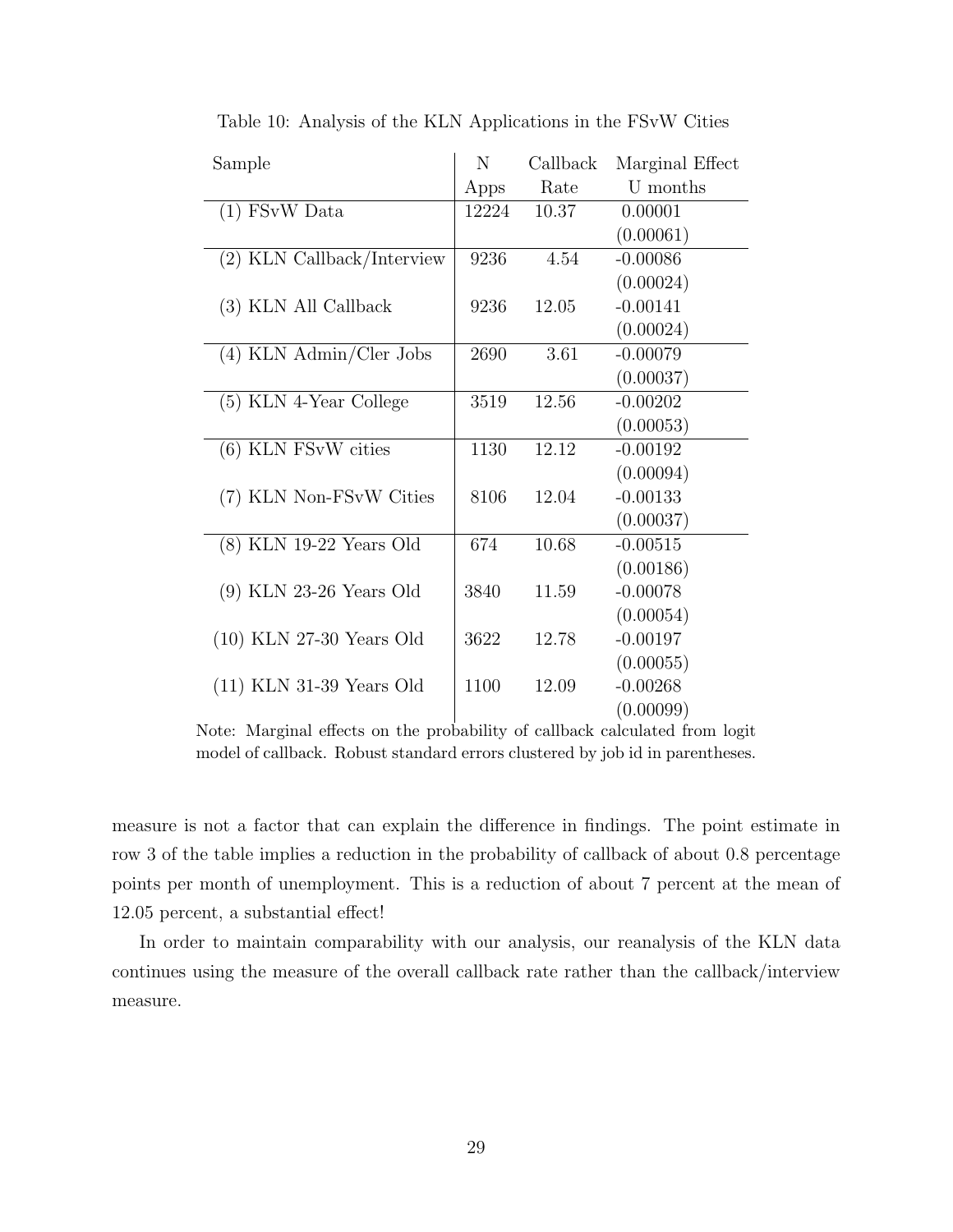#### 6.2 Variation in Job Type

All job applied for in the FSvW analysis were white-collar office support jobs and all applicants were female. The KLN analysis included applications for three types of jobs: 1) administrative support and clerical, 2) customer service, and 3) sales. The first KLN occupational group, administrative support and clerical, is comparable to the office support jobs in the FSvW analysis, and 96.4 percent of the 2690 applicants for these jobs in the KLN sample were female.

Row 4 of table 10 contains results of the analysis for the KLN administrative support and clerical jobs. The first thing to note is that the overall callback rate for these jobs in the KLN data is extremely low at 3.61 percent. There were only 97 callbacks to 2690 applications for this type of job. Still, there is a statistically significant negative relationship between unemployment duration and the probability of a callback. However, it is only about 56 percent as large as the estimated effect in the overall KLN sample. The point estimate in row 4 of the table implies a reduction in the probability of callback of about 0.5 percentage points. This is a reduction of about 13 percent at the mean callback rate of 3.61 percent, comparable to the implied effect for the full sample in row 3. We conclude that variation in the type of job does not account for the qualitative difference between our results and those of KLN.

#### 6.3 Education Level

Related to job type is the skill level of the applicants. All applicants in the FSvW analysis were graduates of 4-year colleges. In contrast, the KLN analysis included applicants who had completed high school (20 percent), community college (42 percent), and 4-year college (38 percent). There is no difference in callback rates by education level in the KLN analysis, but it is worth investigating whether the relationship of the likelihood of callback with unemployment duration holds up for the KLN 4-year college graduates.<sup>15</sup>

Row 5 of table 10 contains results of the analysis for the KLN applicants who have a fouryear college degree. The callback rate for these applicants is very close to the overall callback rate in the KLN data. The marginal effect of unemployment duration on the probability of callback is significantly negative for the KLN four-year college graduates and larger in magnitude than for the overall sample (compare rows 6 and 3 of table 10). We conclude that

<sup>&</sup>lt;sup>15</sup> The *p*-value for test of independence of callback and education in a two-way table is 0.497.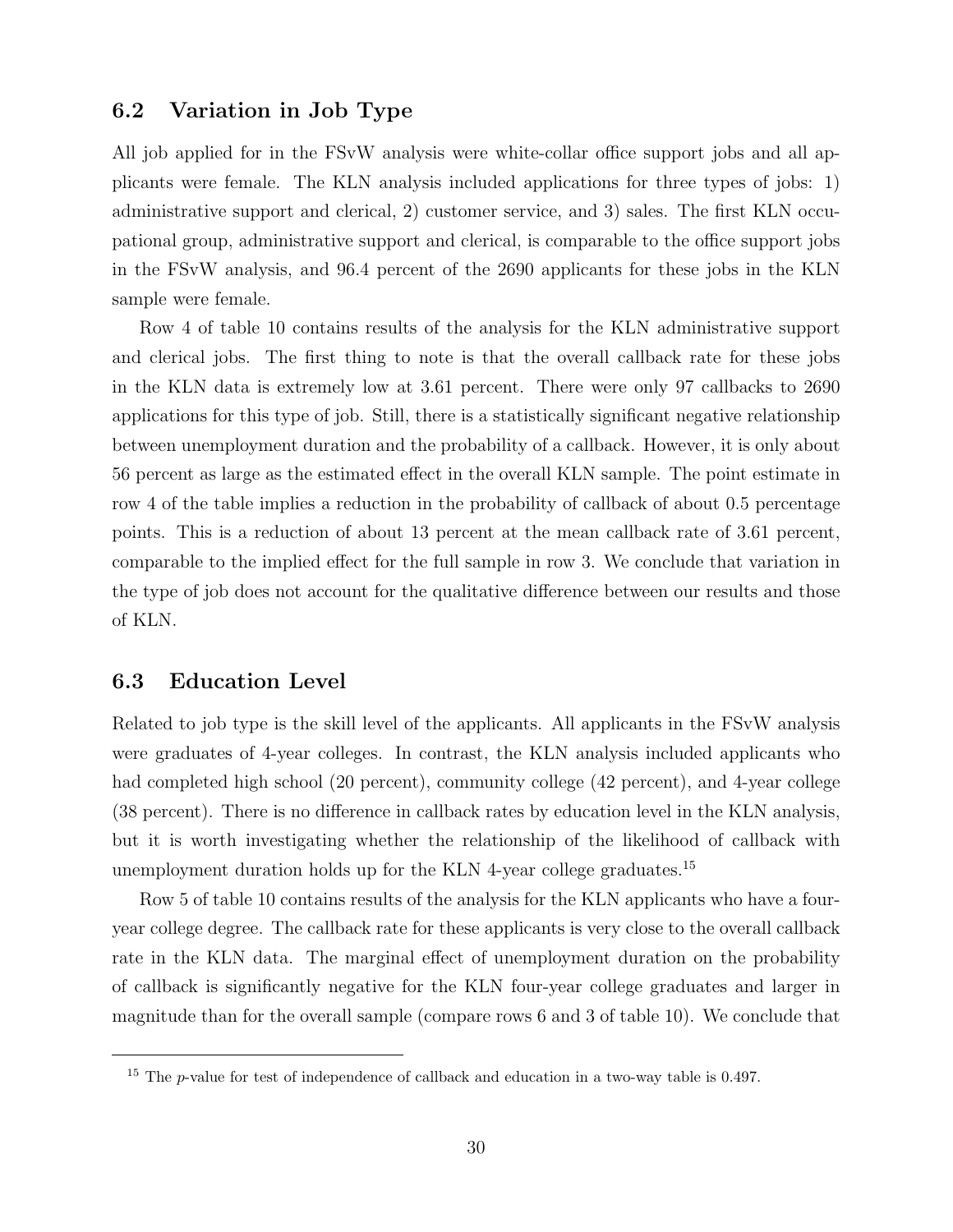variation in the education level of applicants does not account for the qualitative difference between our results and those of KLN.<sup>16</sup>

#### 6.4 Time Period

The KLN analysis is based on job applications submitted between June 2011 and July 2012 while the FSvW analysis is based on applications submitted between March 2012 and August 2014. Clearly, the KLN analysis is much earlier in the period of recovery from the Great Recession. This may be part of the explanation for the fact that KLN find a much lower callback rate to their applications for comparable jobs (3.61 percent for administrative/clerical jobs) than we find  $(10.4 \text{ percent})$ .<sup>17</sup> However, the information-based theory highlighted by both KLN and FSvW suggests that, to the extent employers infer worker quality partly from unemployment duration, the negative effect of unemployment duration on the callback rate should *grow* as the recovery proceeds and the labor market strengthens. in fact, even for our data from round 1 in 2012 we find a zero effect, in contrast with the basic updating model.<sup>18</sup>

A potential source of reconciliation between the disparate findings of KLN and FSvW is suggested by our within-posting analysis. The results in (Table 9) suggest that observable characteristics are more important when callback rates are lower (e.g., 1 callback from 4 applications as opposed to 3 callbacks from 4 applications). The generally lower overall callback rates found by KLN are consistent with employers exercising more discretion in callbacks so that unemployment duration could play a more important role in the time period covered by their sample.

#### 6.5 Geographic Variation

As explained in Section 2, FSvW analysis was designed to cover 8 metropolitan areas, 4 with relatively low unemployment rates (Dallas, Omaha, Pittsburgh, and Portland ME) and 4

<sup>16</sup> We also examined the smaller subset of the KLN sample that consisted of four-year college graduates applying for administrative/clerical jobs. The marginal effect of unemployment duration on the probability of callback is negative but not significantly different from zero in this smaller sample ( $p$ -value = 0.14). Given the small size of the sample (936 applicants), we do not draw any conclusion from this result.

<sup>&</sup>lt;sup>17</sup> Eriksson and Rooth (2014) find a callback rate of 25 percent in their 2007 Swedish study. Ghayad (2014) finds a callback rate of 8.3 percent in his 2012 (post Great Recession) U.S. study. Note that these aggregate statistics refer to broader distributions of worker type.

<sup>&</sup>lt;sup>18</sup> Indeed, KLN investigate cross-sectional variation in the marginal effect on call-back rates of unemployment duration by local unemployment rates (a second-order effect) and find that the marginal effect of unemployment duration on callback becomes more negative as the unemployment rate falls.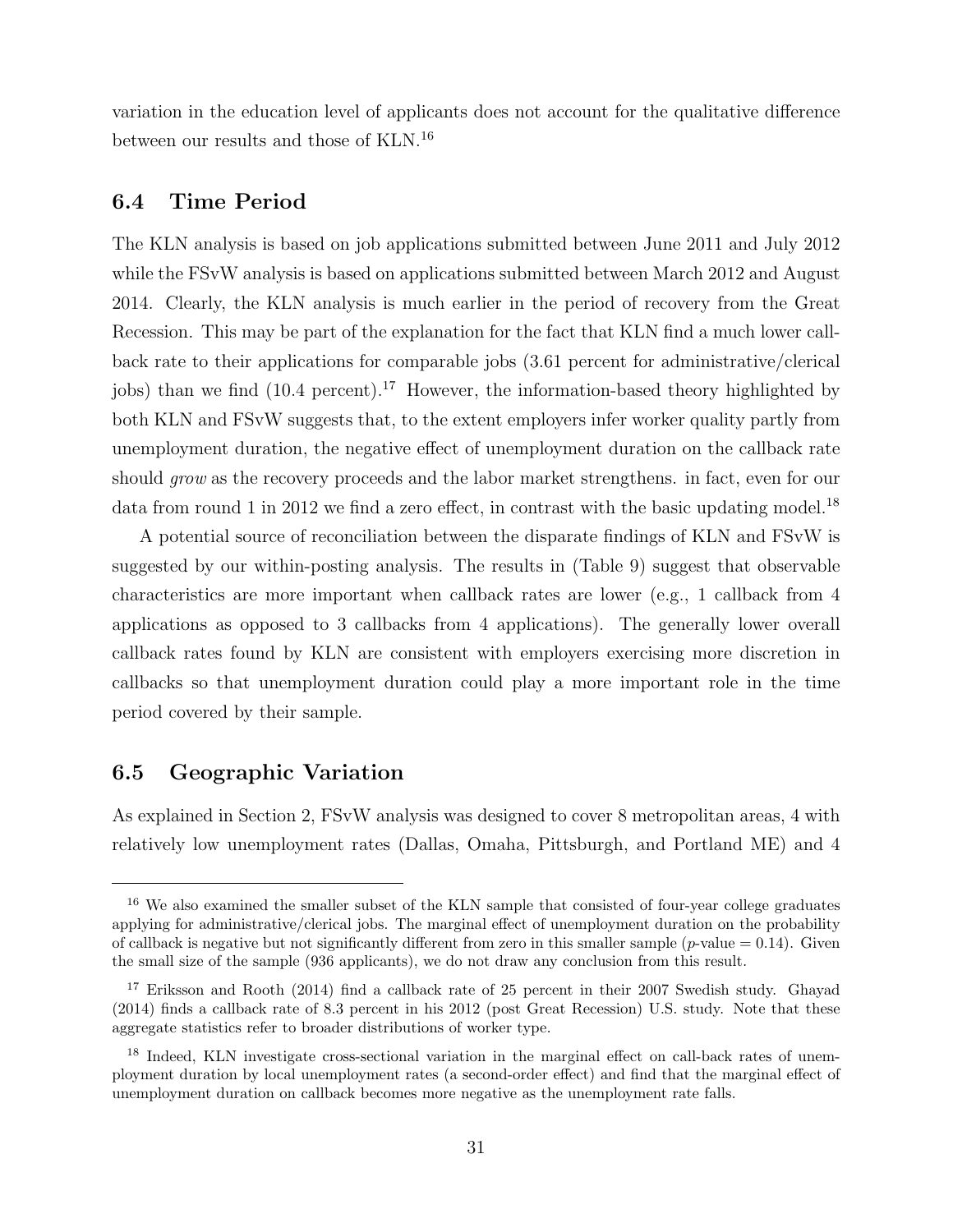with relatively high unemployment rates (Charlotte, Chicago, Sacramento, and Tampa). In contrast, the KLN analysis covers 100 large American metropolitan areas.<sup>19</sup> Their analysis includes observations on 7 of the 8 cities used by FSvW, the exception being Portland ME. We investigate the extent to which differences in geographic coverage can account for the difference in findings across the two studies by using the 7-city subset of the KLN data to estimate our simple model of the effect of unemployment duration on the probability of callback.

Rows 6 and 7 of Table 10 contains the results of this analysis. Row 6 of the table contains estimates of the marginal effect of a month of unemployment on the probability of callback for the KLN subsample for the 7 FSvW cities. There are only 1130 applications in these cities so it is not surprising that the marginal effect of unemployment is estimated less precisely. However, the estimate is negative and significantly different from zero  $(p$ -value  $=0.042)$ . The estimated marginal effect for the 8106 applications from the remaining 92 cities in the KLN sample, presented in row 7 of the table, is comparable in magnitude and significantly negative at conventional levels. These results imply that differences in the geographic composition of the KLN and FSvW samples are not likely to account for the differences in results.

#### 6.6 Variation in Age

The differences in the implied age range of the resume is the most striking contrast between our and other audit studies of the effect of unemployment duration on callback. The distributions of age of applicants in the KLN and FSvW samples are largely non-overlapping. Applicants in the KLN sample range in age from 19-39, with 99 percent between 21 and 33, while applicants in the FSvW sample range in age from 35-58. As explained in our model in Section 3, this contrast has the potential to account for the different findings with regard to the relationship between unemployment duration and the probability of callback. KLN note themselves in their conclusion that it is important to assess whether their findings hold for older workers.

Rows 8-11 of table 10 contain analyses of the callback rate separately for four age groups in the KLN sample. Callback rates are similar across all four age groups, ranging from 10.7 percent to  $12.8$  percent.<sup>20</sup> The marginal effect of unemployment duration on the callback rate is estimated to be negative for all age groups. There are significant differences in the

 $19$  Ghayad (2014) covers the 25 largest metropolitan areas in the U.S.

<sup>&</sup>lt;sup>20</sup> A  $\chi^2$  test of independence of age and callback fails to reject independence (*p*-value =0.28).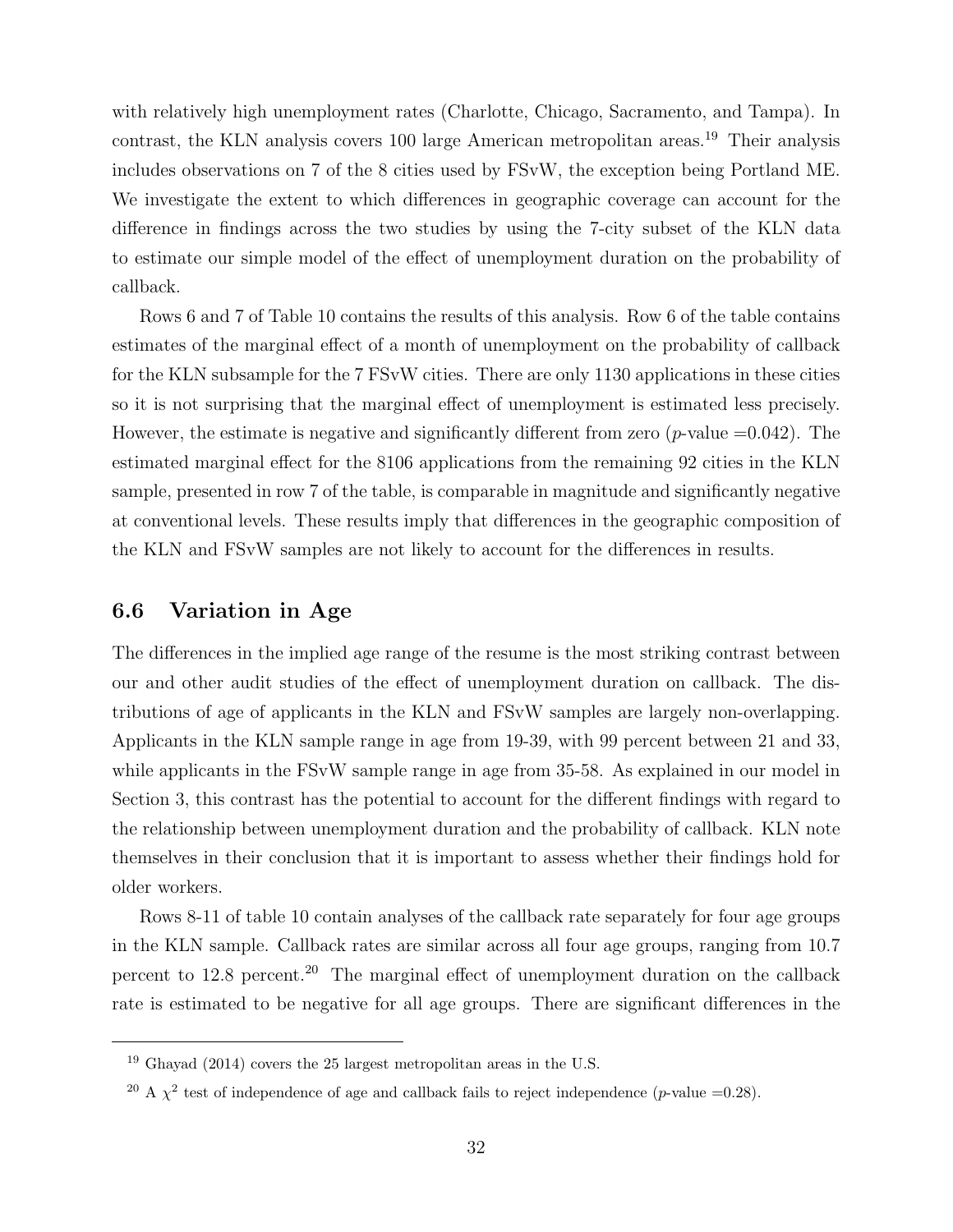marginal effect across age groups (*p*-value of test that all marginal effects equal  $= 0.047$ ), but the absolute magnitude of the effect does not decline monotonically with age. The effect is largest by far in absolute magnitude for the youngest applicants (19-22 years old) then declines for applicants aged 23-26 before rising somewhat for applicants 27-30 and for applicants 31-39 (97.5 percent of whom are 31-34).

Given the substantial difference in the age ranges covered by KLN and our analyses, it is difficult to conclude anything from the age variation in the effect of unemployment duration within KLN's sample. However, age may be an important factor in accounting for the difference in findings. The older applicants used by FSvW have significant longer work histories that may outweigh any recent unemployment experience when resumes are evaluated by potential employers. The younger applicants used by KLN do not have nearly as extensive a history and so recent unemployment experience may get higher weight in the evaluation of applicants. We also note that the applicants in the Eriksson-Rooth (2014) Swedish study and the Ghayad (2014) U.S. study are all in their twenties with no more than about 5 or 6 years of experience, which may account for their findings of significant effects of unemployment duration on callback.

To summarize the comparison with KLN regarding the effect of unemployment duration on the callback rate, the differences in the outcome measure and the choice of cities do not appear to be important factors in understanding the difference in findings. The differences in job type and time period have the potential to explain some but not all of difference in findings. The differences between the studies in applicants' age is a strong candidate to explain the difference. However, the lack of overlap in the ages of applicants in the FSvW and KLN studies make it difficult to draw a definitive conclusion in this regard. Without a single study that includes a full range of ages, our conjecture that the importance of unemployment duration in determining callbacks declines with age remains suggestive rather than conclusive.

### 7 Final Comments

Based on our audit study of the determinants of the likelihood of callbacks to job applications, we find clear evidence that employers are less likely to call back older applicants (those in the fifties) than younger workers (those in their thirties and forties). This is consistent with work based on the Displaced Workers Survey and administrative data showing that older displaced workers are less likely to be employed subsequent to job loss (Farber, 2015) and to suffer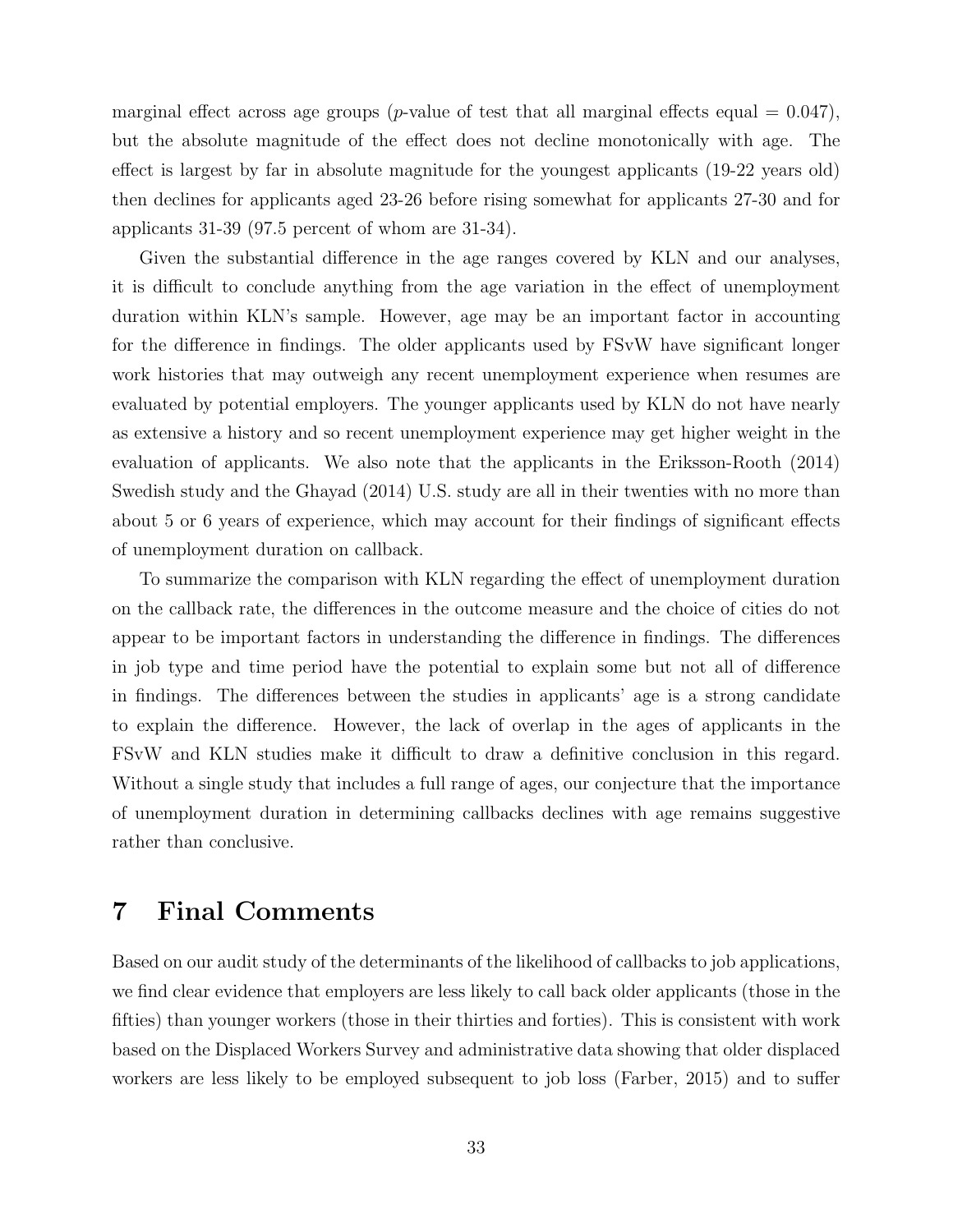long-term nonemployment (Song and von Wachter 2014), and it has potentially important implications for the employment prospects of older job losers. We also find clear evidence that holding a relatively low-level interim job at the time of job application significantly reduces the likelihood of a callback. This suggests that employers may, either mechanically or by rule-of-thumb, over-weight the most recent employment spell in screening applications and suggests that those individuals who do take a lower-level interim job should not report such jobs on their applications.

Recent work reports contrasting findings between unemployment duration and the likelihood of callback for younger workers. While prominent papers find a negative relationship between short unemployment durations and callback for the U.S. (Kroft, Lange, and Notowidigdo, 2013; Ghayad, 2014), another study finds no such relationship (Nunley et al. 2014). Again focusing on younger workers, a related paper for Sweden finds no effect of short unemployment spells but negative effects of long unemployment spells on callback (Ericksson and Rooth, 2014). In our work we unambiguously find no relationship between unemployment and callback for mature and older workers. We attempt to reconcile our finding in this dimension with the work of KLN using their data and definitions comparable to ours, but cannot completely resolve the issue. Part of the difference may be time period since all of the earlier studies were fielded much earlier in recovery period from the Great Recession when the labor market was weaker. Another difference, and one we think worthy of further exploration, is that all of the earlier studies focus on younger job applications (mostly in their twenties) while our study focuses on job applicants from their mid-thirties to mid-fifties. While there are good theoretical reasons to suspect that unemployment duration could be less important for older job applicants, a single study that covers the full age spectrum is needed to draw a definitive conclusion on this issue.

Finally, our analysis of within-job-posting variation in callbacks, suggests that observable worker characteristics (age, interim job) are less important when employers are calling back a higher fraction of their applicants. Our interpretation of this finding is that when employers are hungry for workers, they are less selective in who they call back. This suggests the power of stimulating aggregate demand as a strategy to improve the employment prospects of applicants who otherwise would not "make the cut" of receiving any positive response to a job application.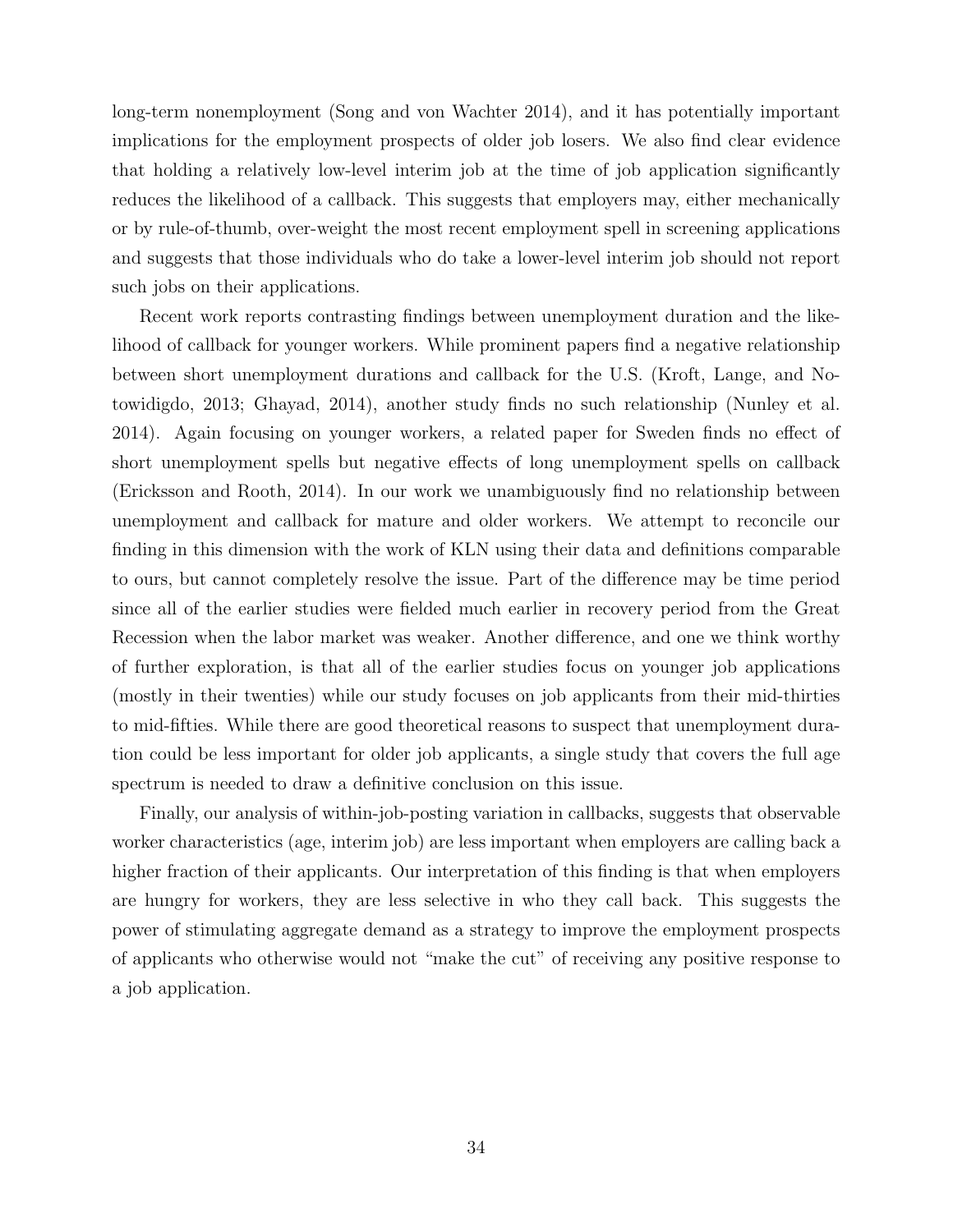### References

- Bertrand, Marianne and Sendhil Mullainathan. "Are Emily and Greg More Employable than Lakisha and Jamal? A Field Experiment on Labor Market Discrimination," American Economic Review, 94 (2004), 991-1013.
- Elsby, Michael, Bart Hobijn, and Ayşegül Şahin, 2010. "The Labor Market in the Great Recession," Brookings Papers on Economic Activity, vol. 41(1 (Spring), pages 1-69.
- Eriksson, Stefan and Dan-Olof Rooth. "Do employers use unemployment as a sorting criterion when hiring? Evidence from a field experiment," American Economic Review, 104 (2014), 1014-1039.
- Farber, Henry S. "Alternative and Part-Time Employment Arrangements as a Response to Job Loss," Journal of Labor Economics, Vol. 17, No. 4, pt. 2, 1999
- Farber, Henry S. "Job Loss in the Great Recession and it Aftermath: U.S. Evidence from the Displaced Workers Survey," Working Paper No. 589, Industrial Relations Section, Princeton University, May 2015.
- Ghayad, Rand. "The Jobless Trap." mimeo, Northeastern University, 2014.
- Kroft, Kory, Fabian Lange, and Matthew J. Notowidigdo. "Duration Dependence and Labor Market Conditions: Evidence from a Field Experiment," Quarterly Journal of Economics 129(2) (August 2013) pp. 1123-1167.
- Lahey, Joanna N., "Age, Women, and Hiring: An Experimental Study," *Journal of Human* Resources, 43 (2008), 30-56.
- Nunley, John M., Adam Pugh, Nicholas Romero, and Richard Alan Seals, Jr., "Unemployment, Underemployment, and Employment Opportunities: Results from a Correspondence Audit Study of the Labor Market for College Graduates." forthcoming, Industrial and Labor Relations Review.
- Song, Jae and Till von Wachter, "Long-Term Nonemployment and Job Displacement," Jackson Hole Economic Symposium Conference Proceedings Kansas City Federal Reserve Board (2014).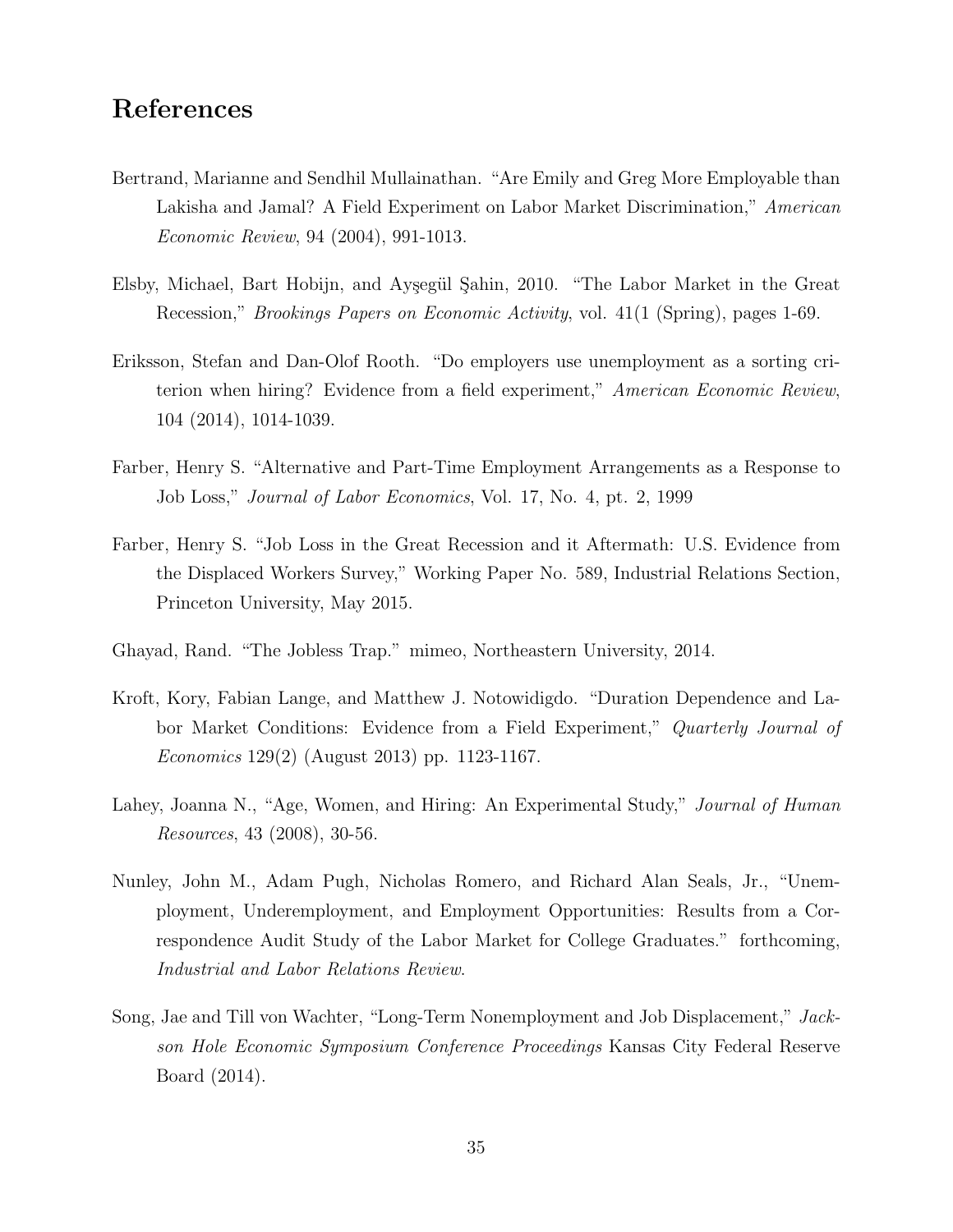# Appendix – Sample Resumes

This appendix contains a set of four sample resumes.

- 1. Linda Carter, Sacramento, 0 weeks unemployment, older worker, no interim job.
- 2. Jennifer Smith, Pittsburgh, 24 weeks unemployment, medium age worker, no interim job.
- 3. Heather Adams, Dallas, 52 weeks unemployment, younger worker, interim job.
- 4. Linda Carter, Dallas, 12 weeks unemployment, older worker, interim job.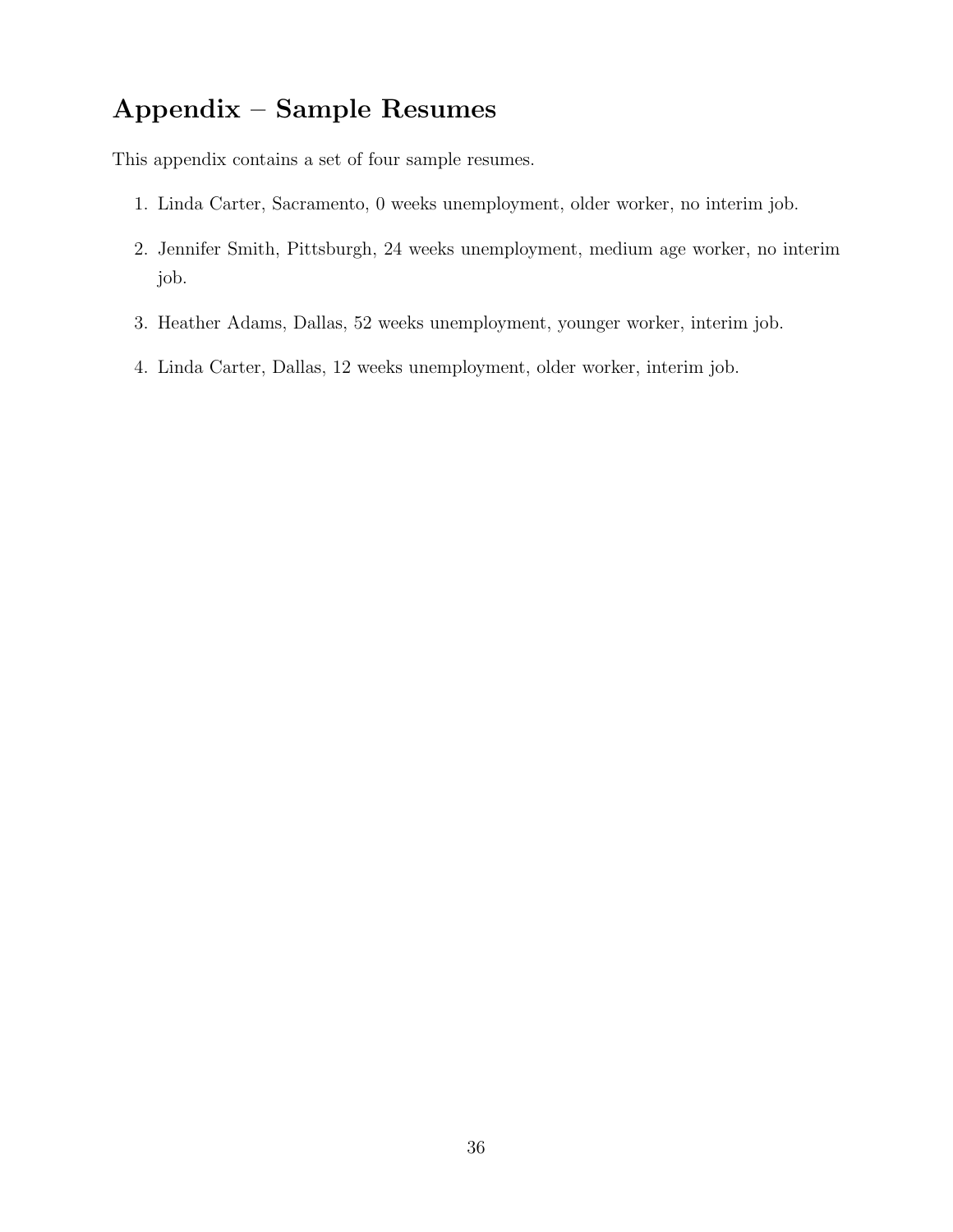# **Linda Carter**

7041 Reichmuth Way Sacramento, CA 95831

#### **WORK EXPERIENCE**

#### **Reliable Crane & Rigging**

Administrative Assistant/Receptionist

- Responsible for all administrative and most accounting tasks
- Answered very busy telephones, handled customer walk-ins, took orders over the telephone
- Handled inventory, filing, invoicing, collections, updating the company website, and correspondence
- Accurately recorded vendor and customer invoices and payments and matched invoices to purchase orders
- Implemented improved billing and invoicing procedures with unprecedented results
- Personally reconciled over \$60,000 in previously-uncollected debt within three months
- Developed excellent relationship with customers and vendors alike

#### Wilke, Fleury, Hoffelt, Gould

**Executive Legal Secretary** 

- Acted as client contact both on the telephone and in person
- Operated under a very heavy work load, managing all administrative tasks
- Set up meetings and arranged travel
- Composed letters and court documents
- Tracked and accounted for all expenses  $\bullet$
- Ensured that all work was completed in a timely and efficient manner

#### **Jacobson Markham, LLP**

**Executive Assistant** 

- Responsible for setting up the practice of a formal federal judge
- Made extensive travel arrangements
- Performed extremely intensive calendaring and scheduling for meetings, appointments, etc.
- Drafted correspondence
- Provided all administrative support to members of the press, board members of prestigious organizations, outside counsel, etc.
- Worked without supervision for lengthy periods of time
- Acted as the point-of-contact for all matters relating to the practice
- Quickly became a favorite among the clients as well as others outside of the firm

#### **Stoel Rives, LLP**

Receptionist/Administrative Assistant

- Scheduled conference meetings and luncheons for various attorneys and legal secretaries
- Oversaw sending and receiving of faxes, packages, and other correspondence
- Typed final drafts of company documents
- Performed various filing tasks

carterlinda880@gmail.com  $(916)$  919-9479

Sacramento, CA December 2008 - July 2014

Sacramento, CA March 2002 - December 2008

March 1998 – February 2002

Sacramento, CA

Sacramento, CA

June 1994 – November 1997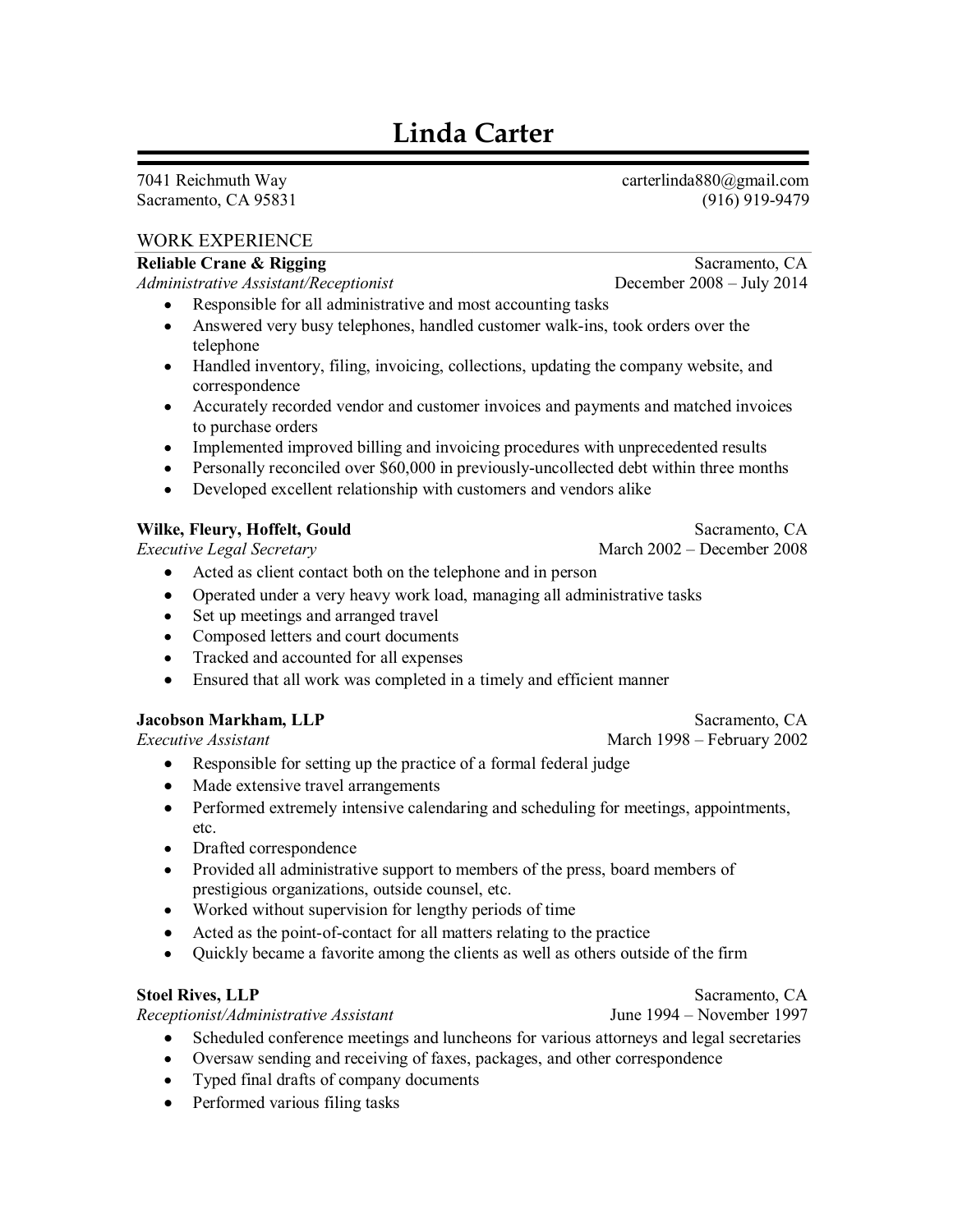$\bullet$ Answered multi-line telephone system and greeted clients

#### **California Department of Motor Vehicles**

Secretary

- Received business and personal telephone callers and provided information and guidance  $\bullet$ as needed
- Reviewed and distributed all incoming mail for the office
- Maintained office files and records for various property holdings  $\bullet$
- Typed memos into final form from rough draft  $\bullet$
- Maintained a system for tracking correspondence requiring a reply and alerting the staff  $\bullet$ of pending deadlines
- Prepared training and travel orders
- Maintained Time and Attendance cards and leave balances

#### **California Department of Motor Vehicles**

Clerk Typist/Management Assistant

- Reviewed and distributed all incoming mail for the office and recorded suspense dates  $\bullet$
- Conducted research using various Department Directives and files in order to provide  $\bullet$ information necessary to develop administrative procedures for office programs
- Maintained the Directorate files and records for personnel programs
- Typed narrative reports, correspondence and complex reports for the office staff from  $\bullet$ rough draft
- Performed clerical duties in support of analysis and studies conducted on an individual **basis**

#### **Creekside Pet Resort**

Doggie Day Camp Associate

- Greeted the "pet parents" while checking in their dogs  $\bullet$
- Set up a filing system for each dog to include shot records, assessments and the pet  $\bullet$ parents' information
- Assessed new dogs to verify they would be suitable for the day camp
- Made sure the dogs stayed safe while playing and interacting with other dogs  $\bullet$

#### **EDUCATION**

**California State University-Sacramento** B.A. Sociology

Sacramento, CA May 1978

#### **SKILLS**

- Proficient in accounting software and all MS Office applications  $\bullet$
- Able to multi-task, prioritize, and adapt as business needs evolve
- Very professional and highly dependable
- Can handle personnel issues, training, and travel coordination

Sacramento, CA

June 1982 – October 1986

Sacramento, CA

April 1979 – January 1982

Sacramento, CA

November 1986 – May 1994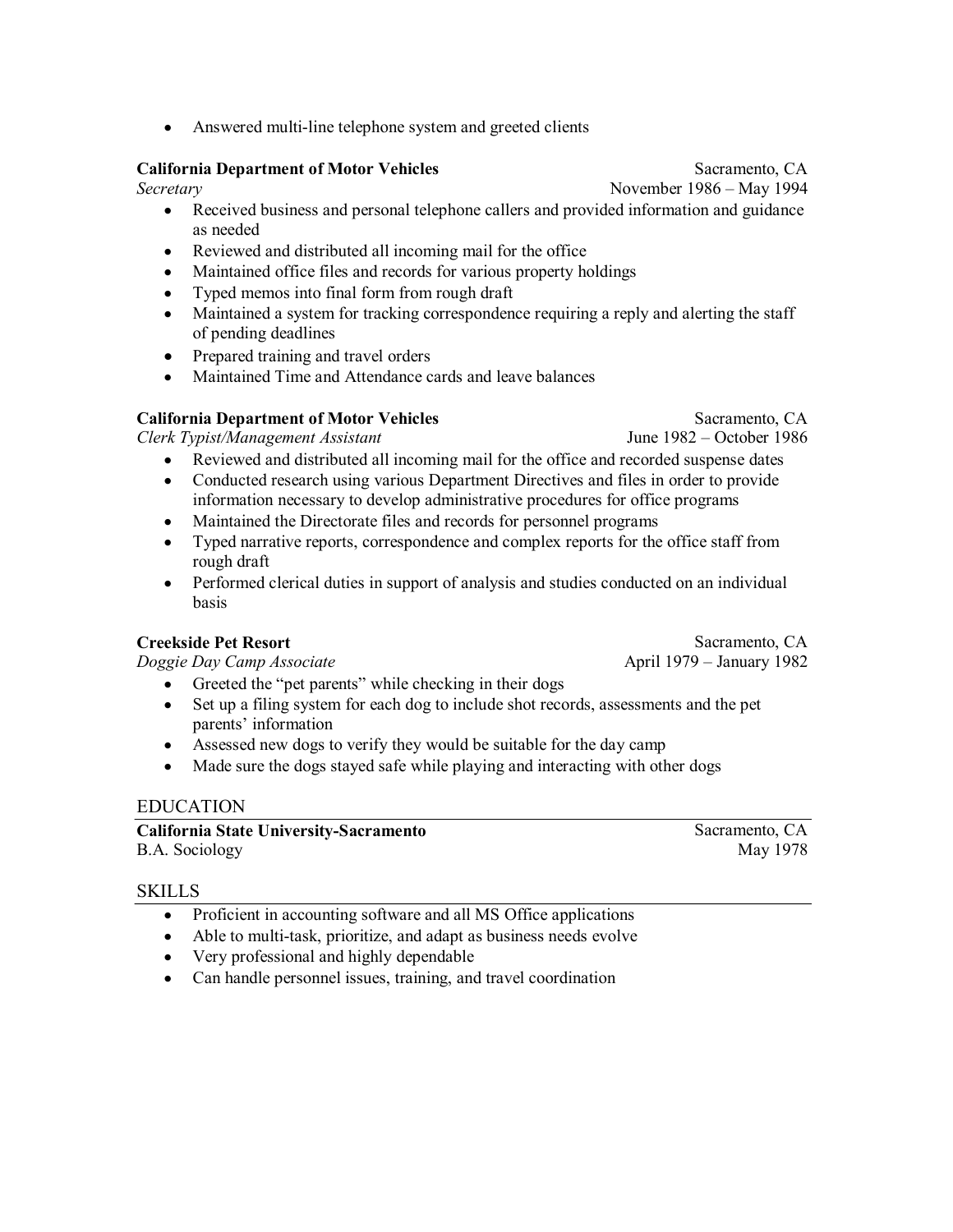#### **Jennifer Smith** 514 Fisher Street ~ Pittsburgh, PA 15210 Sjennifer767@gmail.com 412-728-3344 Dec 2006 - Jan 2013 Alliance Real Estate Associates, LLC, Pittsburgh, PA Tenant Coordinator/Administrative Assistant • Assisted two property managers with onsite management of six property portfolios consisting of over 900,000 square feet • Addressed and answered tenant questions resolving problems and concerns Monitored/received and followed up on all tenant requests  $\bullet$ and/or concerns using (Workspeed) online tenant request service system • Conducted weekly tenant visits and documented issues Coordinated tenant functions • Composed and typed memos and posted announcements to Workspeed • Composed and typed correspondence to tenants regarding late rent notices and operating expenses • Assisted property managers with annual budget preparation, obtained vendor proposals and executed contracts Assisted with monthly/weekly building evaluations and report preparations • Assisted with A/R and AP reconciliations for vendors and tenants Prepared/received purchase orders Jan 2005 - Dec 2006 Bank of America, Pittsburgh, PA Receptionist Answered telephones, greeted visitors, maintained the lobby  $\bullet$ area, ordered office supplies and updated Excel employee database • Handled the dissemination of all outgoing mail as well as distribution of incoming mail to appropriate staff • Assisted HR with orientation as well as the interviewing process, making sure that all applications were filled out by interviewees and directing them to appropriate staff members • Fingerprinted newly-hired employees, took pictures of new hires, and ordered lunch • Put together credit files for Hub • Pulled documents using the Imaging System, Research and problem -solving for customers  $\bullet$

Coordinated meetings, travel arrangements, office parties, and ball game events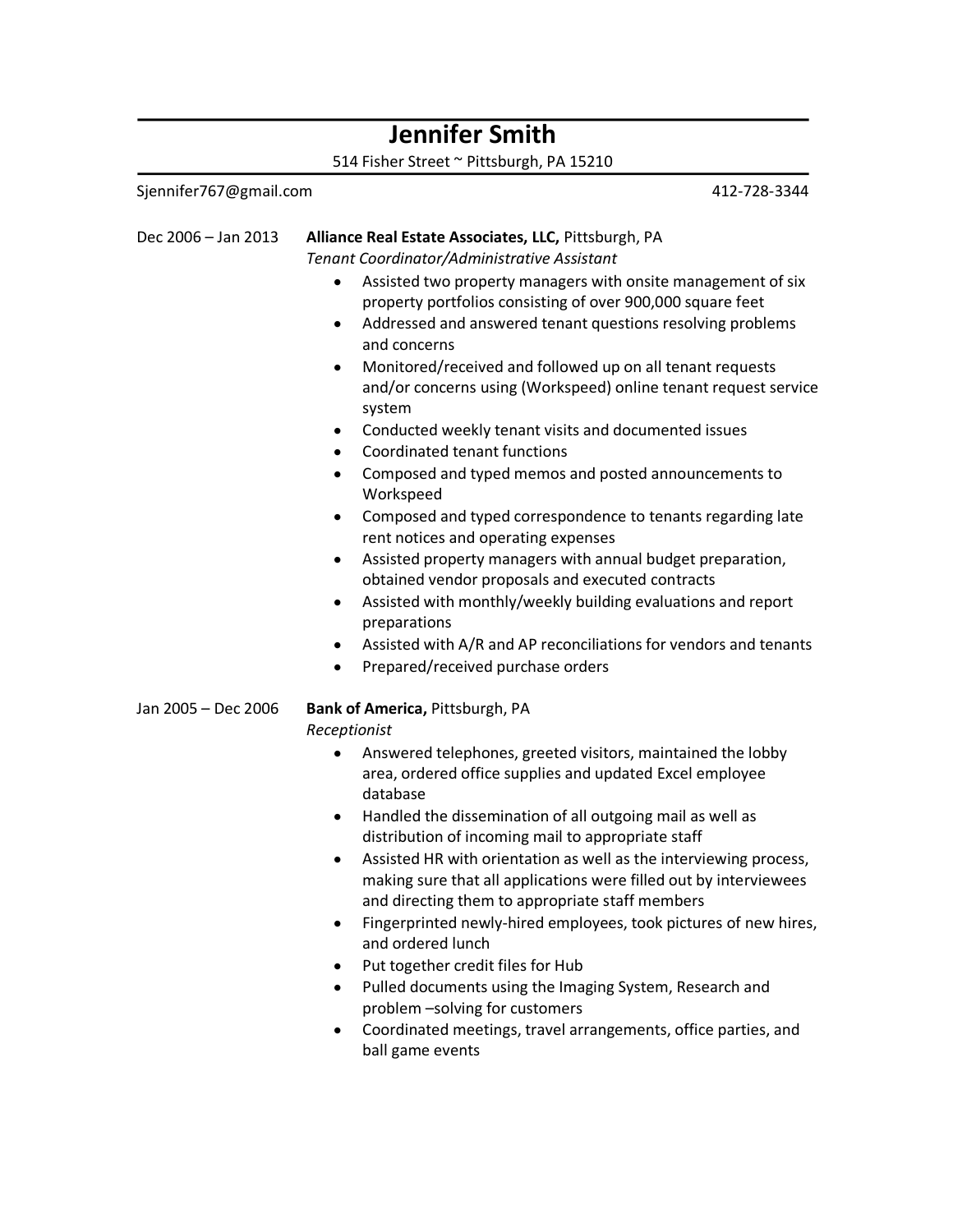#### Nov 2002 - Dec 2004

#### Berger Real Estate, Pittsburgh, PA

Administrative Assistant

- Provided backup secretarial support for nine senior  $\bullet$ Administrative Assistants, Directors, and other staff members
- Typed and designed excel spreadsheets, general correspondence, memos, charts, tables, and graphs
- Coordinated and set up all office and set up all-office and client meeting luncheons
- Managed all general office orders and online accounts for supplies
- Assisted Leasing/Property Management Department in preparing quarterly surveys, researched and updated owner/tenant information
- Assisted Finance Department with expense reports, typed correspondence, and provided administrative support as required
- Assisted Sales Department in coordinating, binding, and putting  $\bullet$ together offering memos for selling of buildings and provided administrative support as required
- Assisted with mass mailing of materials
- Scanned and fine-tuned pictures and other materials

#### Apr 1995 - Jul 2002 Custom Cable Corp, Pittsburgh, PA Administrative Assistant

- Managed and coordinated daily office functions for major cable and construction companies
- Reported daily on company activities and work flow to the **Regional and Project Managers**
- Hired, trained, and supervised interns
- Encouraged and motivated staff to maintain contractual billing agreements
- Coded and processed weekly billing and invoices for payroll
- Maintained weekly quality control and work percentage on company field support team
- Researched and solved payroll problems
- Distributed held checks after discrepancies were taken care of to employees and contractors
- Maintained personnel information and files
- Oversaw that forms for employment were properly filled-out for new employees and contractors

Education

Shippensburg University of Pennsylvania Bachelor of Arts, English, 1994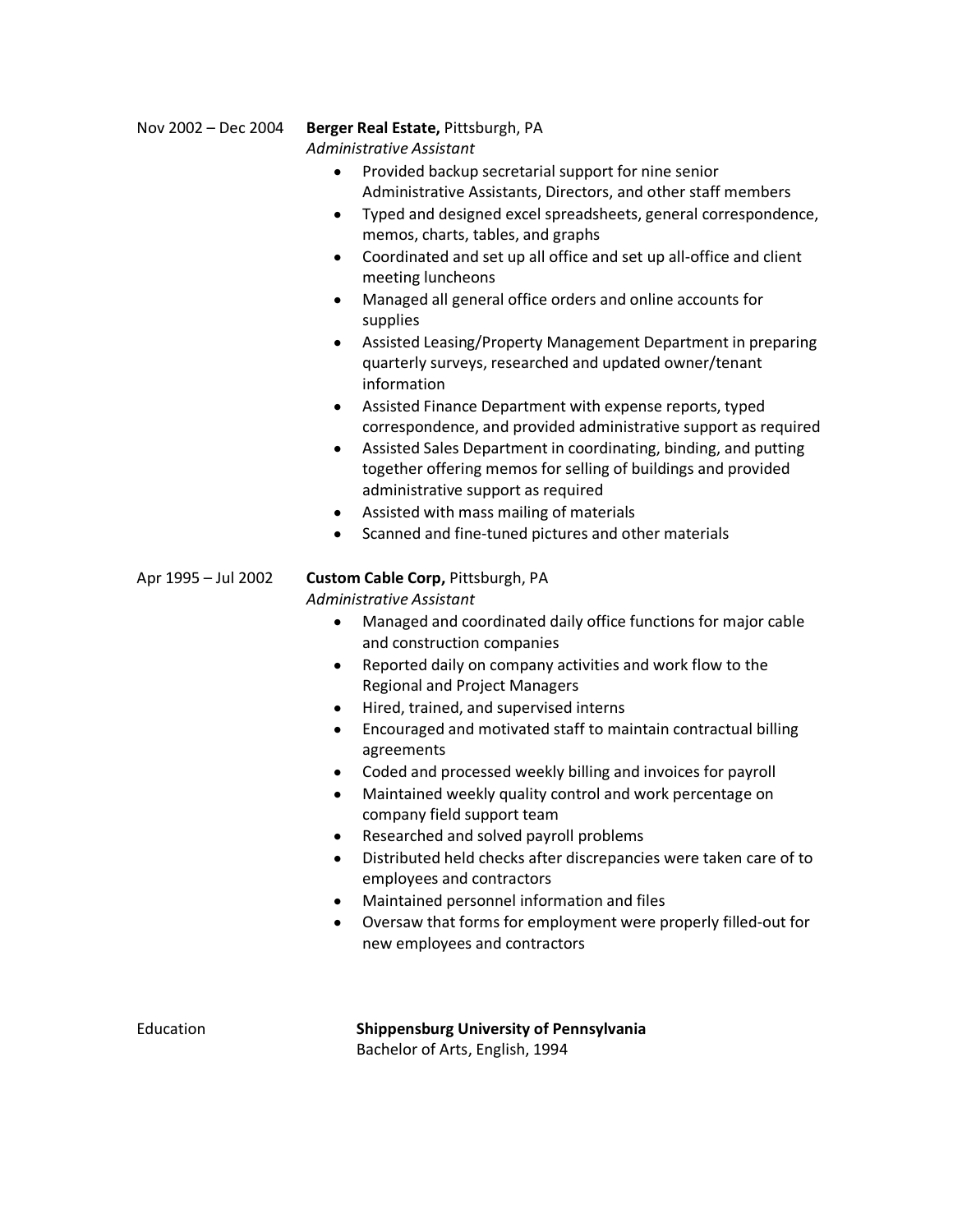- Word, Excel, MS Office Suite, PowerPoint, Outlook, Access, 60 wpm
- Accounts payable/receivable
- Team player  $\bullet$
- Excellent communication and follow-up skills, organizational skills and business ethics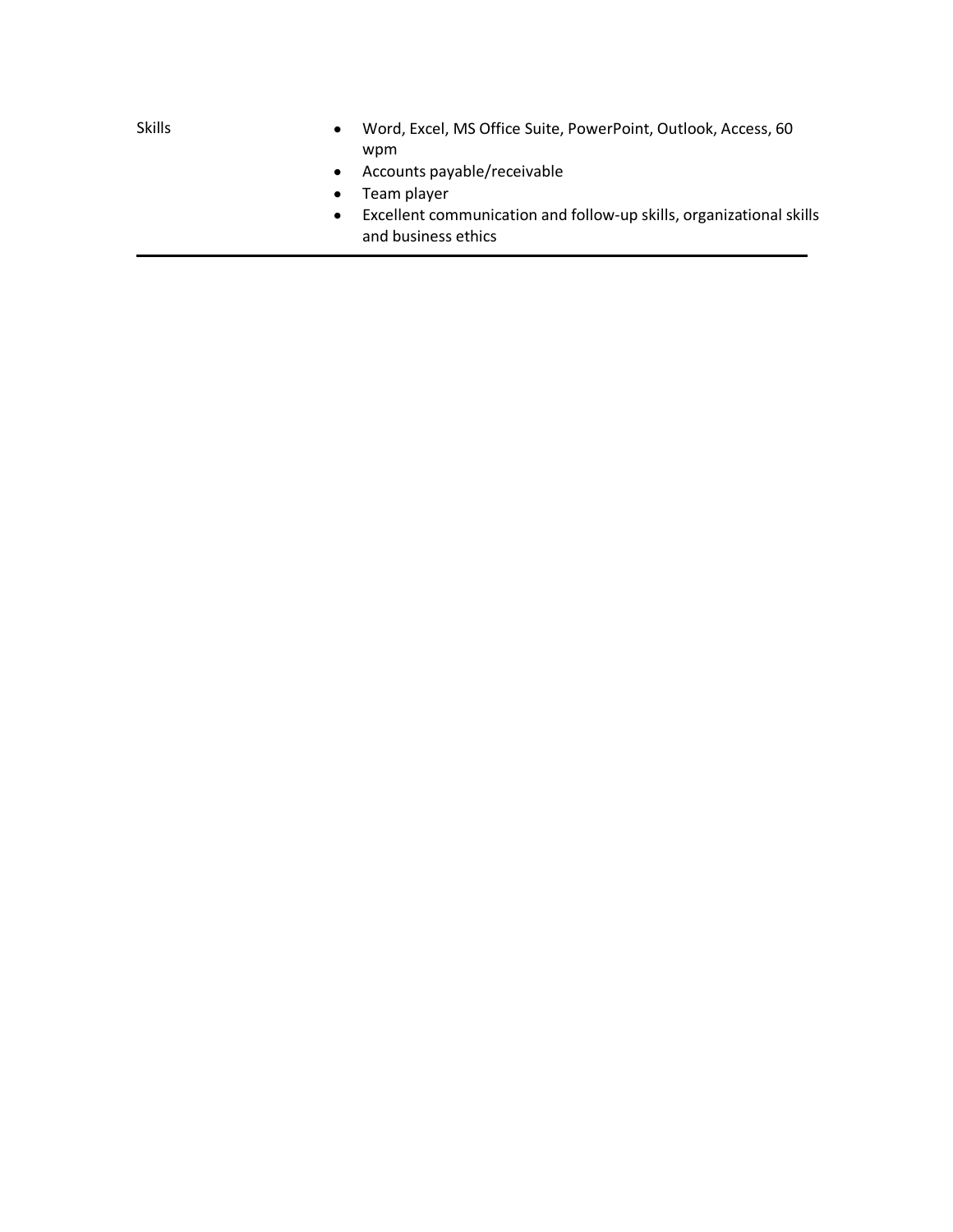### **Heather Adams**

1118 West Pleasant Run Road ~ DeSoto, TX 75115

heatheradams337@gmail.com 214-516-0279 Jul 2014- Present Target, Dallas, TX Cashier Team Member • Provides fast and friendly checkout service Resolves guest concerns in a calm, respectful manner  $\bullet$ Mar 2010 - Jul 2013 Harbour Group, Inc., Dallas, TX Administrative Assistant • Capably handled filing, faxing and copying tasks on a daily basis • Wrote, proofread, and made letters signature-ready • Professionally answered numerous phone calls using multi-line phones Copied and filed signed letters before returning to originator • Handled scheduling and change of appointments for a very busy **Executive Director** • Provided monthly printer counts, inventoried printer cartridges and toners, supplied buy list to IT personnel, and packaged and labeled empty printer cartridges/toners for shipping back to manufacturer for recycling Jun 2006 - Mar 2010 Drake Agency, Dallas, TX Administrative Support • Printed CD labels and oversaw burning, scanning, and distribution of company CDs • Created roster sign-in sheets in PDF format and updated roster sheets in Excel • Updated files and books as needed for classes • Formatted documents, adding page numbers, watermarks, and using a PDF Converter **Edited PowerPoint presentations**  $\bullet$ Mar 2001 - Jun 2006 Dallas Employment Service, Inc., Dallas, TX Administrative Assistant Responsible for day-to-day secretarial needs: took dictation;  $\bullet$ typed letters, memos, reports; screened telephone calls; attended meetings; scheduled conference calls • Managed daily administrative needs of Marketing and Operations Departments including maintenance of Microsoft Outlook calendars, coordination of travel arrangements, in-office meeting planning, and out-of-office meeting planning Answered multi-line telephone system and directed calls to appropriate staff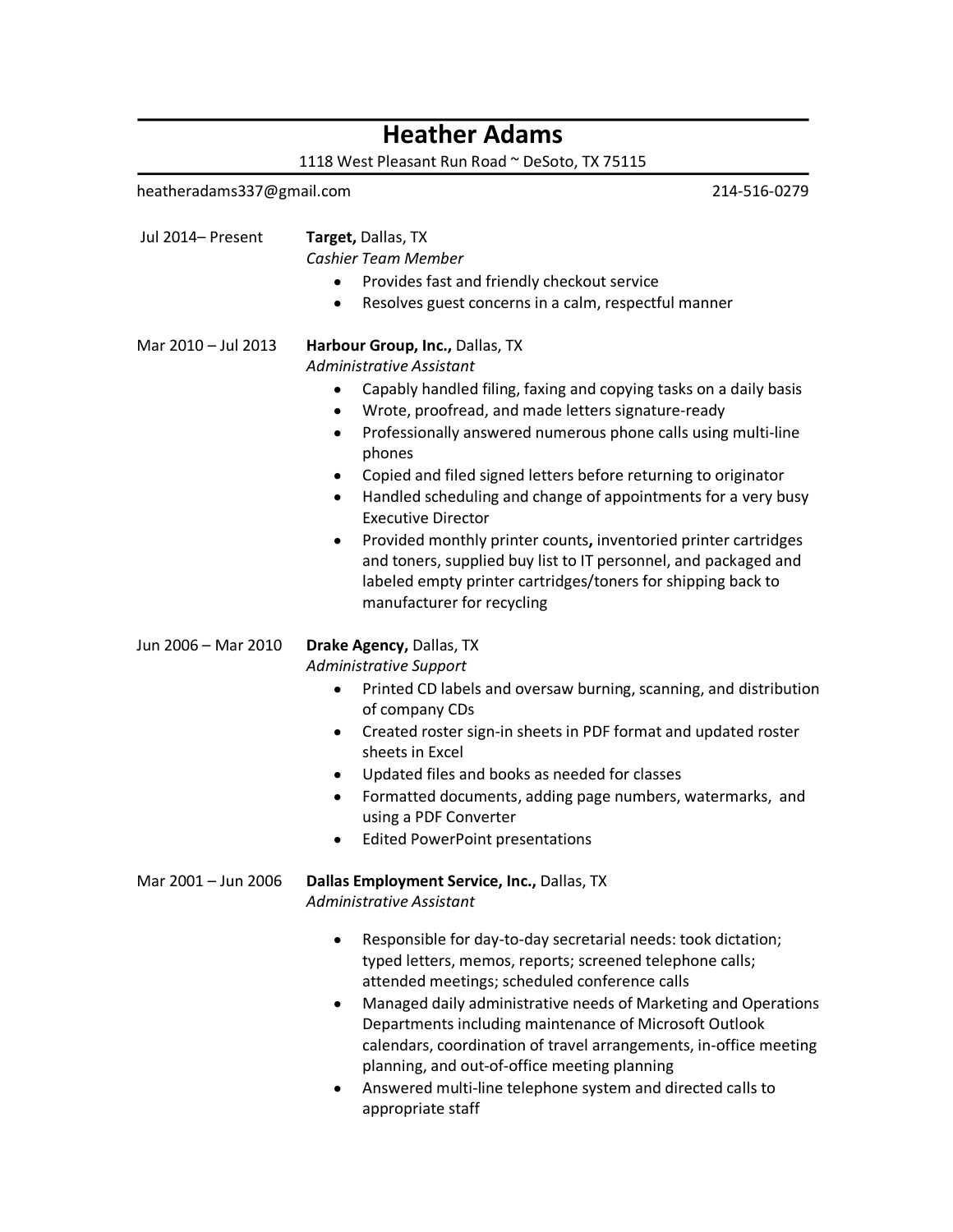| $\bullet$<br>$\bullet$<br>٠<br>$\bullet$ | Pre-interviewed visitors and guests as instructed<br>Summarized research and prepared informational packets for<br>staff dissemination<br>Greeted internal and external clients and opened correspondence<br>Maintained conference rooms and scheduled meetings and<br>handled all travel arrangements<br>Attended monthly board meetings, prepared minutes, illustrated<br>monthly newsletters, handled in-unit billing and petty cash, and<br>provided front desk coverage<br>Disseminated all correspondence and memos<br>Supported building manager and other staff with prompt<br>professionalism |
|------------------------------------------|--------------------------------------------------------------------------------------------------------------------------------------------------------------------------------------------------------------------------------------------------------------------------------------------------------------------------------------------------------------------------------------------------------------------------------------------------------------------------------------------------------------------------------------------------------------------------------------------------------|
| Education                                | <b>University of Texas-Tyler</b><br>Bachelor of Arts, English, 1999                                                                                                                                                                                                                                                                                                                                                                                                                                                                                                                                    |
| <b>Skills</b>                            | Proven ability to work in fast-paced environment<br>Detail oriented and capable of multi-tasking<br>Excellent communication and language skills<br>Adept at PowerPoint, Word, Excel and PDF editing                                                                                                                                                                                                                                                                                                                                                                                                    |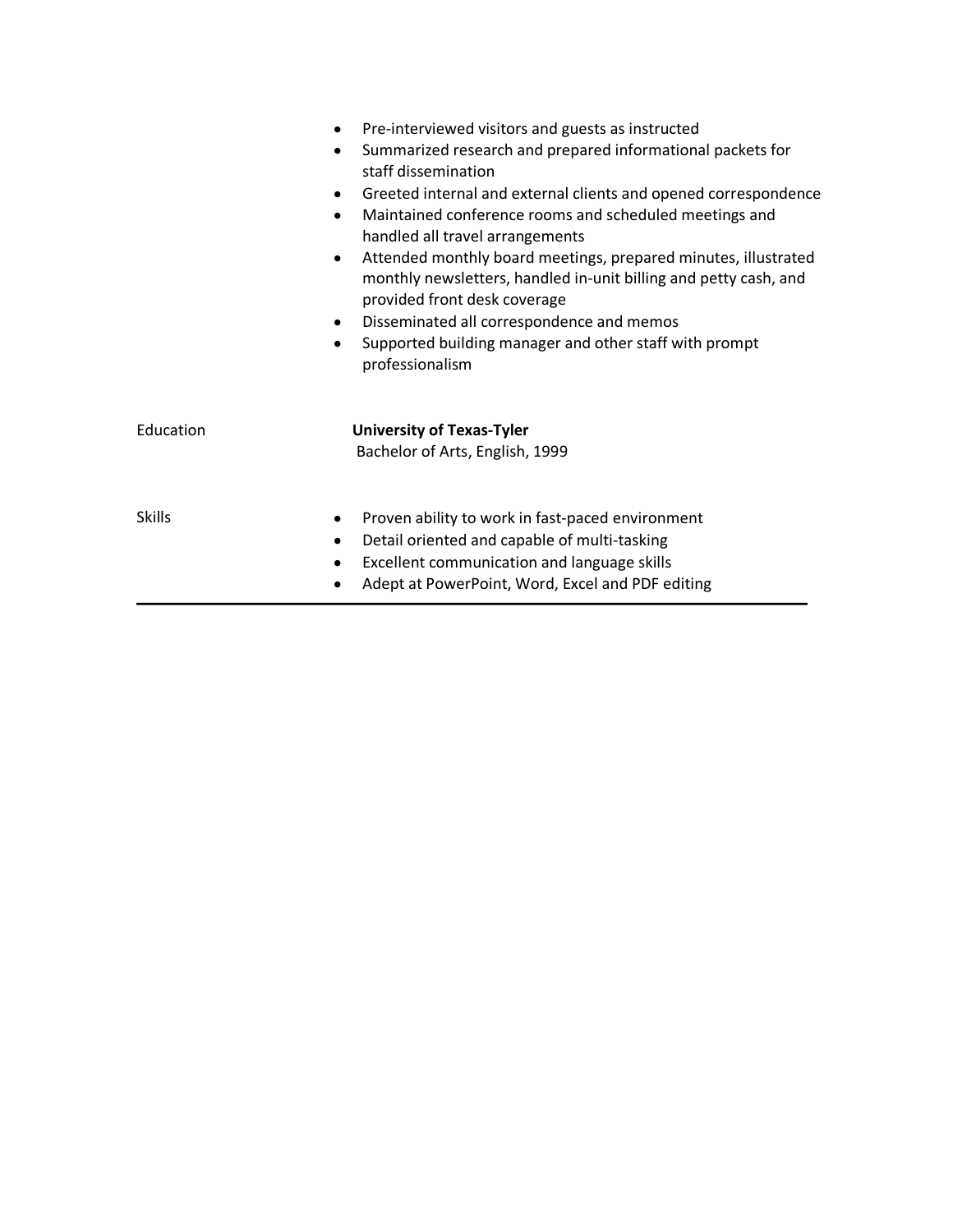# **Linda Carter**

2500 Guerrero Drive, Apt 2102 Carrollton, TX 75006

lindamcarter550@gmail.com 214-516-0273

#### **WORK EXPERIENCE**

#### **Target**

Service Desk Team Member

- Resolves guest concerns promptly
- Neatly stocks shelves and maintains a clean store

#### **American Rigging, Inc.**

Administrative Assistant/Receptionist

- December 2008 April 2014
- Responsible for all administrative and most accounting tasks
- Answered very busy telephones, handled customer walk-ins, took orders over the  $\bullet$ telephone
- Handled inventory, filing, invoicing, collections, updating the company website, and correspondence
- Accurately recorded vendor and customer invoices and payments and matched invoices to purchase orders
- Implemented improved billing and invoicing procedures with unprecedented results
- Personally reconciled over \$60,000 in previously-uncollected debt within three months
- Developed excellent relationship with customers and vendors alike

#### **Turley Law Firm**

**Executive Legal Secretary** 

Dallas, TX May  $2002$  – December 2008

- Acted as client contact both on the telephone and in person
- Operated under a very heavy work load, managing all administrative tasks
- Set up meetings and arranged travel
- Composed letters and court documents
- Tracked and accounted for all expenses  $\bullet$
- Ensured that all work was completed in a timely and efficient manner  $\bullet$

#### **Stephen Malouf Law Offices**

Executive Assistant

Dallas, TX

- March 1998 February 2002
- Responsible for setting up the practice of a formal federal judge
- Made extensive travel arrangements
- Performed extremely intensive calendaring and scheduling for meetings, appointments, etc.
- Drafted correspondence
- Provided all administrative support to members of the press, board members of prestigious organizations, outside counsel, etc.
- Worked without supervision for lengthy periods of time
- Acted as the point-of-contact for all matters relating to the practice
- Quickly became a favorite among the clients as well as others outside of the firm  $\bullet$

#### **Anderson Jones Law Office**

July  $2014$  – Present

Dallas, TX

Dallas, TX